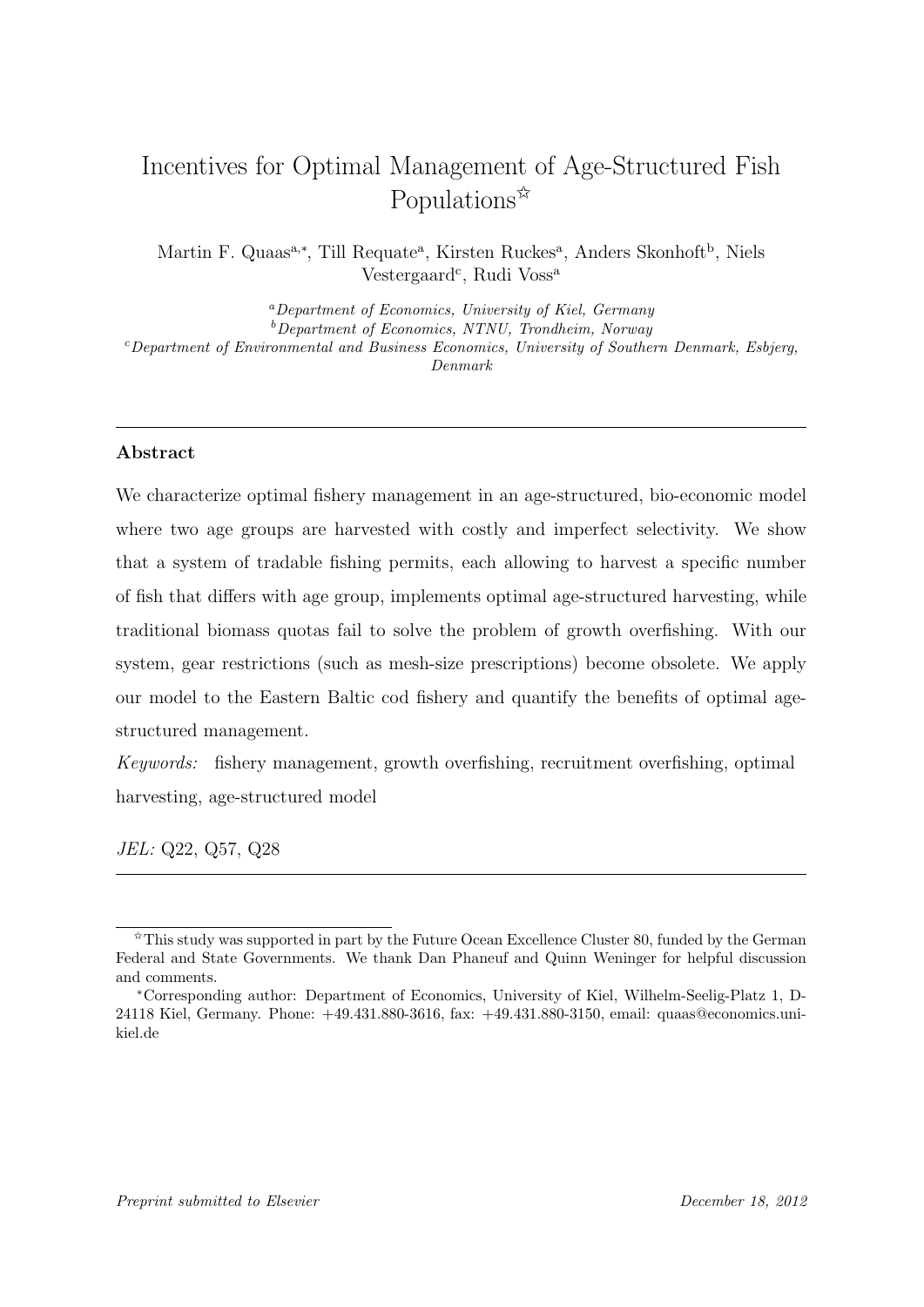# 1. Introduction

In all economic problems where market failure arises, economists typically ask two questions: first, what do efficient allocations look like, and second, how can these allocations be implemented through decentralized decision-making? This also applies to problems in the optimal management of fish stocks. The workhorse model for answering these questions is the biomass model (also known as lumped-parameter or surplusproduction model), which describes the dynamics of a fish stock in terms of its biomass [\(Clark,](#page-36-0) [1990;](#page-36-0) [Gordon,](#page-37-0) [1954;](#page-37-0) [Scott,](#page-39-0) [1955\)](#page-39-0). This model has often been criticized for oversimplifying biological structures and thus for generating inadequate management recommendations.[1](#page-1-0) The crucial weakness of the biomass model is that it is incapable of distinguishing between two aspects of overfishing: recruitment overfishing and growth overfishing. Recruitment overfishing designates the problem of low reproduction because the spawning stock has been fished down. Growth overfishing, by contrast, means that fish are caught in an inefficiently low age and weight group. In order to address both forms of overfishing and hence formulate better management rules, it is necessary to look at the cohort (or age) structure of a given fish population.

In this paper we study how both problems, recruitment overfishing and growth overfishing, can be solved by means of market-based policy instruments. For this purpose, we set up a simple dynamic cohort model with four age groups: eggs and larvae, juveniles, young immature fish at non-spawning age, and mature fish at spawning age. Only the young immature and mature fish are subject to potential harvest. We consider selective fishing technology, which means that fishermen target the young and mature age groups, but we take into account both imperfect and costly selectivity. We use the concept of fishing technology in a broad sense: fishermen are free to choose different types of fishing gear as well as the time and location of harvest [\(Branch and Hilborn,](#page-35-0) [2008\)](#page-35-0). Thus, fishermen's selective harvesting options are richer than the regulator's options for imposing selective harvesting by means of command-and-control.

<span id="page-1-0"></span><sup>&</sup>lt;sup>1</sup> [Tahvonen](#page-39-1) [\(2009a,](#page-39-1) [2010\)](#page-39-2) provides an overview of the criticism leveled at applying the biomass model in the economics of fisheries.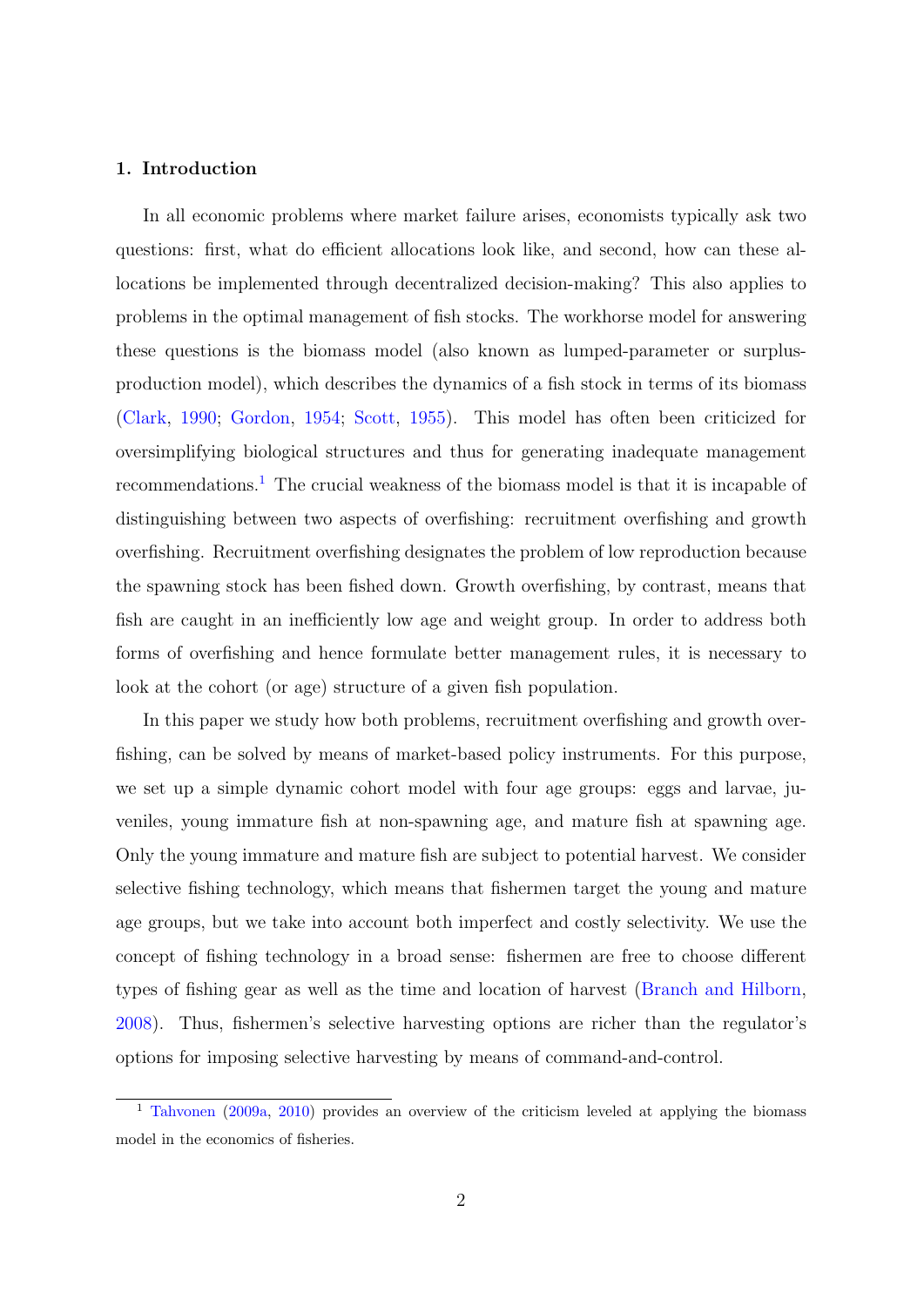We characterize optimal harvesting and investigate how optimal management can be implemented by means of market-based policy instruments such as fees or tradable quotas.[2](#page-2-0) We formally show that fixing the total allowable catch (TAC) and issuing tradable quotas measured in terms of biomass (an instrument currently used in many fisheries)<sup>[3](#page-2-1)</sup> is bound to fail as a solution for the simultaneous problems posed by growth and recruitment overfishing.<sup>[4](#page-2-2)</sup> This problem has been recognized before in the non-formal literature (e.g. [Townsend,](#page-40-0) [1995\)](#page-40-0) and may be one reason why, in most fisheries, tradable quotas are complemented by gear restrictions (such as minimum mesh-size) or minimum landing-size. In this paper, we focus on the design of economic instruments that can implement first-best, age-structured harvesting without gear restrictions.

We show that the first-best harvesting rule can be decentralized by issuing an appropriate number of tradable quotas, each allowing to harvest a specific number of fish that differs with age group. For the two harvestable age groups, this means that a permit allows to harvest either one mature fish or a fixed number of immature fish.

Furthermore, we show how a related price-based instrument in the form of harvesting fees can be used as an alternative policy. With these instruments, additional regulations in terms of gear restrictions (such as mesh-size prescriptions) or minimum landing-sizes become obsolete. Finally, to quantify both the total allowable catch and the quota price, we apply our model and analysis to the Eastern Baltic cod fishery.<sup>[5](#page-2-3)</sup> For this fishery we

<span id="page-2-0"></span><sup>&</sup>lt;sup>2</sup> In accordance with our focus, we study how a system of tradable quotas could prevent growth overfishing. Since we do not study the effects of long-term use rights in fisheries, we refrain from using the term "individual transferable quotas (ITQs)" in this context.

<span id="page-2-1"></span><sup>&</sup>lt;sup>3</sup> Individual quota systems in terms of biomass are used, for example, in Iceland, New Zealand, Greenland, and several member states of the European Union.

<span id="page-2-2"></span><sup>&</sup>lt;sup>4</sup>This is in line with previous findings showing that undifferentiated biomass quotas will not implement efficient harvesting when there are production externalities [\(Boyce,](#page-35-1) [1992;](#page-35-1) [Holland,](#page-38-0) [2011\)](#page-38-0), or when the fish stock is heterogenous in space [\(Costello and Deacon,](#page-36-1) [2007\)](#page-36-1). [Diekert](#page-36-2) [\(2012\)](#page-36-2) shows that this also holds for an age-structured fish stock when recruitment is exogenously given.

<span id="page-2-3"></span><sup>5</sup>To our knowledge, this is the first economic study on Eastern Baltic cod employing an age-structured optimization model. Previous studies on Baltic cod use biomass models to study the dynamics of open access [\(Kronbak,](#page-38-1) [2005\)](#page-38-1), effects of trade liberalization [\(Nielsen,](#page-38-2) [2006\)](#page-38-2), or investment in natural capital (Döring and Egelkraut, [2008\)](#page-37-1); or consider age-structured models without optimization [\(Froese and](#page-37-2)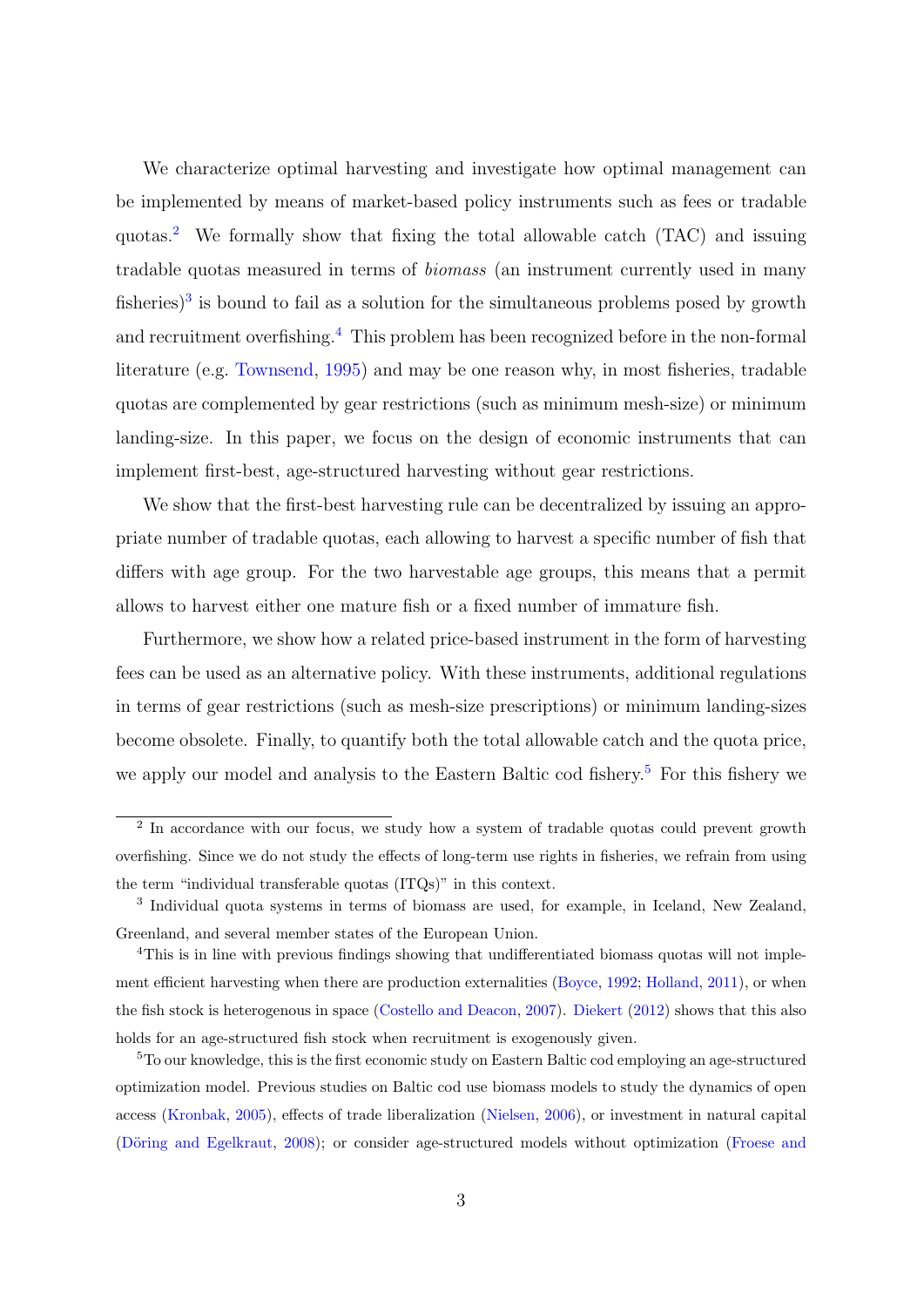[derive a cost function that accounts for age group selectivity based on mesh-size. Using](#page-37-2) [this cost function, on the one hand, and biological recruitment data on the other, we](#page-37-2) [are able to calculate optimal harvesting paths for both young and mature fish. Our](#page-37-2) [results suggest that, under current practice, Baltic cod is significantly overfished despite](#page-37-2) [a recent increase in stock numbers.](#page-37-2)

[The number of bio-economic studies of age-structured fisheries is still rather small,](#page-37-2) [although such models have been developed and analyzed since the 1970s \(Hannesson,](#page-37-2) [1975;](#page-37-3) [Reed,](#page-39-3) [1980;](#page-39-3) [Getz and Haight,](#page-37-2) [1989;](#page-37-4) [Clark,](#page-36-0) [1990\)](#page-36-0). Recently, [Tahvonen](#page-39-4) [\(2008,](#page-39-4) [2009a,](#page-39-1)[b,](#page-39-5) [2010\)](#page-39-2), [Tahvonen et al.](#page-37-2) [\(2012\)](#page-40-1), [Diekert et al.](#page-36-3) [\(2010\)](#page-36-3), and [Skonhoft et al.](#page-39-6) [\(2012\)](#page-39-6) [derived both analytical and numerical results on optimal harvesting in a dynamic setting](#page-37-2) [with age-structured fish stocks under various simplifying assumptions. Besides other](#page-37-2) [issues, they study the effects of different types of gear selectivity, in particular knife-edge](#page-37-2) selectivity<sup>[6](#page-3-0)</sup> [\(Beverton and Holt,](#page-35-2) [1957\) and non-selective fishing gear. With the latter,](#page-37-2) [where all age groups are harvested in fixed proportions, the optimal harvesting strategy](#page-37-2) [may be "pulse-fishing," where all fish are harvested at certain points in time with no](#page-37-2) [fishing in between \(Hannesson,](#page-37-2) [1975;](#page-37-3) [Tahvonen,](#page-39-2) [2010;](#page-39-2) [Da Rocha et al.,](#page-36-4) [2012\)](#page-36-4). The [present paper differs from these previous studies by considering a fishing technology in](#page-37-2) [the broad sense referred to above, where the fishermen can select the age group harvested](#page-37-2) [to some extent and where increasing selectivity is costly.](#page-37-2)

[The paper is organized as follows: In the next section we present the model. In](#page-37-2) Section [3](#page-6-0) [we derive general results on the structure of optimal age-dependent harvesting](#page-37-2) rules, and in Section [4](#page-9-0) [we show how these can be implemented by means of economic](#page-37-2) [instruments. We apply the model to the case of the Eastern Baltic cod fishery in](#page-37-2) Section [5. The final section concludes.](#page-37-2)

<span id="page-3-0"></span>[Quaas,](#page-37-2) [2011\)](#page-37-2).

<sup>6</sup> Knife-edge selectivity means that all age groups above a certain age are subject to fishing mortality, while all younger and smaller fish escape.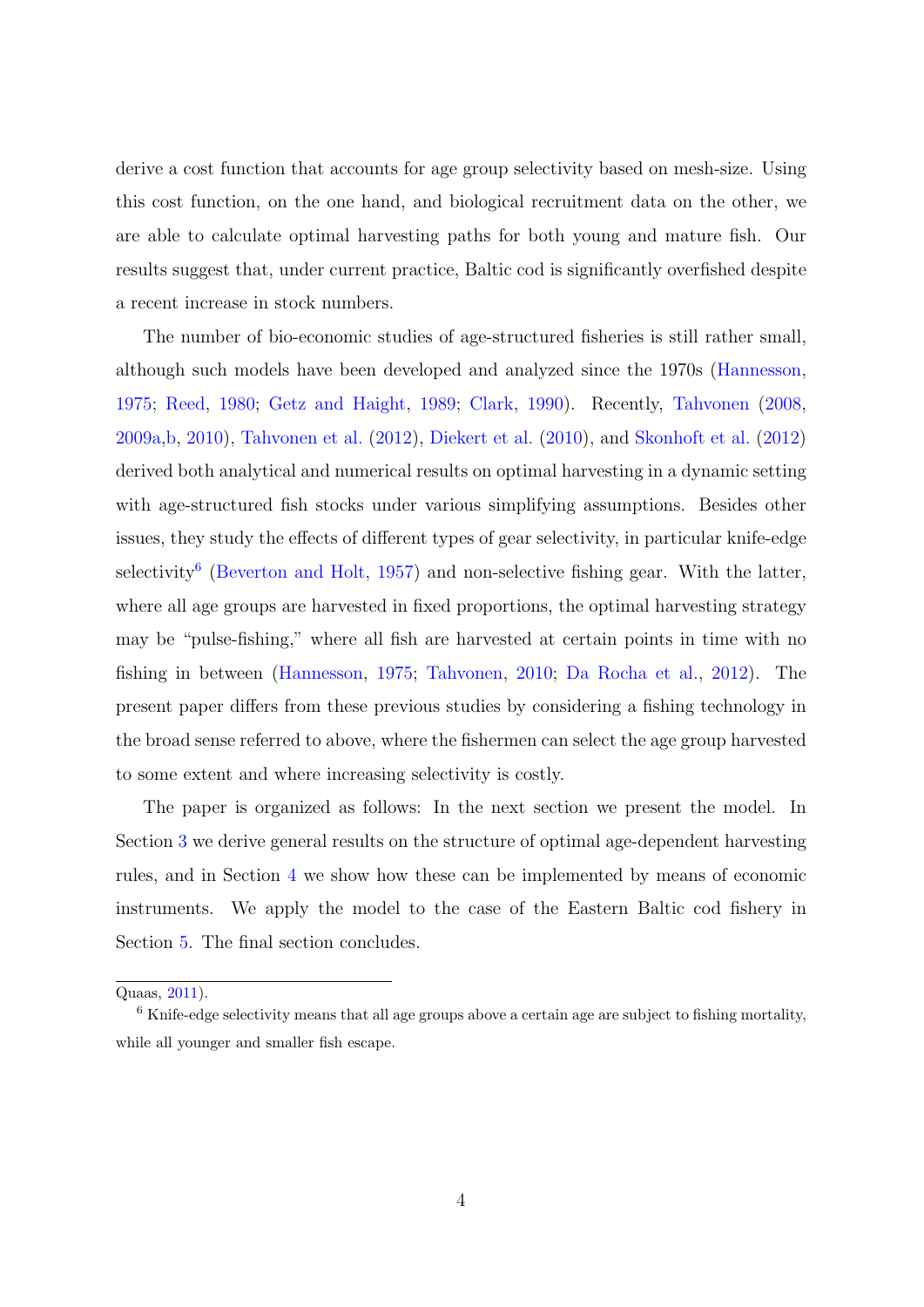# 2. The Model

# 2.1. Age-structured population model

In this section we set up a simple fishery model rich enough to analyze the harvesting of different age groups. The fish population at time (year)  $t$  is divided into four age groups: eggs and larvae  $X_{Et}$  (age < 1), juveniles  $X_{Jt}$  (1  $\leq$  age  $<$  2), young immature fish  $X_{It}$  (2 ≤ age < 3), and mature fish  $X_{Mt}$  (age ≥ 3). All stocks,  $X_{jt}$ ,  $j \in \{E, J, I, M\}$ , are measured in numbers of fish. Eggs and larvae (age group  $E$ ) and juveniles (age group J) are assumed to be too small to be harvested. In principle, these two age groups could be lumped together into one group, but we keep them separate to avoid time lags of different lengths. Age group I consists of immature, non-spawning fish large enough to be of commercial value. Thus at an age of two years, the fish become vulnerable to fishing, i.e. they become recruits. Age group  $M$ , consisting of all mature fish of three years and older, represents the spawning stock. Aggregating all mature fish into one age group as the spawning stock is a simplification, as different age cohorts usually have different fecundity and mortality rates. For the purposes of this paper, however, this relatively simple model structure will suffice.

In a single time period (a year), four events occur in the following order: First, mature fish spawn, then fishermen harvest. In the third step, natural mortality further reduces the stocks of all groups, and finally somatic growth of individual fish takes place.

The reason for this order is as follows: As many fish species have short, well-defined spawning seasons, it is reasonable to consider spawning as a distinct event within the year. Without loss of generality, this event is the first within one period. We further assume that the fishing season is short enough to ignore natural mortality and growth during the fishing season.<sup>[7](#page-4-0)</sup> Usually, natural mortality and somatic growth take place simultaneously throughout the year. However, as we are interested only in the surviving fish, assuming a sequential order of these processes involves no loss of generality.

To describe the population dynamics, we start with recruitment (the first event

<span id="page-4-0"></span><sup>7</sup> Here we differ from [Beverton and Holt](#page-35-2) [\(1957\)](#page-35-2), where fishing is simultaneous with natural mortality and somatic growth, so that for fishing the optimal timing within a year may become an issue.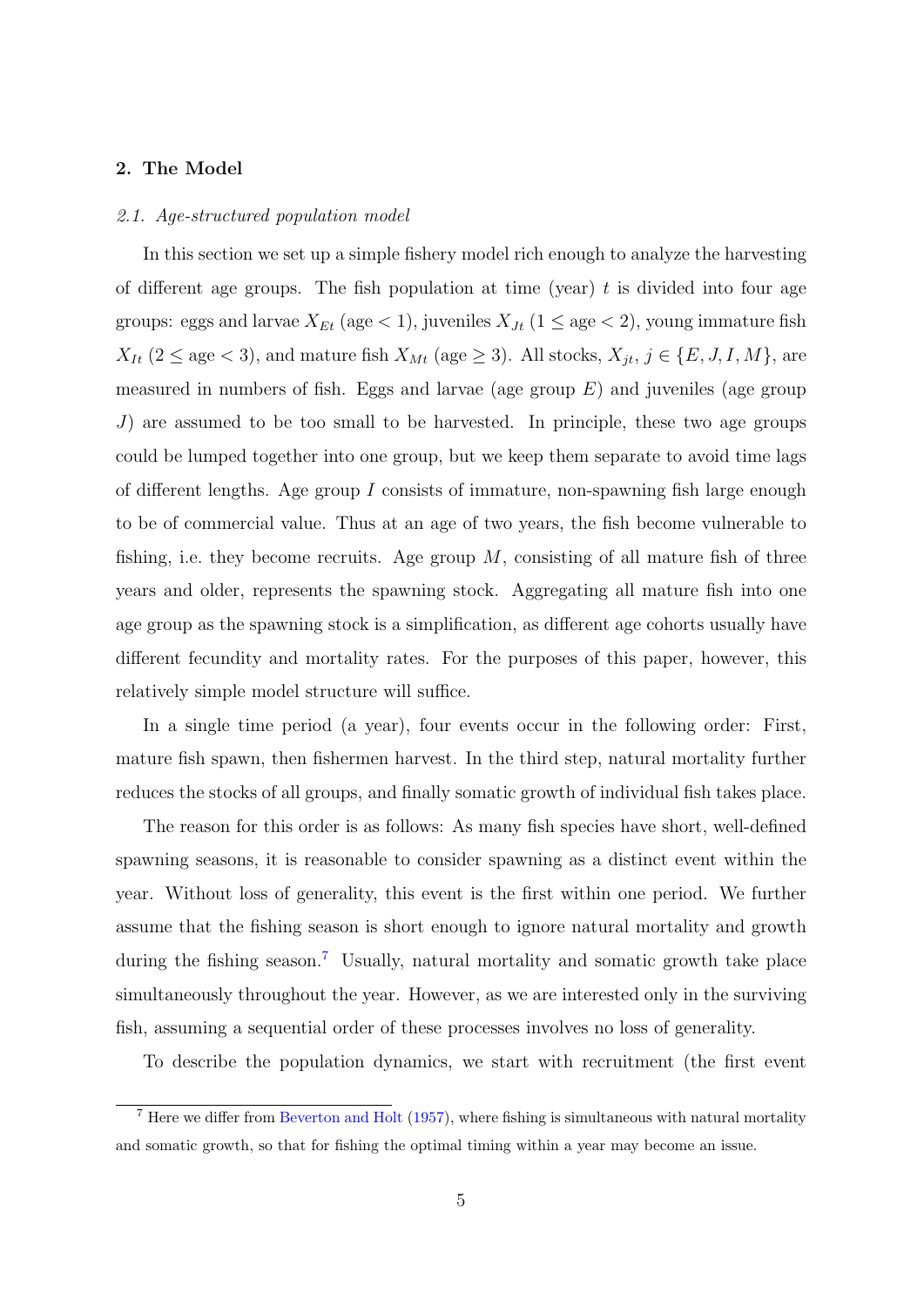during a year). The stock of age group E (eggs and larvae) in year  $t + 1$  depends on the size of year t's spawning stock and is governed by a non-linear recruitment function  $r(X_{Mt})$ , with  $r(0) = 0$  and  $r'(X_{Mt}) > 0$  for  $X_{Mt}$  sufficiently small. An example of such a non-linear recruitment function is the Ricker function that we employ in our case study (equation [11;](#page-14-0) Section [5\)](#page-13-0).

In the second step, only age groups  $I$  and  $M$  are subject to fishing mortality. We use  $H_{It}$  and  $H_{Mt}$  to denote the harvesting quantities of age groups I and M. In the third step, all age groups are subject to natural mortality. Following the literature [\(Reed,](#page-39-3) [1980;](#page-39-3) [Getz and Haight,](#page-37-4) [1989;](#page-37-4) [Caswell,](#page-36-5) [2001;](#page-36-5) [Tahvonen,](#page-39-1) [2009a\)](#page-39-1), we assume that natural mortality rates and weights per individual fish may differ with age but are independent of population density. We use  $b_{ij}$  to denote the survival rates (net natural mortality) from age group i to age group j and  $w_j$  to denote the weight of an individual fish in age group  $j = I, M$ .

The equations of motion describing the dynamics of the age-structured fish population are then given by

<span id="page-5-0"></span>
$$
X_{E,t+1} = r(X_{Mt})\tag{1a}
$$

$$
X_{J,t+1} = b_{EJ} X_{Et} \tag{1b}
$$

$$
X_{I,t+1} = b_{JI} X_{Jt} \tag{1c}
$$

$$
X_{M,t+1} = b_{IM} (X_{It} - H_{It}) + b_{MM} (X_{Mt} - H_{Mt})
$$
\n(1d)

Note that both immature and mature fish that escape harvesting and that survive natural mortality will enter the next period's spawning stock  $X_{M,t+1}$ . We discuss this further in Section [6.](#page-26-0)

# <span id="page-5-1"></span>2.2. Harvesting technology, cost, and profit

As mentioned above, fishermen have several options in targeting a specific age group. For some species, selecting age groups can be done by choosing fishing grounds [\(Branch](#page-35-0) [and Hilborn,](#page-35-0) [2008\)](#page-35-0), as different cohorts can be found in different regions. Fishermen can also choose different types of fishing gear. Some passive gear types, such as traps, allow the selection of specific age groups with a comparatively high degree of precision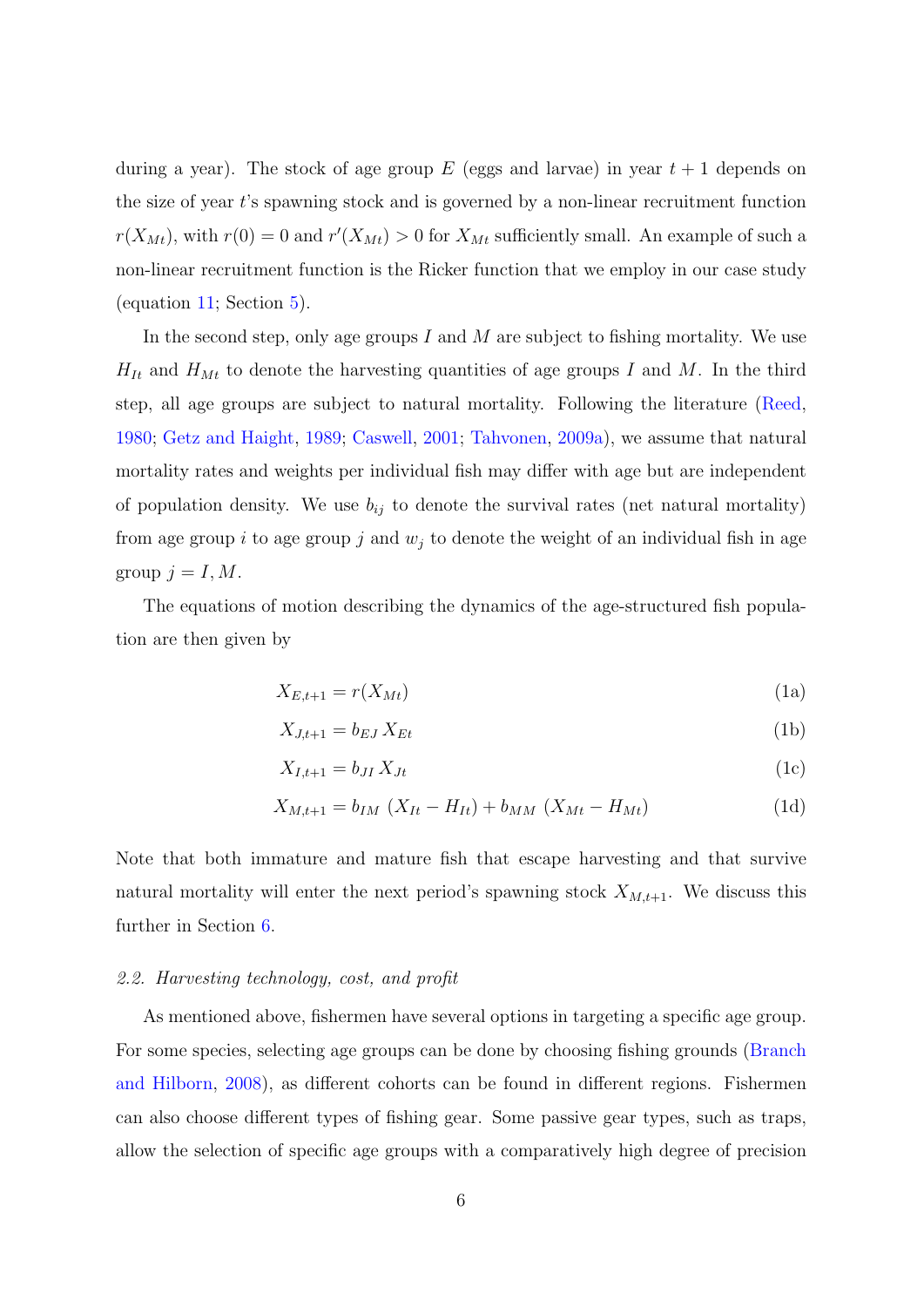[\(Madsen,](#page-38-3) [2007\)](#page-38-3). Last but not least, fishermen can select for older fish by increasing the mesh-size of fishing nets. In any case, selecting for age or size may be imperfect or costly.

Since in the most general setting harvesting costs depend on the catches and on the stocks of both age groups, we write the fishing fleet's aggregate harvesting cost function as  $C(H_{It}, H_{Mt}, X_{It}, X_{Mt})$ . We assume this cost function to have the following properties: Marginal harvesting costs of at least one targeted age group are positive,  $C_{H_{it}} > 0$ , for  $j = I$  or  $j = M$ . Usually, it will be the mature fish that are targeted, since these are typically more valuable than the immature ones. For the respective other age group  $i \neq j$ , there exists a level of harvest  $\hat{H}_{it}$  such that  $C_{H_{it}} > 0$  for  $H_{it} > \hat{H}_{it}$ and  $C_{H_{it}} < 0$  for  $H_{it} < H_{it}$ . In other words, the harvesting cost for age group i has a minimum at  $\hat{H}_{it}$  and increasing harvest of age group i beyond  $\hat{H}_{it}$  induces positive marginal harvesting costs, while decreasing harvest of age group i below the level  $\hat{H}_{it}$ creates negative marginal harvesting costs. We further assume that marginal costs for each age group will increase, i.e.  $C_{H_{jt}H_{jt}} > 0$  for  $j = I, M$ , while marginal harvesting costs for one age group will decrease with the quantity of the other age group harvested, i.e.  $C_{H_{It}H_{Mt}} = C_{H_{Mt}H_{It}} \leq 0$ . This also means that increasing selectivity is costly.

We use this general cost function to derive results on policy instruments for implementing optimal management through decentralized decision-making (propositions in Section [4\)](#page-9-0). For the case study in Section [5,](#page-13-0) we derive and parameterize a cost function for the Eastern Baltic cod trawling fleet (Appendices [A.4](#page-30-0) to [A.7\)](#page-35-3).

Annual profits are determined by the difference between total revenues from harvesting both age groups and total harvesting costs. Using  $p_j$  to denote the price per kilogram (assumed to be independent of the total harvest and fixed over time), profit in year t is given by  $p_I w_I H_{It} + p_M w_M H_{Mt} - C(H_{It}, H_{Mt}, X_{It}, X_{Mt}).$ 

# <span id="page-6-0"></span>3. Optimal Harvesting

To characterize the optimal harvesting strategy, we consider a social planner determining optimal harvest levels for each age group. The planner's objective is to maximize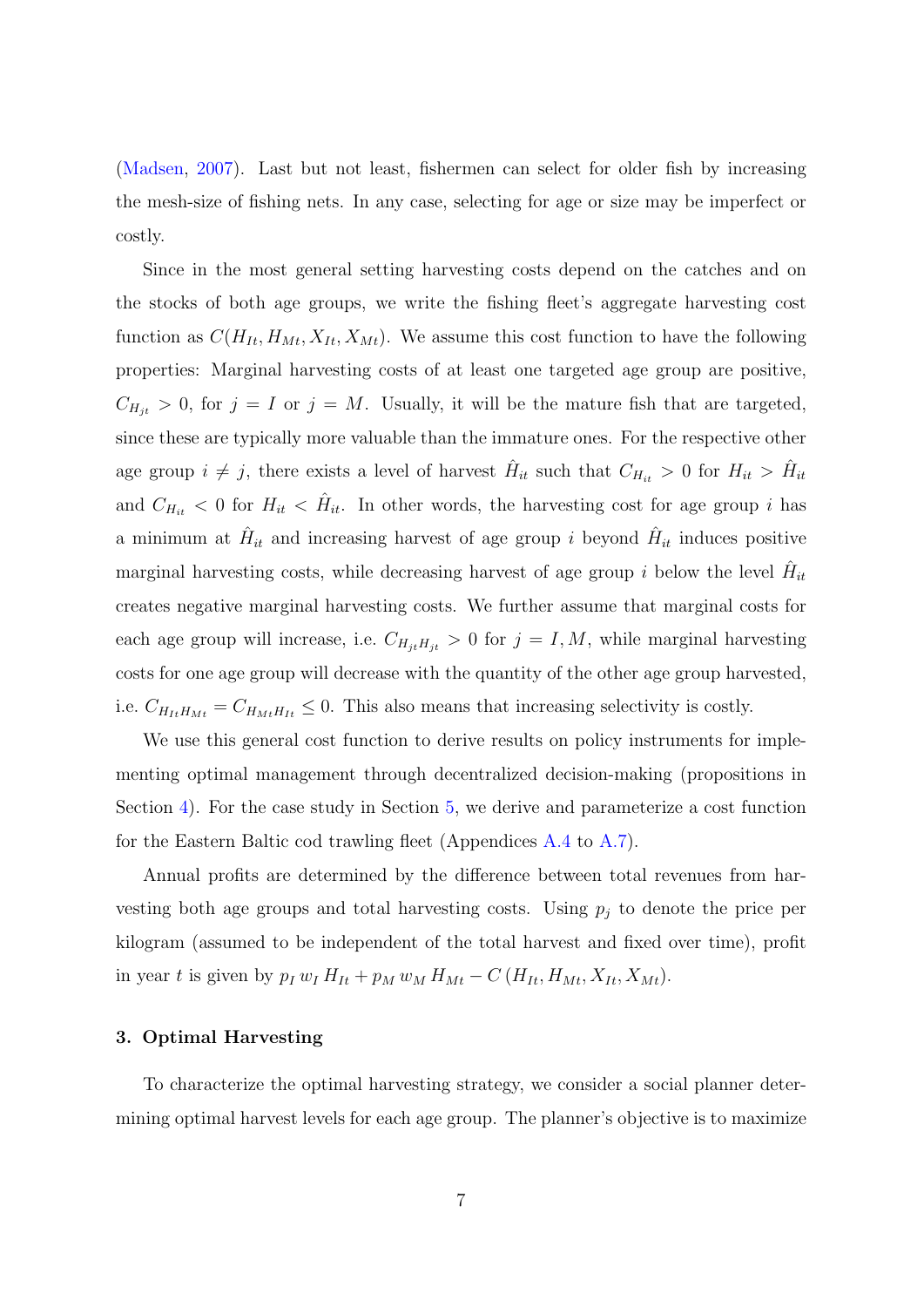the present value of annual profits discounted at a constant factor  $\rho \in (0,1)$ , given by

<span id="page-7-4"></span>
$$
V = \sum_{t=0}^{\infty} \rho^t \left( p_I w_I H_{It} + p_M w_M H_{Mt} - C \left( H_{It}, H_{Mt}, X_{It}, X_{Mt} \right) \right)
$$
(2)

subject to the population dynamics [\(1\)](#page-5-0) together with the given initial numbers of fish in all four age groups  $X_{j0}$ ,  $j \in \{E, J, I, M\}$  and the constraint that harvest levels must be feasible, i.e.  $0 \leq H_{jt} \leq X_{jt}$  for  $j = I, M$ . The Lagrangian function may be written as

$$
L = \sum_{t=0}^{\infty} \rho^{t} \left\{ p_{I} w_{I} H_{It} + p_{M} w_{M} H_{Mt} - C \left( H_{It}, H_{Mt}, X_{It}, X_{Mt} \right) \right\}
$$
  
+  $\lambda_{Et} \left( r(X_{Mt}) - X_{E,t+1} \right) + \lambda_{Jt} \left( b_{EJ} X_{Et} - X_{J,t+1} \right)$   
+  $\lambda_{It} \left( b_{JI} X_{Jt} - X_{I,t+1} \right) + \lambda_{Mt} \left( b_{IM} \left( X_{It} - H_{It} \right) + b_{MM} \left( X_{Mt} - H_{Mt} \right) - X_{M,t+1} \right)$   
+  $\mu_{It} H_{It} + \mu_{Mt} H_{Mt}$  (3)

where we use  $\lambda_{jt}$   $(j \in \{E, J, I, M\}, t = 0, \dots, \infty)$  and  $\mu_{jt}$   $(j = I, M$  and  $t = 0, \dots, \infty)$ to denote the Kuhn-Tucker multipliers (current-value shadow prices) of the population growth equations [\(1\)](#page-5-0) and the multipliers of the lower boundaries of the feasible harvest levels (all in euros per fish), respectively.

Assuming positive stock sizes and suppressing the arguments of the cost function  $C(H_{It}, H_{Mt}, X_{It}, X_{Mt})$ , the first-order necessary conditions for optimal harvesting are given by

$$
\frac{\partial L}{\partial H_{It}} = 0 \qquad \Leftrightarrow \qquad p_I w_I - C_{H_{It}} + \mu_{It} = b_{IM} \lambda_{Mt} \qquad (4)
$$
\n
$$
\mu_{It} H_{It} = 0
$$

$$
\frac{\partial L}{\partial H_{Mt}} = 0 \qquad \Leftrightarrow \qquad \qquad p_M w_M - C_{H_{Mt}} + \mu_{Mt} = b_{MM} \lambda_{Mt} \qquad (5)
$$

$$
\frac{\partial L}{\partial X_{Et}} = 0 \qquad \Leftrightarrow \qquad \qquad \rho b_{EJ} \lambda_{Jt} = \lambda_{E,t-1} \qquad (6)
$$

$$
= 0 \qquad \Leftrightarrow \qquad \qquad \rho b_{JI} \lambda_{It} = \lambda_{J,t-1} \qquad (7)
$$

<span id="page-7-3"></span><span id="page-7-2"></span><span id="page-7-1"></span><span id="page-7-0"></span> $\mu_{Mt} H_{Mt} = 0$ 

$$
\frac{\partial L}{\partial X_{It}} = 0 \qquad \Leftrightarrow \qquad \qquad \rho \left( \lambda_{Mt} b_{IM} - C_{X_{It}} \right) = \lambda_{I, t-1} \qquad (8)
$$

$$
\frac{\partial L}{\partial X_{Mt}} = 0 \qquad \Leftrightarrow \qquad \rho \left( \lambda_{Mt} b_{MM} - C_{X_{Mt}} + \lambda_{Et} r'(X_{Mt}) \right) = \lambda_{M,t-1} \qquad (9)
$$

∂L  $\partial X_{Jt}$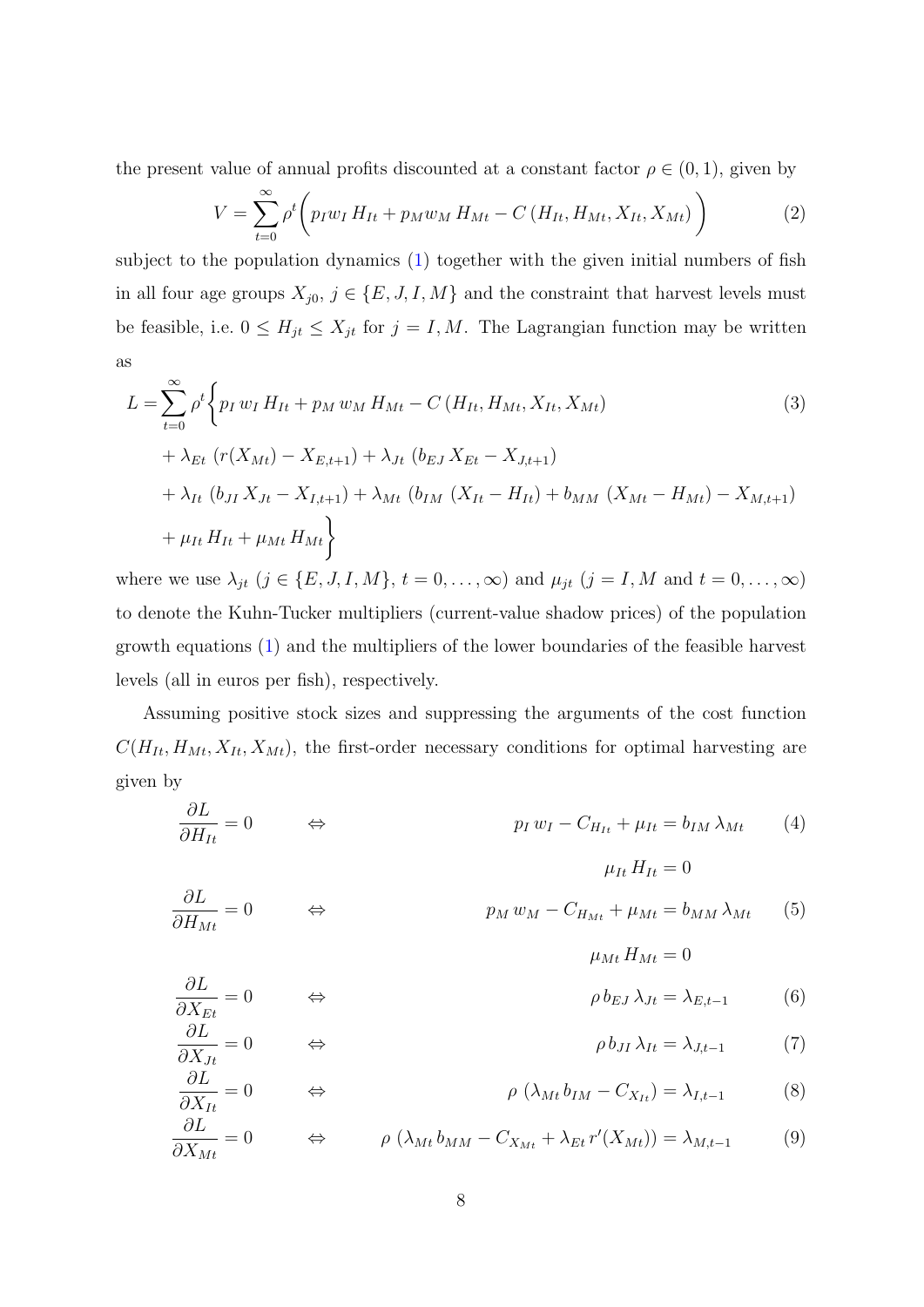Conditions [\(4\)](#page-7-0) and [\(5\)](#page-7-1) require the marginal profit of harvesting immature and mature fish to equal the marginal opportunity cost of reducing the next period's spawning stock. They also imply that the Kuhn-Tucker multiplier  $\mu_{It}$  is zero whenever immature fish are harvested and that the multiplier  $\mu_{Mt}$  is zero whenever mature fish are harvested. Conditions [\(6\)](#page-7-2) to [\(9\)](#page-7-3) require the discounted future marginal values of fish stocks of all four age groups to be equal to their current value shadow prices.

The following proposition characterizes an interior solution with positive harvest of both age groups: $8$ 

<span id="page-8-2"></span>Proposition 1. An interior solution with positive harvest of both age groups is characterized by the condition

<span id="page-8-1"></span>
$$
p_M w_M - C_{H_{Mt}}(H_{It}, H_{Mt}, X_{It}, X_{Mt}) = \frac{b_{MM}}{b_{IM}} (p_I w_I - C_{H_{It}}(H_{It}, H_{Mt}, X_{It}, X_{Mt}))
$$
(10)

where  $X_{jt}$  are the current stocks and  $H_{jt}$  are the optimal harvest levels of age groups  $j = I, M$ .

*Proof.* Condition [\(10\)](#page-8-1) is obtained by dividing [\(4\)](#page-7-0) by  $b_{IM}$  and [\(5\)](#page-7-1) by  $b_{MM}$ , equating the resulting conditions, and using  $\mu_{It} = \mu_{Mt} = 0$ .  $\Box$ 

Condition [\(10\)](#page-8-1) states that for an interior optimal solution, the marginal profit of harvesting mature fish must equal the marginal profit of harvesting immature fish, weighted by the ratio of natural survival rates. The intuition for this result is as follows: For both age groups, optimal harvest is governed by the trade-off between the current benefit of immediate harvesting, on the one hand, and future benefits in terms of next period's harvest and increased recruitment on the other. The trade-off is different for the two age groups. An important reason why *current benefits* differ is that mature fish are usually much larger than young immature fish, and they often have a higher market price per kilogram. Thus, current revenues are greater for mature than for immature

<span id="page-8-0"></span><sup>&</sup>lt;sup>8</sup>Whether or not the optimal solution is an interior one with harvest of both age groups (i.e.  $\mu_{It} =$  $\mu_{Mt} = 0$ ) depends on the age-specific weights and survival probabilities, but also on the properties of the harvesting costs function. For the cost function [\(12\)](#page-16-0) used in the case study on Baltic cod (Section [5\)](#page-13-0) an interior solution is optimal whenever fishing takes place at all.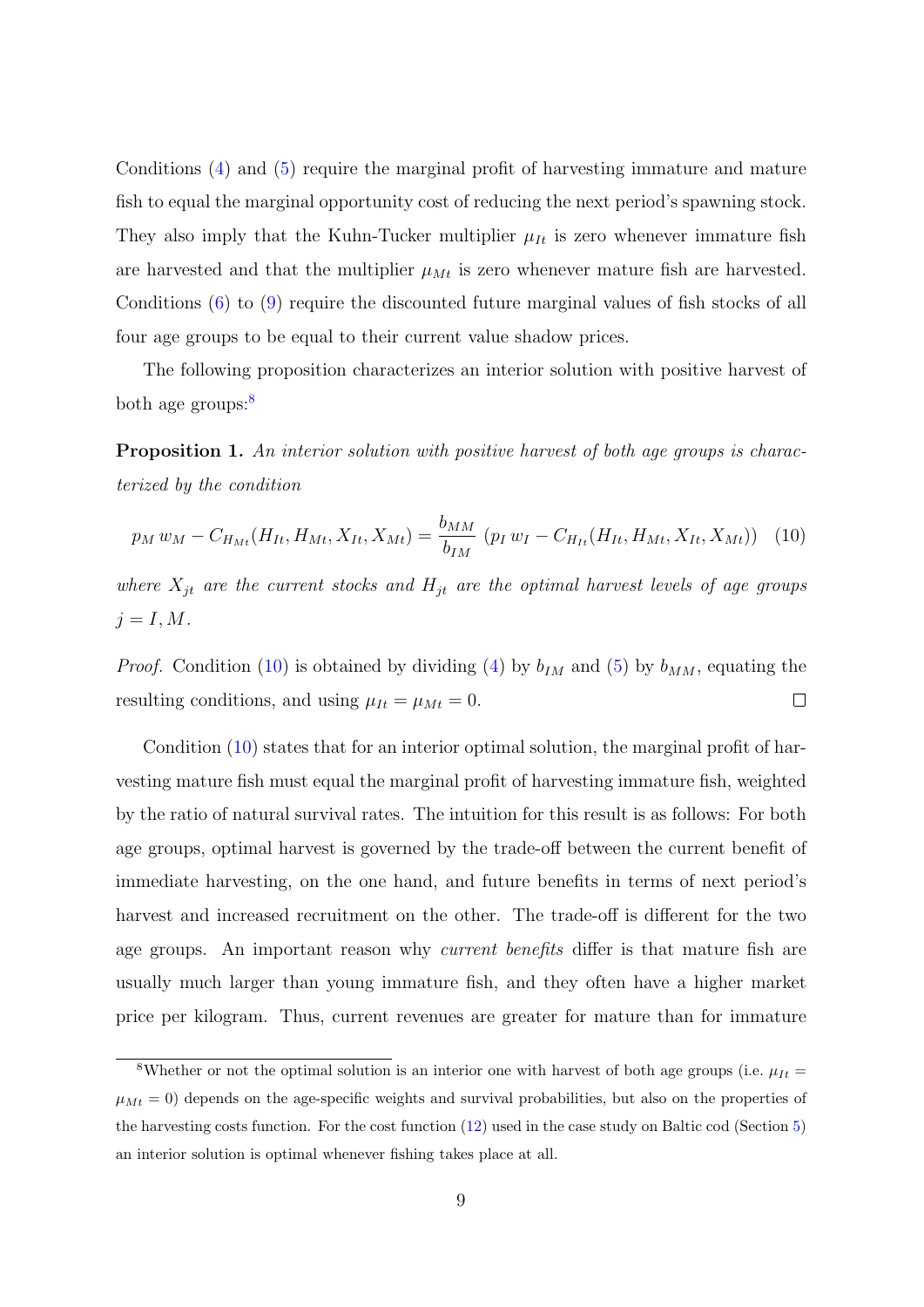fish. Future benefits are similar for both age groups, as immature fish become mature and thus contribute to the next period's spawning stock, just as the surviving mature fish do. A currently immature fish that escapes harvesting increases the next period's spawning stock on average by  $b_{IM}$  individuals, whilst a mature fish that escapes will increase the next period's spawning stock on average by  $b_{MM}$  individuals. If these natural survival rates differ, different benefits accrue when allowing either immature or mature fish to escape. Note that [\(10\)](#page-8-1) determines only the age composition of harvest, but not the absolute levels of harvest. Therefore this condition is independent of the discount rate.

As discussed before, the revenue per fish is typically much higher for mature fish. It thus follows from [\(10\)](#page-8-1) that marginal harvesting costs must differ as well. It may even be the case that marginal harvesting costs are negative for one age group (usually the immature fish), so that optimal harvest quantities of immature and mature fish will differ in general. Accordingly, in implementing the optimal harvesting policy by setting TACs, different TACs would have to be used for the two age groups.

#### <span id="page-9-0"></span>4. Decentralization through Market-based Policy Instruments

In this section we examine how optimal harvesting structures as characterized above can be decentralized by implementing market-based policy instruments such as harvesting fees and tradable harvesting quotas.[9](#page-9-1)

# 4.1. Price-based regulation

In a setting of unregulated open access, fishermen will not take into account the marginal opportunity costs of harvesting either age group. This is because no benefits would accrue to them from leaving one extra fish in the sea. It is intuitive to suppose that two harvesting fees are necessary to achieve the first-best harvesting structure, one for the immature and another for the mature fish harvested. These fees would capture

<span id="page-9-1"></span><sup>&</sup>lt;sup>9</sup> In the literature on fisheries management, price-based instruments are sometimes referred to as landing fees. We prefer to use the term harvesting fees, as the source of market failure is not the landing but the harvesting.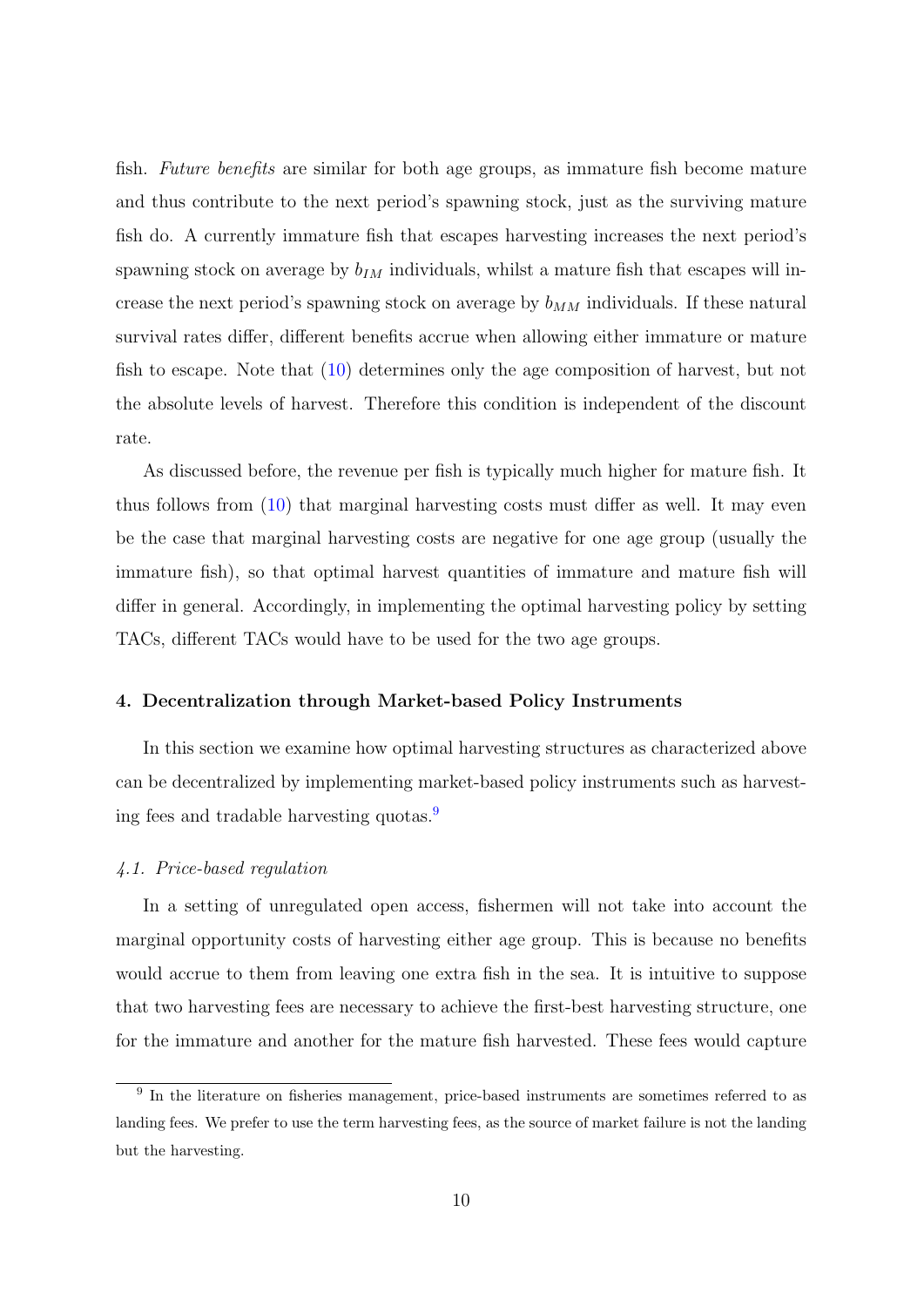the marginal opportunity costs of harvesting in terms of forgone future benefits from the stock of mature fish, i.e. the next period's harvest and increased recruitment. In the following proposition we show that the harvesting fees for the two age groups differ because age-specific survival rates differ. We use  $\phi_{jt}$  to denote the harvesting fee for age group  $j$  in year  $t$  (in euros per fish).

<span id="page-10-0"></span>Proposition 2. Optimal harvesting of both age groups can be decentralized by setting two harvesting fees for immature and mature fish given by  $\phi_{It} = b_{IM} \lambda_{Mt}$  and  $\phi_{Mt} =$  $b_{MM}$   $\lambda_{Mt}$ , respectively.

 $\Box$ 

Proof. For the proof see Appendix [A.1.](#page-28-0)

It is a special feature of this model with two harvestable age groups that the ratio of fees is always constant, even on the transitional path into the steady state, and given by the ratio of survival rates  $b_{IM}$  and  $b_{MM}$ . Note that this property does not generalize to the case of more than two harvestable age groups.

Decentralizing the optimal harvesting structure by fees is even simpler if the survival rates of immature and mature fish are identical. In this case, a single fee is sufficient to implement optimal harvesting of the two age groups. The assumption of equal survival rates for the different age groups is appropriate for several fisheries, including the Eastern Baltic cod fishery studied in Section [5.](#page-13-0) Formally, this result is a corollary to Proposition [2.](#page-10-0)

<span id="page-10-1"></span>**Corollary 1.** If  $b_{IM} = b_{MM}$ , optimal harvesting of both age groups can be decentralized by setting a single fee  $\phi_t = b_{IM} \lambda_{Mt} = b_{MM} \lambda_{Mt}$  for the number of fish harvested.

It is important to note that the optimal harvesting fees derived in Proposition [2](#page-10-0) and Corollary [1](#page-10-1) are related to the number of fish harvested, not to the weight or the biomass of the catch. The following argument shows that a conventional harvesting fee based on weight as in the biomass model would generate inadequate incentives for fishermen. Writing  $\varphi_{jt} \equiv \varphi_{jt}/w_j$  to denote the *optimal* fee per pound or kilogram of age group  $j = I, M$  harvested, we see immediately from Proposition [2](#page-10-0) that optimal "biomass" fees must fulfill the condition  $(w_I/b_{IM}) \varphi_{It} = (w_M/b_{MM}) \varphi_{Mt}$ . The *optimal*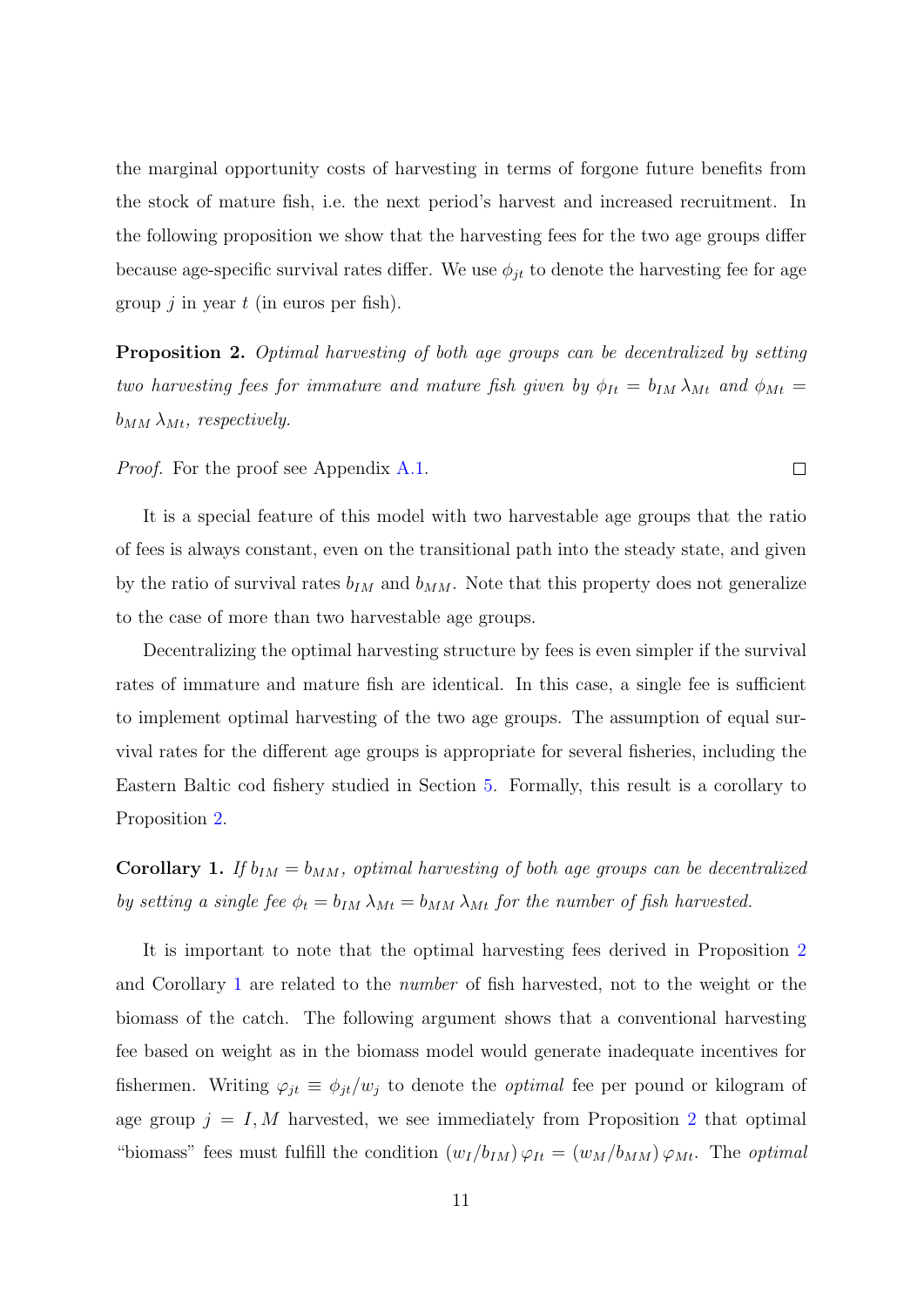"biomass" fee is therefore larger for immature than for mature fish, i.e.  $\varphi_{It} > \varphi_{Mt}$ , whenever  $w_I/b_{IM} < w_M/b_{MM}$ . A conventional "biomass" fee, by contrast, applies to every kilogram of fish independently of age group and thus induces a distortion toward the over-harvesting of immature fish.

As discussed above, the inequality  $w_I/b_{IM} < w_M/b_{MM}$  holds for most fish species, and for many of them the difference in optimal "biomass" fees for immature and mature fish will be large. For Baltic cod, for example, the optimal fee per kilogram of immature fish would be more than twice the optimal fee per kilogram of mature fish (see Section [5\)](#page-13-0).

# 4.2. Quantity-based regulation

A harvesting quota is a permit (or license) to harvest a certain amount of fish. As discussed above, optimal harvesting can be implemented by setting two adequate caps (TACs) on the overall number of permits for each age group. In this setting, harvesting rights would be fully delineated according to age group, similar to the way how [Costello](#page-36-1) [and Deacon](#page-36-1) [\(2007\)](#page-36-1) discuss harvesting quotas fully delineated in space.

An alternative approach is to set a single cap on the overall number of tradable permits, where one permit allows a fisherman to harvest either one mature fish or a number  $b_{IM}/b_{MM}$  of immature fish.<sup>[10](#page-11-0)</sup>

<span id="page-11-1"></span>Proposition 3. Optimal harvesting of both age groups can be decentralized by issuing a total number of  $(b_{IM}/b_{MM}) H_{It}+H_{Mt}$  tradable permits permitting a fisherman to harvest either one mature fish or a number of  $b_{IM}/b_{MM}$  immature fish.

Proof. See Appendix [A.2.](#page-28-1)

Note that with this system the regulator does not need to prescribe the allocation of quotas among the different age groups. The quota market allocates the harvests of immature and mature fish in optimal proportions. The driving forces that lead to this optimal allocation are the harvesting costs, which depend on the stock sizes of both age groups. If fishermen use the permits by targeting immature fish too heavily, the

 $\Box$ 

<span id="page-11-0"></span> $10$  This approach is reminiscent of the [Montgomery](#page-38-4) [\(1972\)](#page-38-4) concept of pollution licenses with exchange rates to account for the spatial dimension.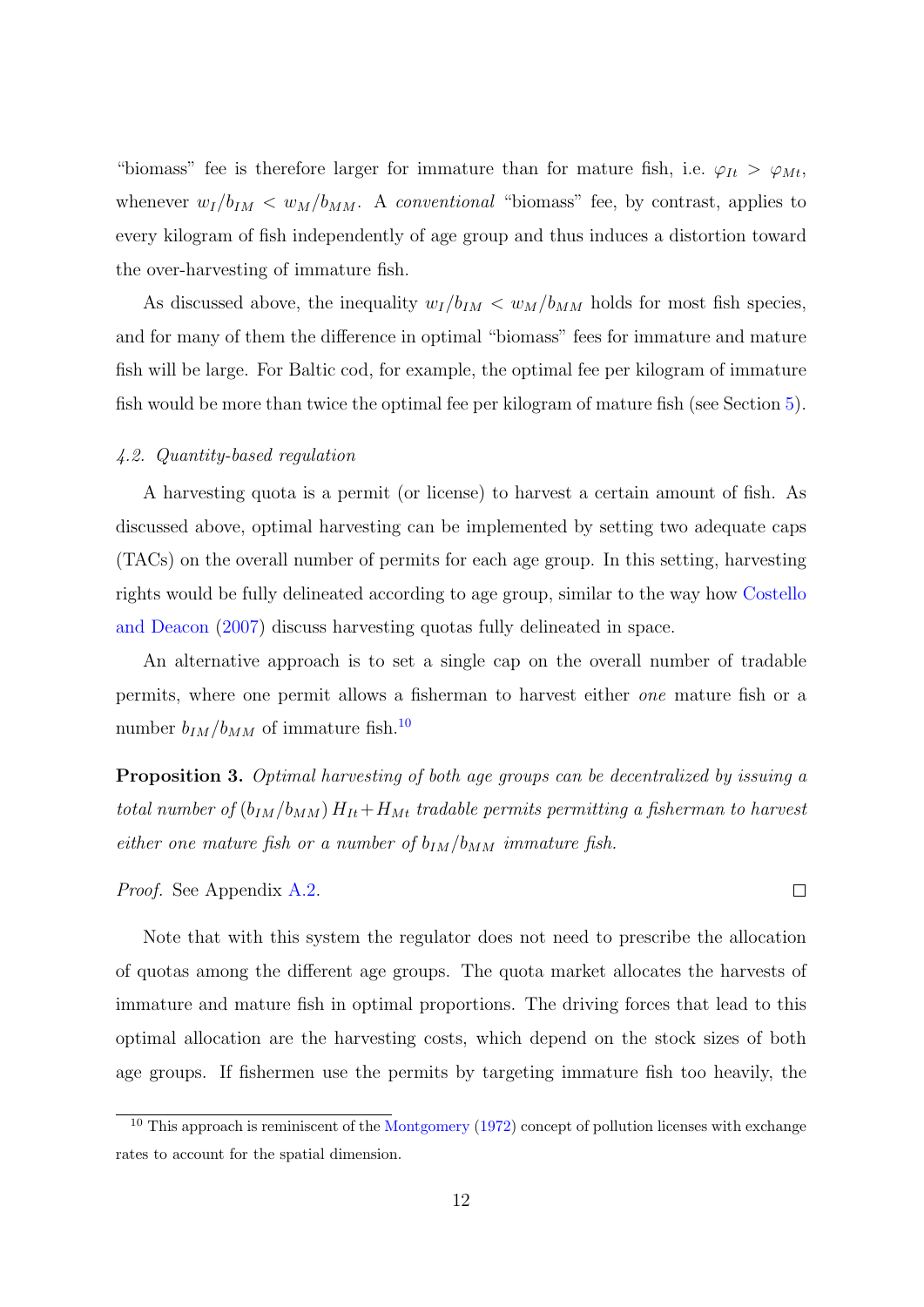marginal harvesting costs of immature fish will rise (while the marginal harvesting costs of mature fish will decrease due to costly targeting), making it relatively less profitable to go for immature fish, and vice versa. In equilibrium, fishermen are indifferent between fishing one mature fish and a number of  $b_{IM}/b_{MM}$  immature fish.

If the survival rates of immature and mature fish are identical, optimal harvesting of the two age groups can even be implemented by issuing a total number of  $H_{It} + H_{Mt}$ tradable permits allowing a fisherman to harvest either one mature fish or one immature fish. In this case, we may think of the total number of permits as a TAC on the overall number of fish harvested, combined with a system of tradable permits. This result is formally stated in the following corollary:

**Corollary 2.** If  $b_{IM} = b_{MM}$ , then the optimal harvest of both age groups can be decentralized by setting a total allowable catch of size  $H_{It} + H_{Mt}$  on the overall number of fish harvested and implementing it by means of tradable harvesting quotas in numbers.

 $\Box$ 

Proof. Follows directly from Proposition [3.](#page-11-1)

Traditionally, quantity-based regulation of fisheries consists in a TAC/quota system in terms of biomass that does not take into account fish age. Such a system is bound to fail as a solution for the simultaneous problems posed by growth and recruitment overfishing, unless it is modified as follows: Optimal harvesting of both age groups could be decentralized by an appropriate overall number of "biomass" harvesting permits allowing a fisherman to harvest either one kilogram of mature fish or  $(b_{IM} w_M/w_I)/b_{MM}$ kilograms of immature fish. This is because a fraction  $b_{IM}$  of currently immature fish that escape fishing would become mature, accompanied by an increase in weight by a factor of  $w_M/w_I$ , while a fraction  $b_{MM}$  of every kilogram of mature fish that escape fishing would remain in the spawning stock of mature fish. The "exchange rate"  $(b_{IM} w_M/w_I)/b_{MM}$  between immature and mature fish will typically be much larger than one.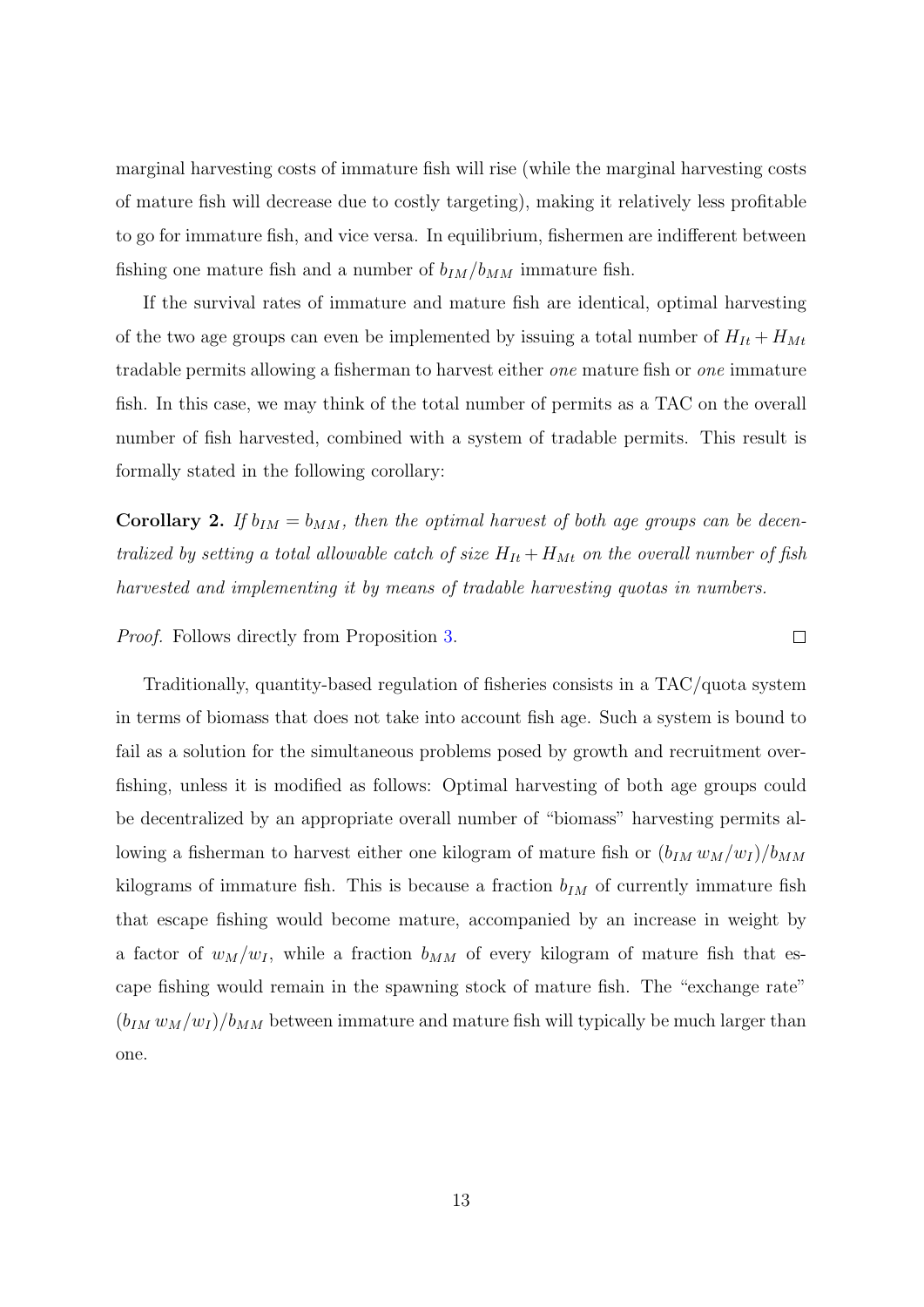# <span id="page-13-0"></span>5. Application: Eastern Baltic Cod Fishery

The Eastern Baltic cod stock is historically the third-largest cod stock in the North Atlantic [\(Dickson and Brander,](#page-36-6) [1993\)](#page-36-6). The cod is of considerable commercial importance for the region's fisheries. All countries bordering the Baltic Sea are involved in the cod fishery, and all of them except Russia are member states of the European Union (EU). Management decisions are settled in bilateral agreements between the EU and Russia. Between 1983 and 1992 a combination of high fishing pressure and low recruitment resulted in a decrease of spawning stock from over 600 million to about 52 million individuals (see Figure [1;](#page-21-0) [ICES](#page-38-5) [2010\)](#page-38-5). Landings from this fishery reached a peak of almost 400,000 tons in 1984 and then started to decline significantly, reaching a minimum of 45,000 tons in 1993 and remaining at low levels for a long time. Present estimates of stock biomass indicate that the SSB has recently increased. This is mainly due to the unusual strength of the 2005 and 2006 year classes [\(ICES,](#page-38-6) [2009\)](#page-38-6) combined with more effective management of the Eastern Baltic cod fishery in recent years.

Current management measures are based on a formal recovery and management plan implemented since January 2008 with an overall target fishing-mortality level of 0.3 [\(Council of the European Union,](#page-36-7) [2007\)](#page-36-7).<sup>[11](#page-13-1)</sup> Besides the annual total allowable catch (TAC), which currently is set according to the target fishing mortality, the fishery is further managed by mesh-size regulations (minimum mesh size 110 mm), minimum landing sizes (38 cm), seasonal fishery restrictions, and area closures mainly designed to protect fish spawning in the three main deep basins of the Baltic Sea, i.e., the Bornholm Basin, the Gotland Basin, and the Gdansk Deep [\(ICES,](#page-38-6) [2009\)](#page-38-6). The last two management instruments are not relevant to this study. The two instruments that aim at preventing growth overfishing are mesh-size regulations and minimum landing sizes. Table [2](#page-34-0) in the appendix shows how these regulations have changed since the late 1980s. Regulations like these would become obsolete under type of management proposed here.

<span id="page-13-1"></span> $11$  This figure corresponds to an instantaneous fishing mortality of 0.3 throughout the year, which implies a harvest of  $1 - \exp(-0.3) = 26\%$  of the stock.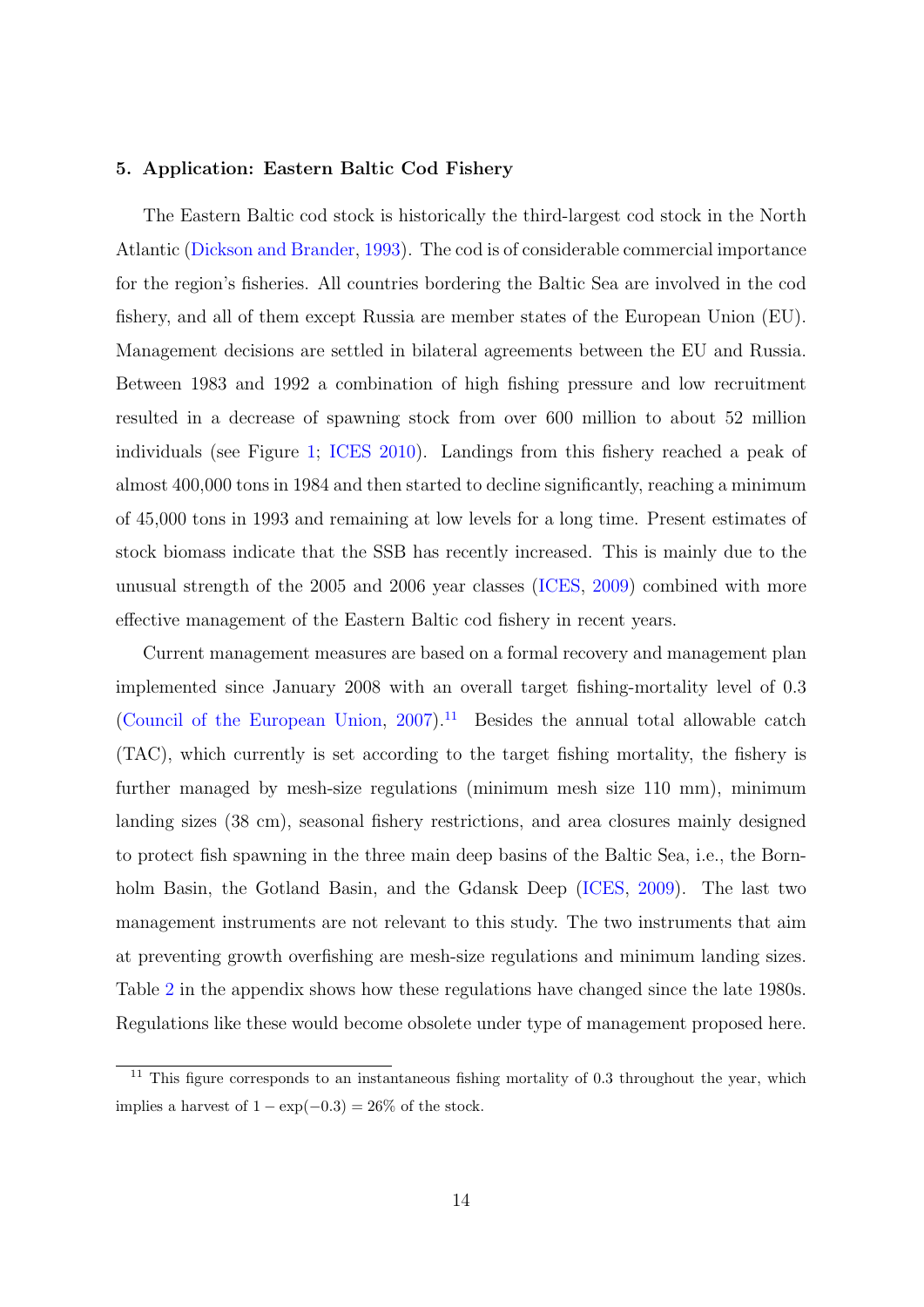#### 5.1. Data and calibration of the model

The parameterization of the population model for Eastern Baltic cod makes use of the best available biological data. Age-specific abundance data, the proportion of mature fish per age group, and natural mortality rates are based on assessment data using a stochastic multispecies model (SMS; [ICES](#page-38-5) [2010\)](#page-38-5). The weight of immature fish  $(w_I = 0.21 \text{ kg/individual})$  is estimated as the mean weight of two-year old cod in stock in the period 1974–2009, as reported by [ICES](#page-38-5) [\(2010\)](#page-38-5). The weight of mature fish  $(w_M = 0.93 \text{ kg/individual})$  is estimated as the mean weight of cod aged three years and older, weighted by relative age-group-specific abundance in 1974–2009 (data from [ICES](#page-38-5) [2010\)](#page-38-5). Note that lumping fish of three years and older into one age group is likely to underestimate the benefits of age-structured management for Eastern Baltic cod, as a further differentiation of the older age groups could increase welfare gains.

There is no need to calculate optimal stock numbers of eggs and juveniles. Accordingly, we estimate the stock-recruitment relationship  $r(x_{Mt})$  between the number of mature and the number of immature cod (first quarter, lagged for two years) and set  $b_{EJ} = b_{JI} = 1$ . The two other survival rates,  $b_{IM} = 0.81$  and  $b_{MM} = 0.82$ , are taken from the ICES [\(ICES,](#page-38-5) [2010\)](#page-38-5) assessment report. For short-term forecasting, ICES standard stock assessment does not currently use any stock-recruitment function but rather a geometric mean of the years 1987–2005 [\(ICES,](#page-38-5) [2010\)](#page-38-5). For our longer-term simulations, however, a stock-recruitment function is needed. We use the [Ricker](#page-39-7) [\(1954\)](#page-39-7) specification

<span id="page-14-0"></span>
$$
r(X_{Mt}) = \gamma_1 X_{Mt} \exp(-\gamma_2 X_{Mt}) \tag{11}
$$

which has a maximum at  $X_M^{\text{peak}} = 1/\gamma_2$ . This type of stock-recruitment relationship is an appropriate description of recruitment biology for Baltic cod, as there are clear indications of increased cannibalism at high stock numbers, mainly affecting juvenile fish. This phenomenon is due to higher spatial overlap between juvenile nursery grounds and an outspreading adult population when stock numbers are high. In order to find estimates for the two parameters  $\gamma_1$  and  $\gamma_2$ , we use [ICES](#page-38-5) [\(2010\)](#page-38-5) data for the number of mature Eastern Baltic cod,  $X_{Mt}$ , and for the young immature recruits two years later,  $X_{I,t+2}$ , for the period 1974–2009. A non-linear, least-squares regression of [\(11\)](#page-14-0),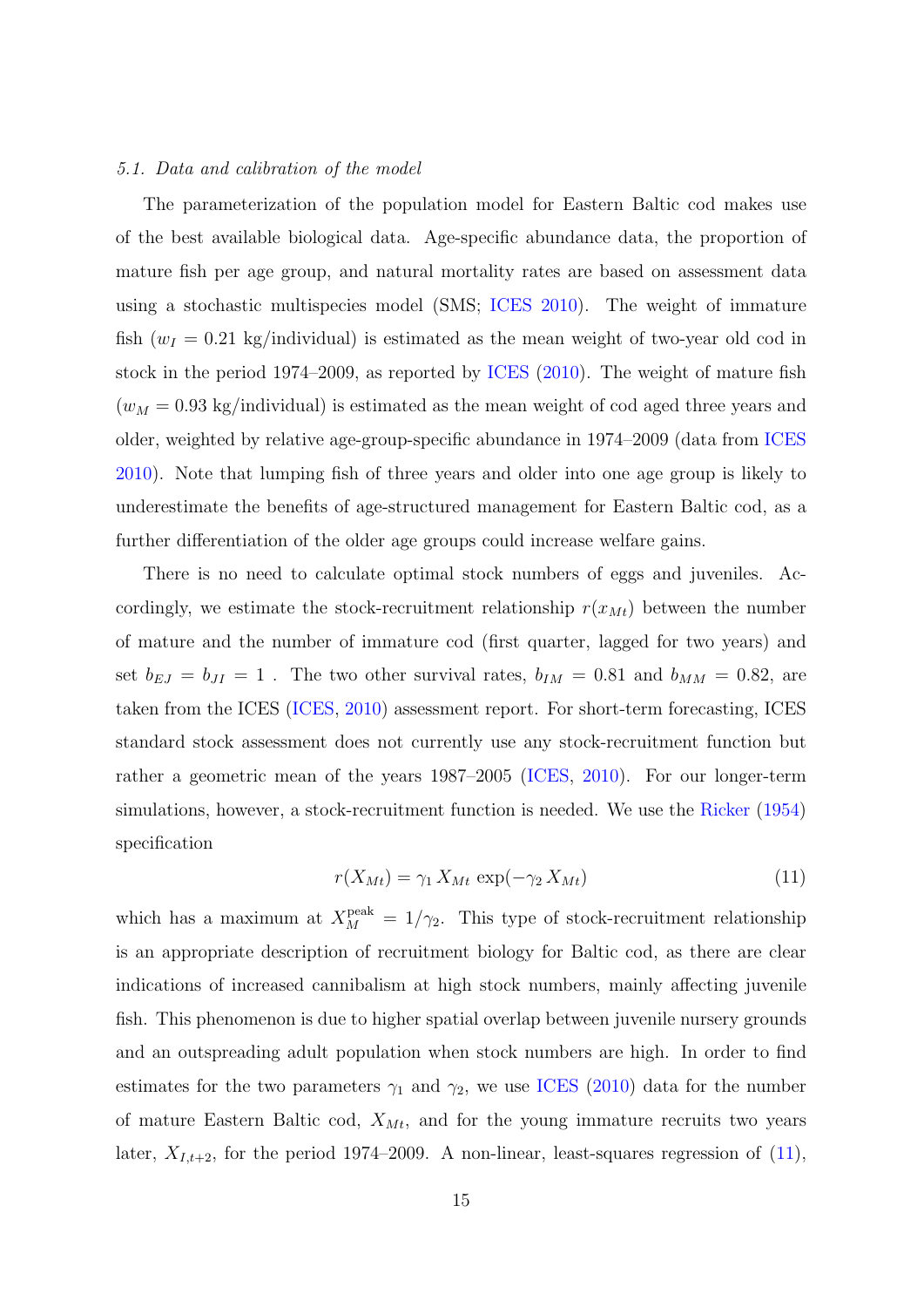using the Levenberg-Marquardt least squares algorithm, yields the estimates  $\gamma_1 = 1.59$ (standard error 0.34) and  $\gamma_2 = 1.27 \cdot 10^{-3}/\text{million}$  fish (standard error 0.57 $\cdot 10^{-3}/\text{million}$ fish). The peak value of  $X_M^{\text{peak}} = 787$  million individuals is about 30% greater than the spawning stock observed in the early 1980s (approx. 600 million individuals).

At weights below one kilogram, both immature and mature cod come into the same size category, so we use  $p_I = p_M$  in the simulation.<sup>[12](#page-15-0)</sup> We assume that the price of cod will remain at the European reference price of  $p_I = p_M = 1.095$  Euros per kg in 2010, which is the lowest price at which imports of cod into the European Union are allowed [\(Council of the European Union,](#page-36-8) [1999;](#page-36-8) [European Commission,](#page-37-5) [2009\)](#page-37-5).

Available effort and harvesting data do not allow for a direct estimate of the costs of selecting for age. For any of our attempts to directly estimate a cost function with a term that captures the costs of increasing selectivity (such as a cost function of the type specified in [Singh and Weninger](#page-39-8) [2009\)](#page-39-8), the corresponding parameters were insignificant.[13](#page-15-1)

To derive a harvesting cost function for Baltic cod, we therefore use an indirect approach and consider only one option for selecting the age-group harvested, namely varying the mesh-size of trawl nets. Trawlers are the most common type of vessel catching cod in the Baltic sea [\(Kronbak,](#page-38-1) [2005\)](#page-38-1). Furthermore, the Baltic cod trawling fishery is among the best-studied fisheries world wide with regard to size selectivity of fishing gear, and reliable data is available [\(Madsen,](#page-38-3) [2007\)](#page-38-3). It should be kept in mind, however, that this approach tends to overstate the costs of selecting for age, as fishermen

<span id="page-15-0"></span><sup>&</sup>lt;sup>12</sup> According to European regulation [\(Council of the European Union,](#page-36-9) [1996\)](#page-36-9), this is the category of 0.3–1 kg. In 2007, the ex-vessel price for cod in this size category was 12.63 Danish crowns (DKK) per kilogram [\(Fiskeridirektoratet,](#page-37-6) [2008\)](#page-37-6). Overall, the price increases with weight. For the next higher size category of 1-2 kg., the price was 19.48 DKK/kg in 2007. As in practice some of the mature cod will come into this – or an even higher – size category, our assumption  $p_I = p_M$  tends to relatively underestimate the value of mature cod harvested.

<span id="page-15-1"></span><sup>&</sup>lt;sup>13</sup>A reason for this may be that, on the one hand, the Baltic cod fishery is regulated by minimum meshsizes (see Table [2\)](#page-34-0), but on the other, fishermen have little incentive to mitigate bycatch of immature cod beyond that. Immature fish smaller than the minimum legal landing size is discarded. [ICES](#page-38-5) [\(2010,](#page-38-5) Table 4.4.b) estimates the discard rates of immature cod to be between 14% in 1999 and 87% in 2007.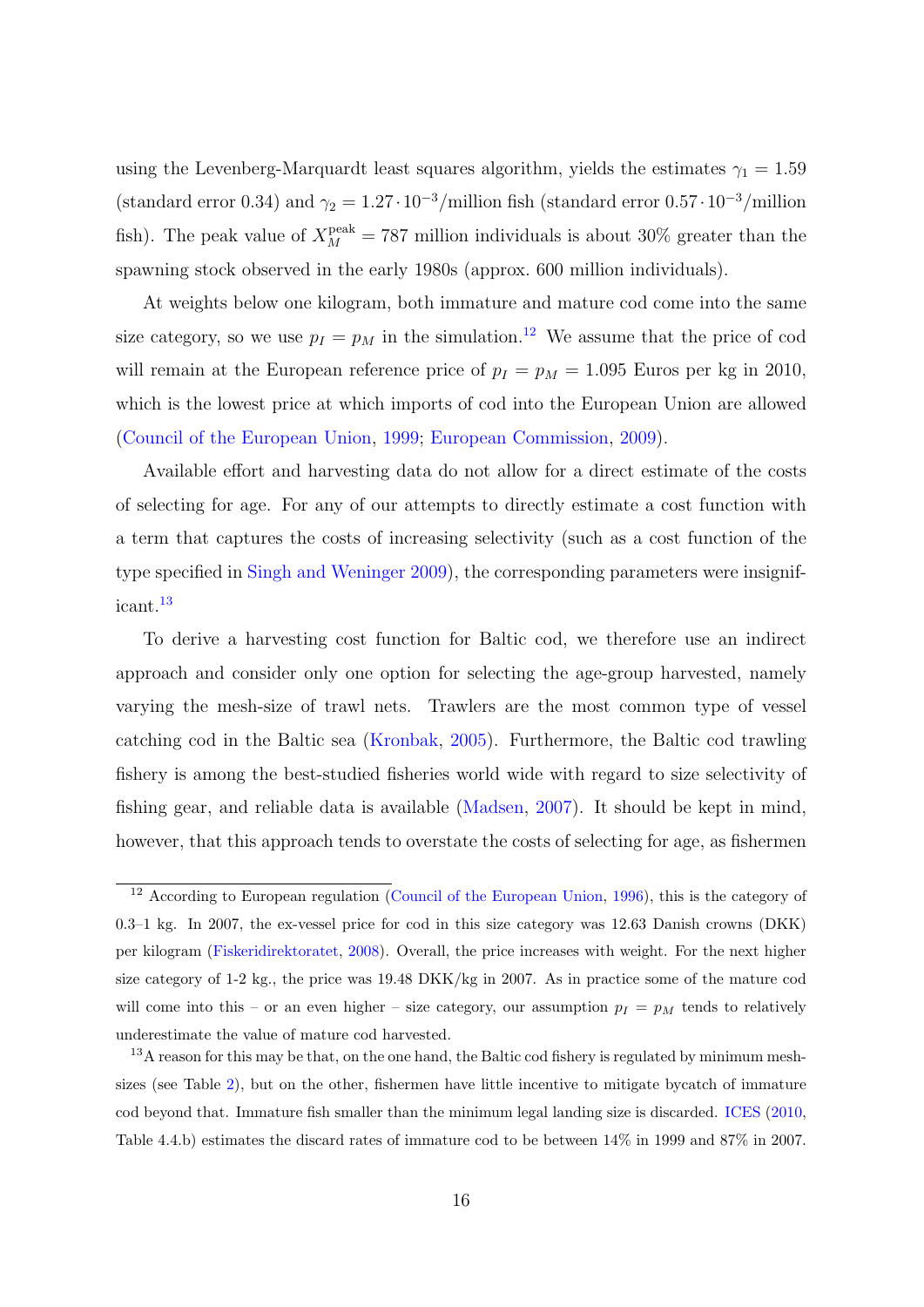have several other options in selecting for age, including choice of the type of fishing gear and location of harvest [\(Branch and Hilborn,](#page-35-0) [2008\)](#page-35-0).

For a given mesh-size, very small cod will escape almost completely while very large cod will be fully retained in the trawl net. In between these two extremes, the fraction of fish retained gradually increases with the length of the fish. The 'selection curve' of a typical trawl net is smooth and continuously increasing with the length of the fish. Fishery scientists commonly use logistic functions to describe the selection curves of towed gears [\(Wileman et al.,](#page-40-2) [1996;](#page-40-2) [Madsen,](#page-38-3) [2007\)](#page-38-3) rather than a step function, as would be required for 'knife-edge' selectivity. Thus increasing the mesh-size reduces not only the fraction of (small) immature cod captured but also the fraction of (larger) mature fish captured. If the fisherman wants to maintain the same harvest of mature fish with less bycatch of immature fish, he has to increase overall fishing effort, which increases the harvesting costs. In other words, selectivity is costly.

In Appendix [A.4](#page-30-0) we derive the following harvesting cost function for the Baltic cod trawling fleet, assuming a generalized Gordon-Schaefer harvesting technology where the catchabilities of mature and immature cod depend on the mesh-size of the trawl net:

<span id="page-16-0"></span>
$$
C^{\text{trawl}}(H_{It}, H_{Mt}, X_{It}, X_{Mt})
$$
\n
$$
= \frac{c}{1 - \epsilon} \left[ X_{Mt}^{1 - \epsilon} - \left[ X_{Mt} - H_{Mt} \right]^{1 - \epsilon} \right] \cdot \left\{ 1 + \frac{\omega}{2} \frac{X_{Mt}^{1 - \epsilon} - \left[ X_{Mt} - H_{Mt} \right]^{1 - \epsilon}}{X_{It}^{1 - \epsilon} - \left[ X_{It} - H_{It} \right]^{1 - \epsilon}} \right\}.
$$
\n
$$
\left[ 1 + \sqrt{1 + \frac{4}{\omega} \frac{X_{It}^{1 - \epsilon} - \left[ X_{It} - H_{It} \right]^{1 - \epsilon}}{X_{Mt}^{1 - \epsilon} - \left[ X_{Mt} - H_{Mt} \right]^{1 - \epsilon}} \left[ 1 - \frac{X_{It}^{1 - \epsilon} - \left[ X_{It} - H_{It} \right]^{1 - \epsilon}}{X_{Mt}^{1 - \epsilon} - \left[ X_{Mt} - H_{Mt} \right]^{1 - \epsilon}} \right] \right\} \tag{12}
$$

Here the parameter  $\epsilon \in [0, 1]$  can be interpreted as the stock elasticity of harvest (some-times also called the "schooling parameter"),<sup>[14](#page-16-1)</sup>  $c > 0$  is a cost parameter, measured in euros, and  $\omega > 0$  is a dimensionless parameter that measures the costs of selecting for age, which are determined by the selectivity of the trawl net used [\(Madsen,](#page-38-3) [2007\)](#page-38-3).

While the cost function [\(12\)](#page-16-0) is not globally convex, it satisfies the assumptions stated

<span id="page-16-1"></span><sup>&</sup>lt;sup>14</sup> The lower limit  $\epsilon = 0$  describes a fish stock with strong schooling behavior [\(Hannesson,](#page-37-7) [1983;](#page-37-7) [Clark,](#page-36-0) [1990,](#page-36-0) chapter 7). In this case, harvesting costs depend only on harvests of both age groups and are independent of the initial stock. The upper limit  $\epsilon = 1$  describes a highly dispersed fish stock. In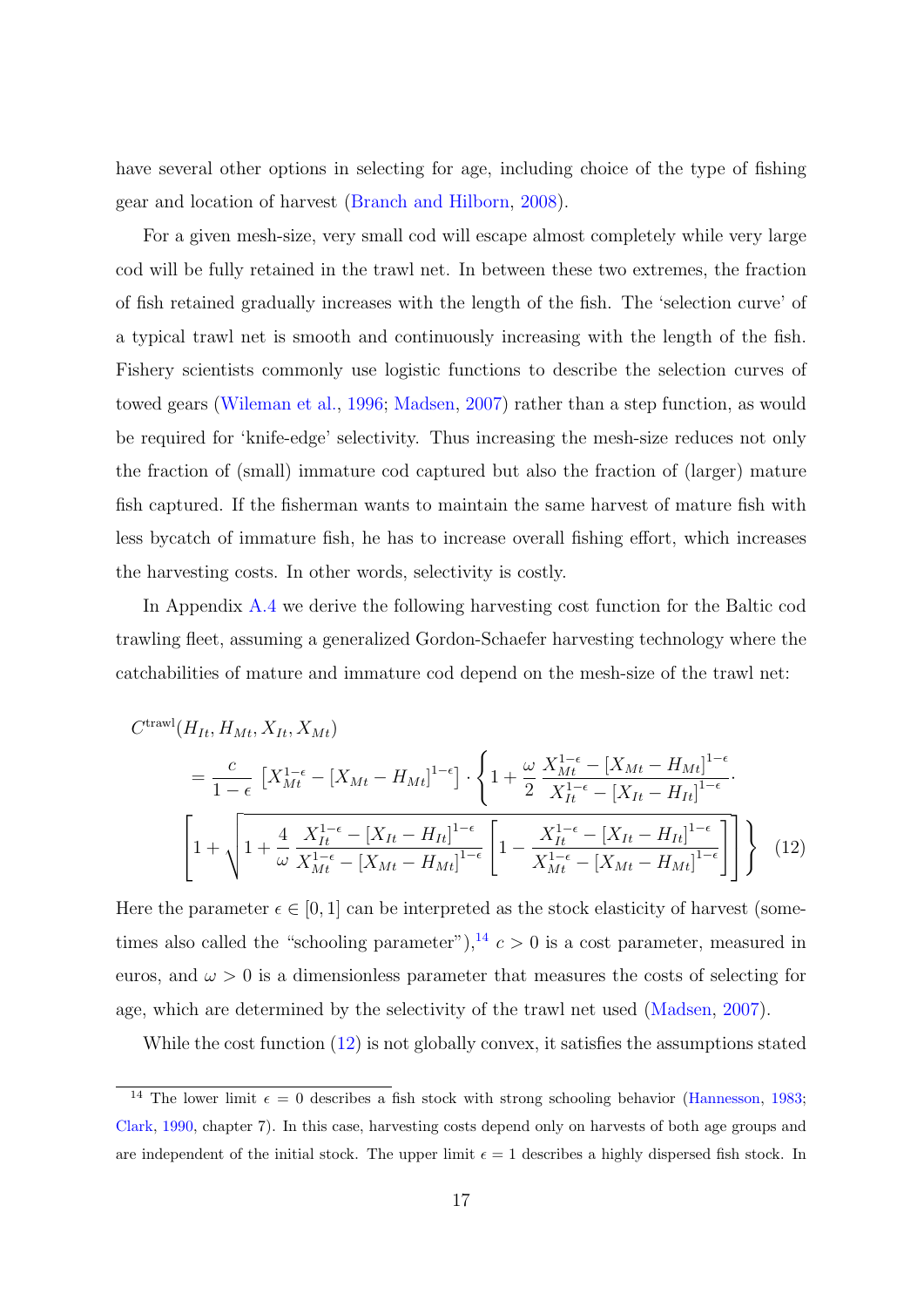in Section [2.2](#page-5-1) for the relevant domain where a significant effort is made to mitigate the bycatch of immature fish, such that the fishing mortality of immature fish is much smaller than that of mature fish (cf. Appendix [A.4\)](#page-30-0). Under the assumptions used to derive [\(12\)](#page-16-0), marginal harvesting costs for immature fish are negative, or, put differently, reducing the harvest of immature fish generates abatement cost. Moreover, with the cost function [\(12\)](#page-16-0) the harvesting costs become prohibitively high when the harvest of immature fish is zero. These properties reflect the issue referred to above, i.e. that the cost function  $(12)$  is likely to overstate the costs of selecting for mature fish.

In Appendix [A.5](#page-32-0) we calculate the value of the selectivity parameter  $\omega = 0.017$ from (i) estimates (reviewed in [Madsen](#page-38-3) [2007\)](#page-38-3) of the selectivity of the most common trawl net used in the Baltic cod fishery (a trawl net with Bacoma escape window) and (ii) the length-at-age distributions of Baltic cod based on data from the Baltic International Trawl Survey. To derive parameter values for stock elasticity  $\epsilon$  and the cost parameter c, we use historical data on stock numbers and harvests of mature and immature cod for 1974 to 2007 from [ICES](#page-38-7) [\(2008\)](#page-38-7) (see Figure [1\)](#page-21-0), effort data, measured in days at sea, for the Danish fleet (period 1987–2007) from [ICES](#page-38-7) [\(2008\)](#page-38-7) and estimates of variable costs per day at sea from [Kronbak](#page-38-1) [\(2005\)](#page-38-1), updated with more recent data from Danish fishery accounts (1995–2007). For stock elasticity we arrive at the value  $\epsilon = 1$  (see Appendix [A.6\)](#page-33-0), which is also supported by previous findings for cod fisheries [\(Hannesson,](#page-37-8) [2007;](#page-37-8) [Kronbak,](#page-38-1) [2005\)](#page-38-1). The resulting estimate for the cost parameter is  $c = 72.9$  million euros with a standard error of 19.8 million euros (see Appendix [A.7\)](#page-35-3).

Table [1](#page-18-0) summarizes the parameters used in the following simulation. In that table we also report the standard errors for the parameters estimated, i.e.  $\gamma_1$ ,  $\gamma_2$ , and c. We use these standard errors for sensitivity analysis.

this case, the cost function [\(12\)](#page-16-0) is a generalization of the [Spence](#page-39-9) [\(1974\)](#page-39-9) harvesting cost function,

$$
C(\cdot) = -c \ln\left[1 - \frac{H_{Mt}}{X_{Mt}}\right] \left\{1 + \frac{\omega}{2} \frac{\ln\left[1 - \frac{H_{Mt}}{X_{Mt}}\right]}{\ln\left[1 - \frac{H_{It}}{X_{It}}\right]} \left[1 + \sqrt{1 + \frac{4}{\omega} \frac{\ln\left[1 - \frac{H_{It}}{X_{It}}\right]}{\ln\left[1 - \frac{H_{Mt}}{X_{Mt}}\right]}} \left[1 - \frac{\ln\left[1 - \frac{H_{It}}{X_{It}}\right]}{\ln\left[1 - \frac{H_{Mt}}{X_{Mt}}\right]} \right]\right\}.
$$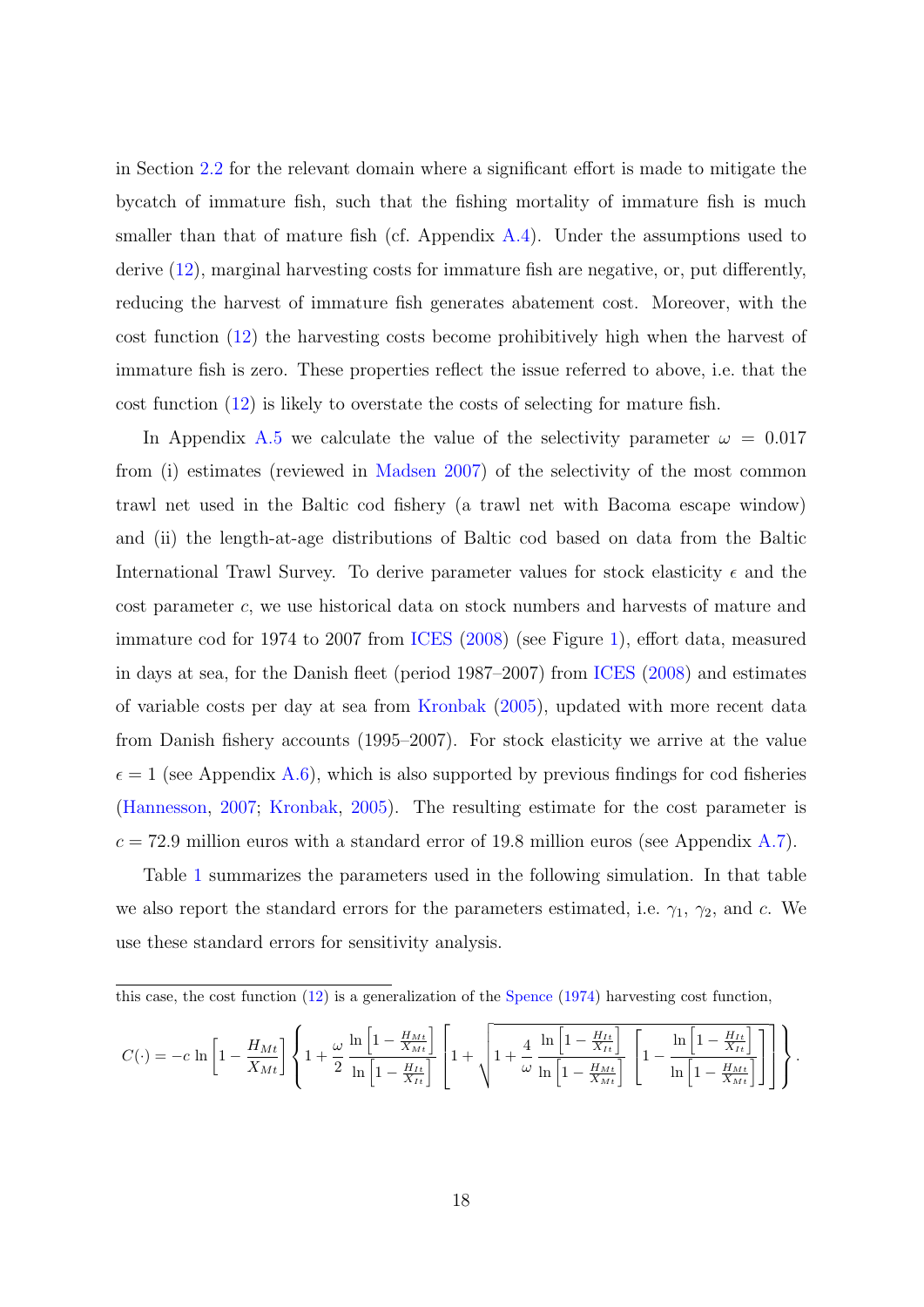| Parameter                          | Symbol           | Value        | Standard | Unit                            |
|------------------------------------|------------------|--------------|----------|---------------------------------|
|                                    |                  |              | error    |                                 |
| $eggs/larvae-$<br>Survival<br>rate | $b_{EJ}$         | $\mathbf{1}$ |          |                                 |
| juveniles                          |                  |              |          |                                 |
| Survival rate juveniles-immature   | $b_{JI}$         | $\mathbf{1}$ |          |                                 |
| Survival rate immature-mature      | $b_{IM}$         | 0.81         |          |                                 |
| Survival rate mature-mature        | $b_{MM}$         | 0.82         |          |                                 |
| Weight of immature                 | $w_I$            | 0.21         |          | $\frac{\text{kg}}{\text{fish}}$ |
| Weight of mature                   | $w_M$            | 0.93         |          | $rac{kg}{fish}$                 |
| Parameters of recruitment          | $\gamma_1$       | 1.59         | (0.34)   |                                 |
| function                           | $\gamma_2$       | 1270         | (570)    | $\frac{1}{\text{fish}}$         |
| Ex-vessel price                    | $p_I = p_M$      | $1.095\,$    |          | euros<br>kg                     |
| Stock elasticity of harvest        | $\epsilon$       | $\mathbf{1}$ |          |                                 |
| Gear selectivity parameter         | $\omega$         | 0.017        |          |                                 |
| Cost parameter                     | $\boldsymbol{c}$ | 72.9         | (19.8)   | million euros                   |
| Discount factor                    | $\rho$           | $\rm 0.95$   |          |                                 |

<span id="page-18-0"></span>Table 1: Parameter values and standard errors (where applicable). Sources and methods are described in the text.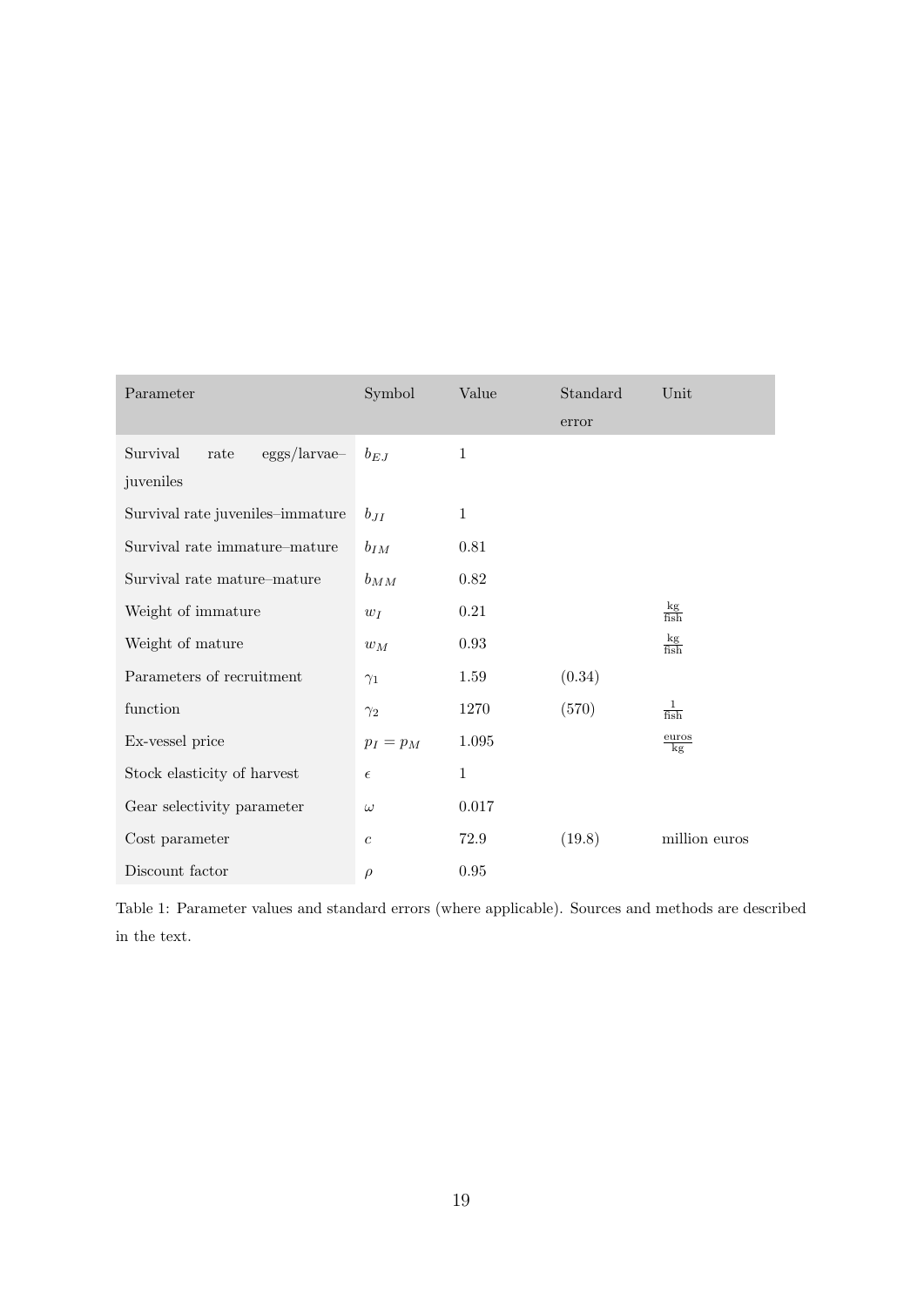The optimization problem to be solved numerically then is to maximize  $(2)$ , <sup>[15](#page-19-0)</sup> with the specification  $(12)$  for the cost function, subject to the population dynamics  $(1)$  and given the initial stock numbers.

#### 5.2. Optimization results

In optimal steady state, which is calculated by solving the first-order conditions for a steady state (see Appendix  $A.3$ ), using the parameter estimates given in Table [1,](#page-18-0) the stock of mature (immature) cod consists of  $X_M = 664$  ( $X_I = 453$ ) million individuals, and the harvest amounts to  $H_M = 275$  ( $H_I = 26$ ) million individuals. The optimal stock of mature cod is thus about 10% higher than the maximum observed in the 1980s, while the optimal stock of immature cod is slightly below the maximum in the late 1970s. The average fishing mortality in steady state,  $F = -\ln(1-(H_I + H_M)/(X_I + X_M)) = 0.316$ , is close to the target fishing-mortality level proposed by the current management plan [\(Council of the European Union,](#page-36-7) [2007\)](#page-36-7). The optimal steady-state harvesting fees are  $b_{IM}$   $\lambda_M = 0.68$  euros for an immature and  $b_{MM}$   $\lambda_M = 0.69$  euros for a mature cod.

In order to assess the uncertainty involved in calculating the optimal steady state, we compute 90% confidence intervals for the steady-state values employing a Monte-Carlo method. We assume independent normally distributed parameter values for the catchability coefficient  $\eta_0$  and the cost/price ratio  $\zeta$  with means and standard deviations according to the estimated values and standard errors reported in Table [1.](#page-18-0) For the parameters of the recruitment function  $\gamma_1$  and  $\gamma_2$  we assume bivariate normal distribution with means according to the estimated values reported in Table [1](#page-18-0) and the variance-covariance matrix from the nonlinear least-squares regression. Drawing randomly from these distributions, we compute a large sample of steady-state values for different parameter sets and estimate the 90% confidence interval of steady-state values of the stock and escapement levels. The resulting 90% confidence intervals are [367, 961] million individuals for the optimal steady-state stock of mature and [288, 618] million individuals for immature cod. For optimal steady-state harvest levels, the corresponding

<span id="page-19-0"></span><sup>&</sup>lt;sup>15</sup>For the numerical optimization, we have chosen a finite time horizon long enough that a steady state was reached. In the following we report only the results for the first 25 years of transition dynamics.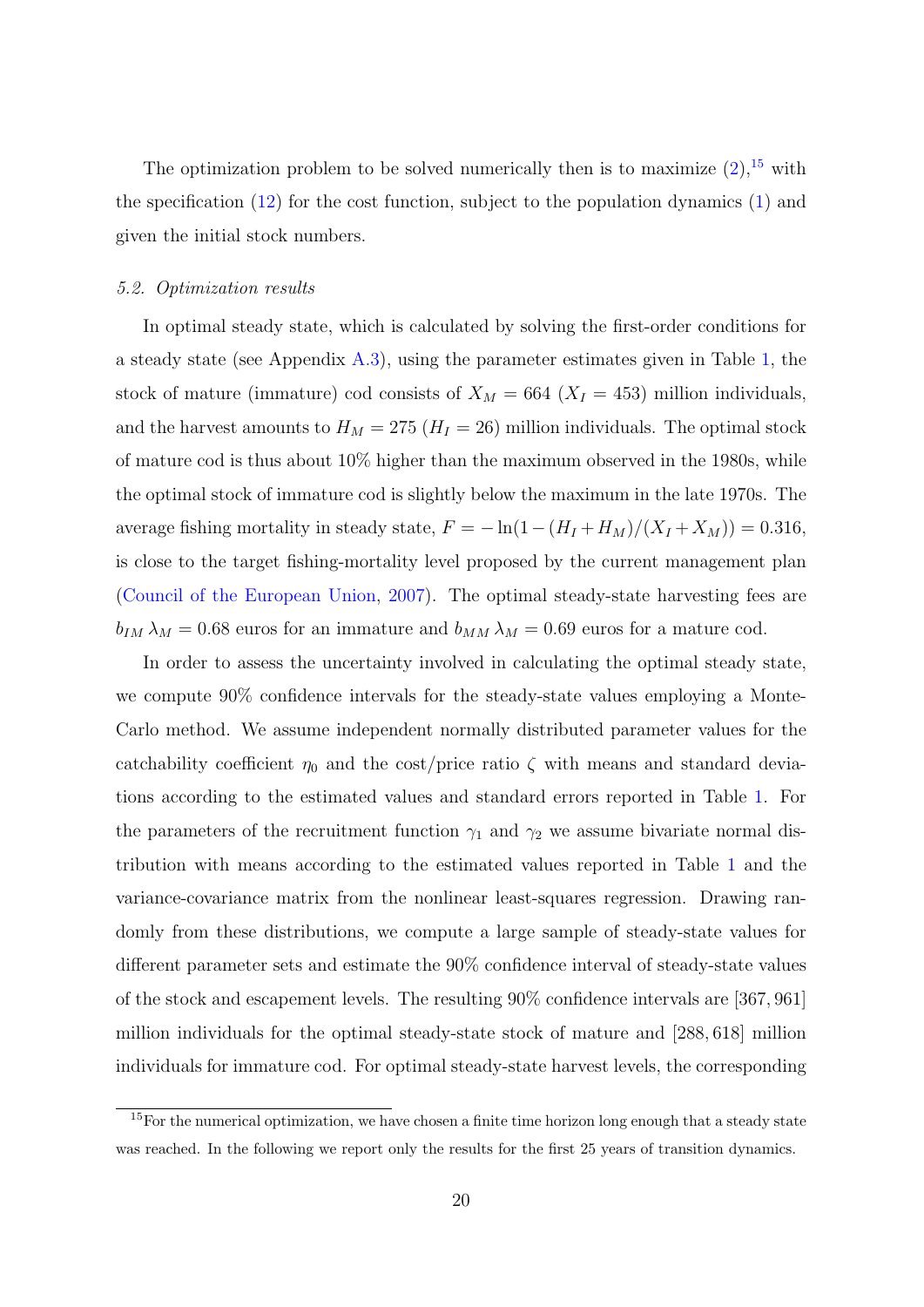90% confidence intervals are [172, 378] million individuals for mature and [18, 34] million individuals for immature cod. The confidence intervals for the optimal steady-state harvesting fees are  $[0.56, 0.82]$  euros for a mature cod and  $[0.55, 0.81]$  for an immature cod.[16](#page-20-0) These figures show that the optimal steady-state values are subject to considerable uncertainty, especially with regard to the upper bounds on steady-state spawning stock and escapement. This reflects the general uncertainty associated with biological stock assessment, which is amplified by the uncertainties in the economic parameters used to calculate the optimal steady state. Nevertheless, the results of the sensitivity analysis indicate that Baltic cod is significantly overfished despite the recent increase in spawning stock numbers. The lower bound of the 90% confidence interval for the optimal steady-state level of the stock of mature cod (367 million individuals) is 23% above the value of 2008, when the spawning stock was 298 million individuals [\(ICES,](#page-38-5) [2010\)](#page-38-5).

For dynamic optimization we use the reference set of parameter values reported in Table [1.](#page-18-0) [17](#page-20-1) The optimization starts in 2006, because stock assessment data contain stock numbers only for age groups of two years and older, and because the newest data from SMS stock assessments is available for 2008 [\(ICES,](#page-38-5) [2010\)](#page-38-5). To obtain initial stock numbers for all age groups in our model, we use the number of immature cod from 2008 (or 2007, respectively) as the number of eggs/larvae (juveniles) for 2006, assuming zero natural mortality for the two youngest age-groups in our model.

The resulting optimal developments of the stock and harvest of mature Eastern Baltic cod are shown in Figure [1](#page-21-0) A, the optimal developments of the stock and harvest of immature cod in Figure [1](#page-21-0) B. According to the results, it is optimal to stop harvesting

<span id="page-20-0"></span><sup>&</sup>lt;sup>16</sup> Uncertainty in the discount rate was not included in this sensitivity analysis, because the discount rate was not derived from an empirical estimation. If we lower the discount rate to 1% per year, using the mean estimates for all other parameters, the steady-state values are  $X_M = 699$ ,  $H_M = 273$ ,  $X_I = 456$ , and  $H_I = 23$  million individuals. If we increase the discount rate to 10% per year, the steady-state values are  $X_M = 618$ ,  $H_M = 275$ ,  $X_I = 447$ , and  $H_I = 31$  million individuals.

<span id="page-20-1"></span> $17$  For the numerical calculation we employ the interior-point algorithm of the Knitro (version 6.0) optimization software with Matlab [\(Byrd et al.,](#page-35-4) [1999,](#page-35-4) [2006\)](#page-36-10).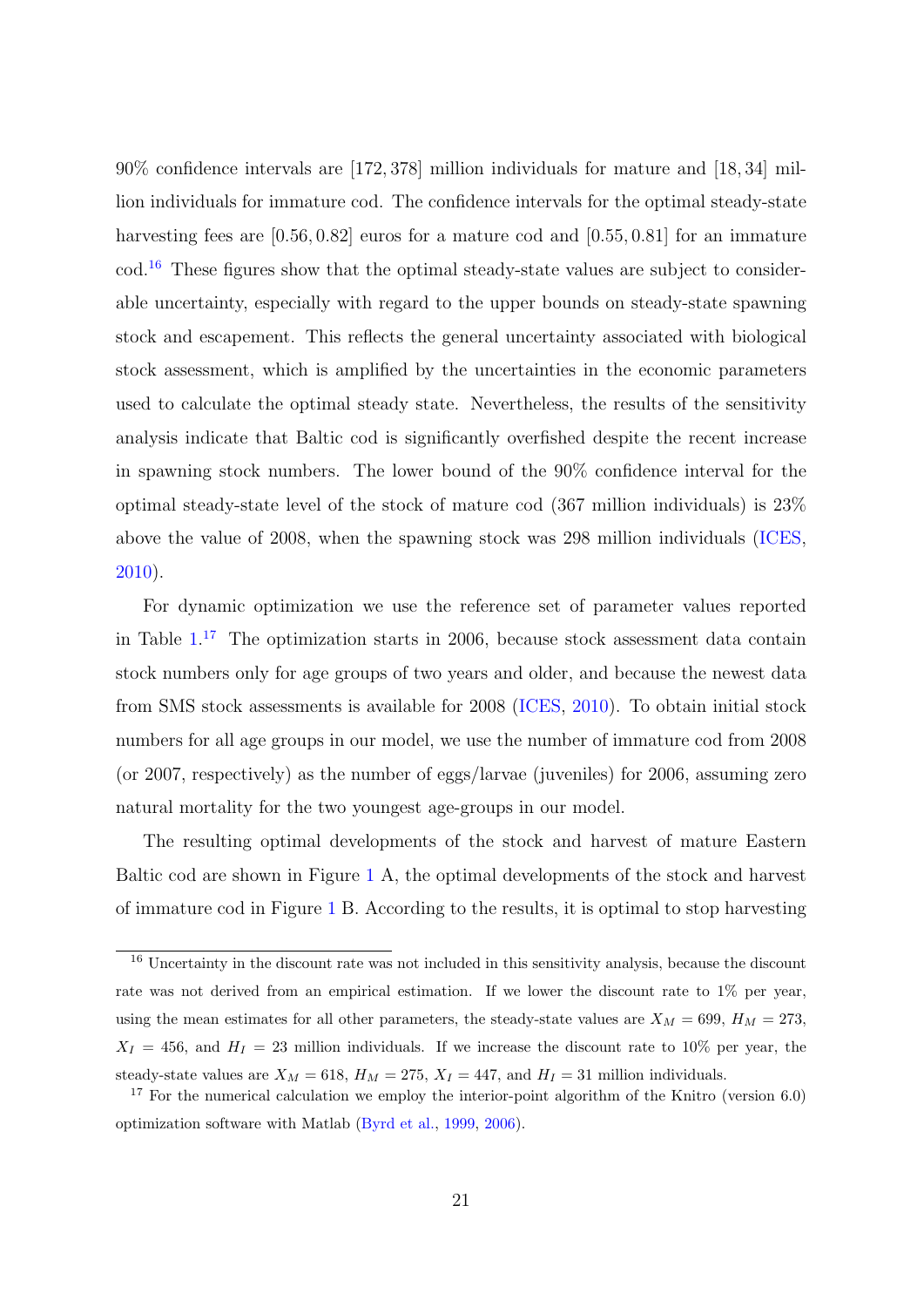

<span id="page-21-0"></span>Figure 1: Stocks and harvests of mature (A) and immature (B) Eastern Baltic cod. ICES data from 1974–2006, results of numerical optimization from 2007 to 2030. Parameter values are given in Table [1.](#page-18-0)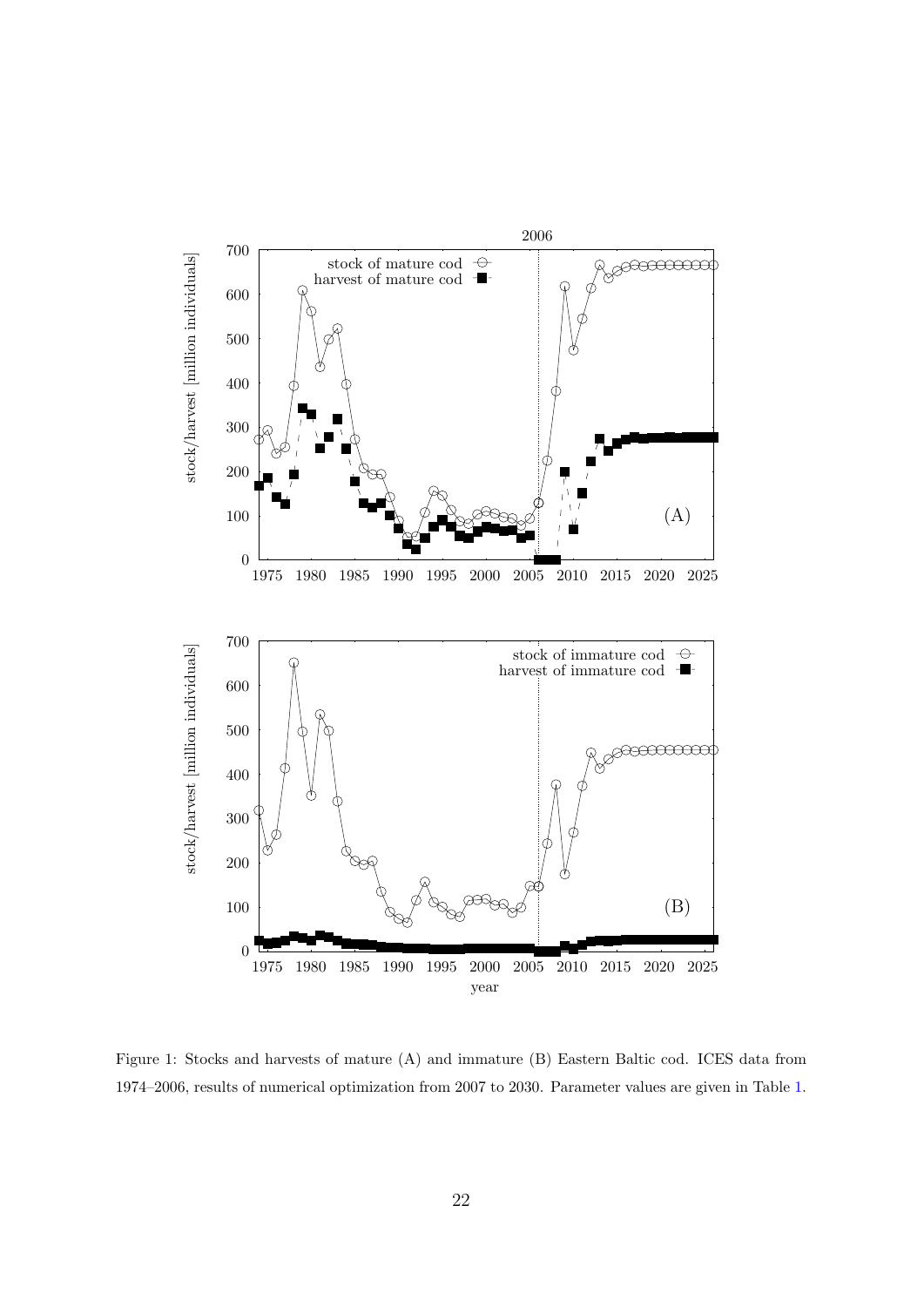for three years. After a period of zero harvesting, the steady state is approached in damped oscillations with a period of "over-shooting" when the stock of mature cod exceeds the steady-state value. The reason is the very strong year class of eggs/larvae in 2006, which we use as initial condition for the numerical optimization.[18](#page-22-0)

The most rapid approach to constant escapement (i.e. the number of fish remaining in the stock after harvesting), which would be optimal in the corresponding biomass model (both in continuous and discrete time [Clark](#page-36-0) [1990;](#page-36-0) [Reed](#page-39-10) [1979\)](#page-39-10), is not optimal in the age-structured setting considered here. This result is similar to a model with multi-species interactions, where again the most rapid approach is generally not the optimal solution [\(Clark](#page-36-0) [1990,](#page-36-0) chapter 10). Also previous studies on age-structured fisheries find optimal solutions that differ from the constant-escapement solution (e.g. [Hannesson,](#page-37-3) [1975;](#page-37-3) [Tahvonen,](#page-39-2) [2010\)](#page-39-2). The intuition is that the time-lagged structure of the age-structured population model [\(1\)](#page-5-0) includes effects of current escapement levels on the stock sizes up to three periods ahead in time. Depending on the initial age structure of the population, the same (constant) level of escapement would not be the optimal policy in the transition to the steady state.

The Eastern Baltic cod fishery has been subject to various regulations aimed at preventing growth overfishing for decades (Table [2](#page-34-0) in the appendix). Although these regulations involve high transaction costs for monitoring and enforcement, the results shown in Figure [1](#page-21-0) B indicate that they have been effective in reducing the harvest of immature cod to levels that are similar to the optimal levels resulting from our calculation. Overall, however, the management has been largely inefficient for a long time, as the clearly sub-optimal stock sizes of mature cod show.

<span id="page-22-0"></span><sup>18</sup>Osciallations along the optimal path might also occur due to the non-monotonicity of the stockrecruitment function [\(11\)](#page-14-0). We can exclude this explanation here, however, as the optimal spawning stock is always below the peak of the Ricker function (787 million individuals). Note also that the dynamic optimization using Knitro leads to the same steady-state values as obtained by solving the first-order conditions (see above).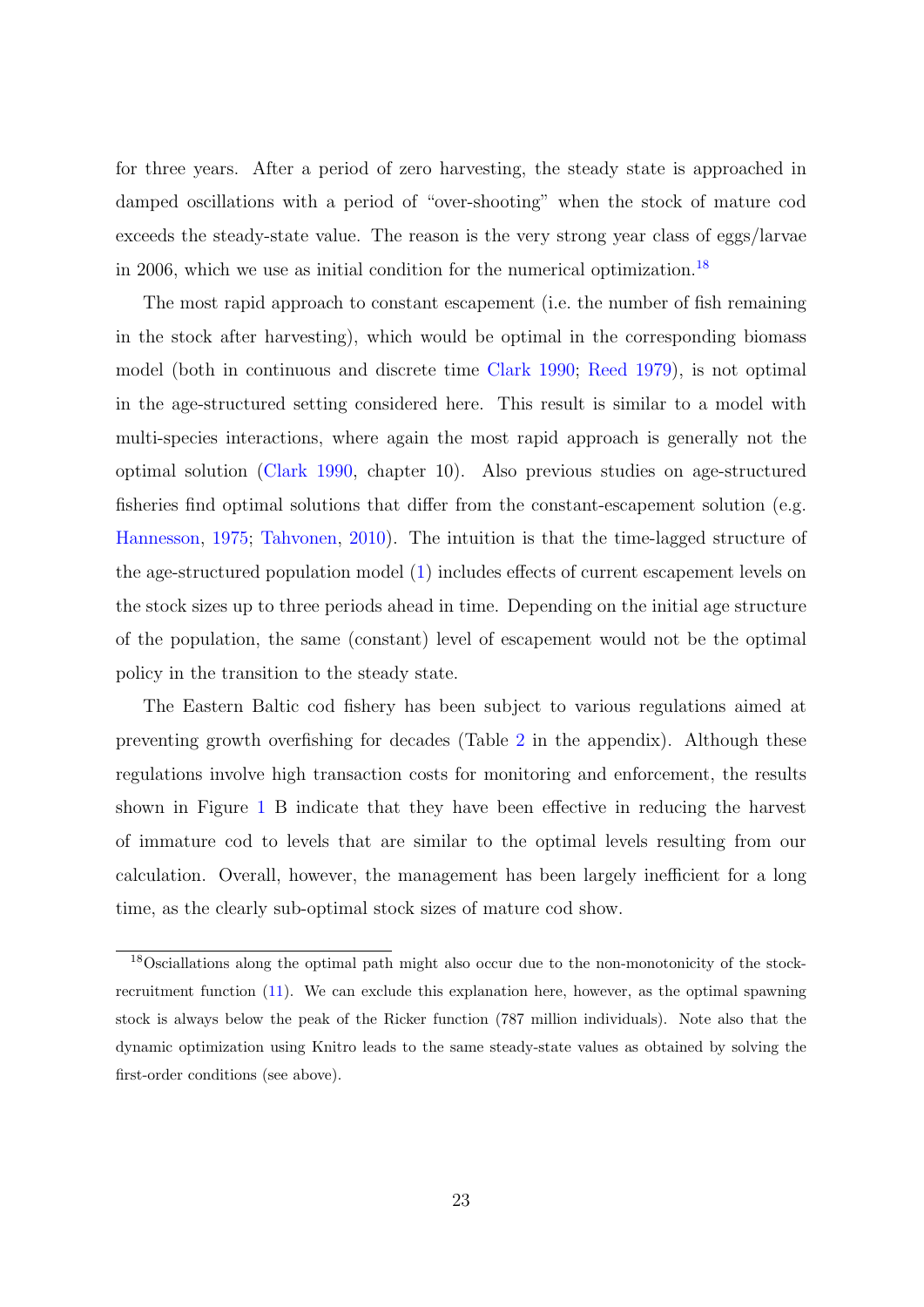#### 5.3. Optimal and second-best regulation

We now turn to the characterization of optimal regulation, focusing on the pricebased instruments characterized in Proposition [2,](#page-10-0) and study two second-best scenarios: management by a biomass fee or by a fee on the number of fish, both without differentiating for age.

Panel (A) in Figure [2](#page-24-0) shows the time paths for the optimal harvesting fees for mature and immature cod. For the transition period of three years, the optimal harvesting fee already exceeds the profit per unit of harvest of mature cod at the beginning of the season, where harvesting costs are at a minimum, so that no fisherman would have an incentive to start fishing. Accordingly, profits are zero during these three years. After the transition period, the harvesting fee and the current profit at the end of the fishing season coincide (cf. Condition  $5$ ).<sup>[19](#page-23-0)</sup> Overall, the harvesting fee is substantial, with steady-state values of almost two thirds of the ex-vessel price of landed fish.

Under optimal management, annual profits of the fishery increase to a steady-state value of about 231 million euros per year. The present value of profits over the period 2006-2026 is 2.047 billion euros (at an interest rate of 5%, i.e. with the discount factor  $\rho = 0.95$  used in the simulations). This is a substantial figure given that in the past the Eastern Baltic cod fishery was under conditions close to open-access, with hardly any profits [\(Kronbak,](#page-38-1) [2005\)](#page-38-1).

To illustrate the benefit of optimal management, we compare the optimal outcome with the second-best optimal outcome under a pure biomass fee. Under a fee  $\tau_t$  on harvest measured in terms of biomass, the representative fisherman chooses harvest numbers of immature  $H_{It}$  and mature fish  $H_{Mt}$  in each period to maximize profits,  $(p_I - \tau_t) w_I H_{It} + (p_M - \tau_t) w_M H_{Mt} - C(H_{It}, H_{Mt}, X_{It}, X_{Mt})$ . Given the resulting harvest numbers as functions of the current biomass fee  $\tau_t$ , the second-best optimal time path of biomass fees maximizes the objective function [\(2\)](#page-7-4) subject to population dynamics [\(1\)](#page-5-0). Panel (B) in Figure [2](#page-24-0) shows the time path of the second-best optimal biomass fee; the

<span id="page-23-0"></span> $19$  In this period with positive optimal TAC, the price for tradable quotas would be equal to the optimal harvesting fee.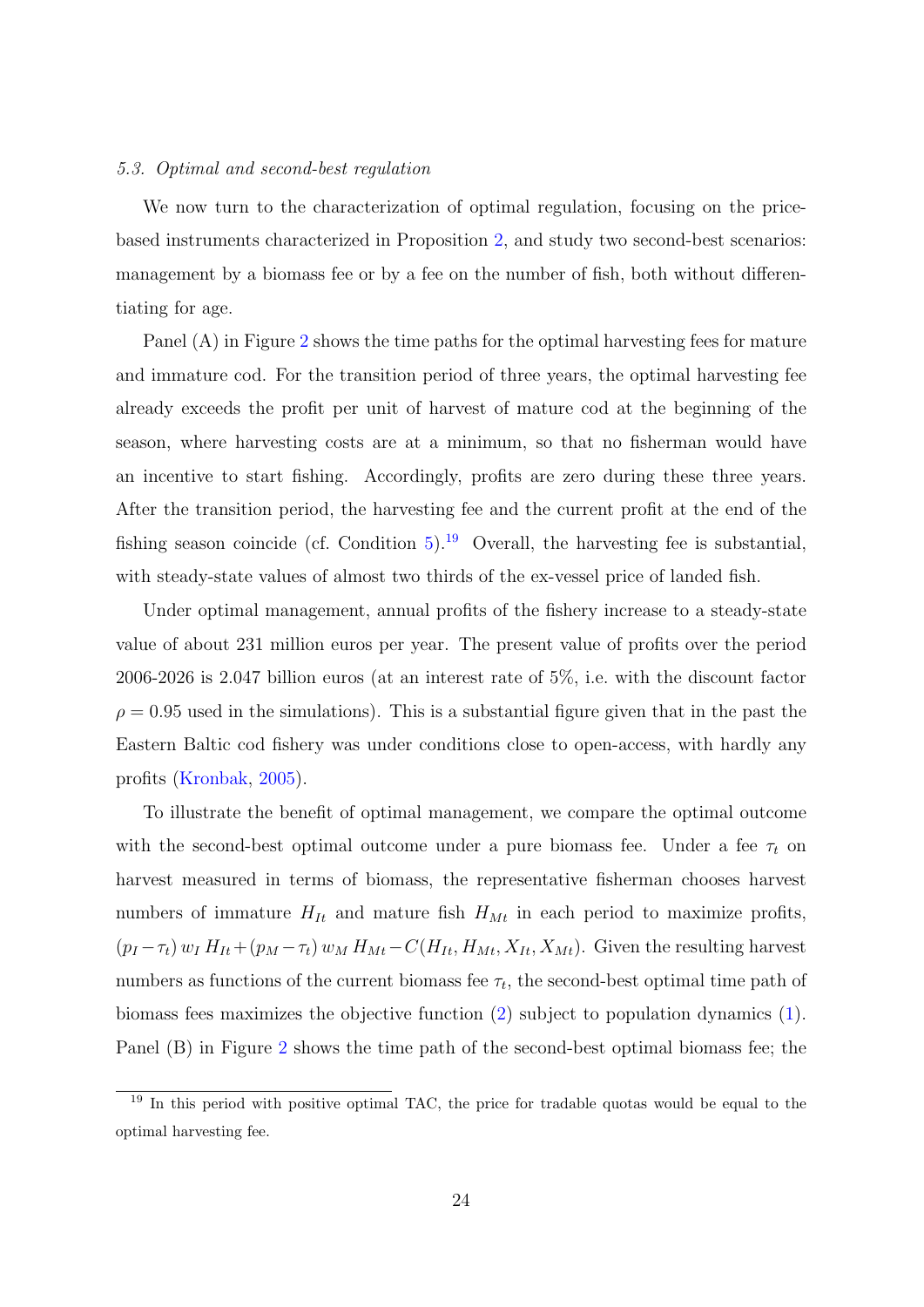

<span id="page-24-0"></span>Figure 2: Panel (A): optimal harvesting fees for mature and immature cod, and current profits. Panel (B): second-best harvesting fees in terms of biomass, and current profits, for linear and nonlinear objective function. Parameter values are given in Table [1.](#page-18-0)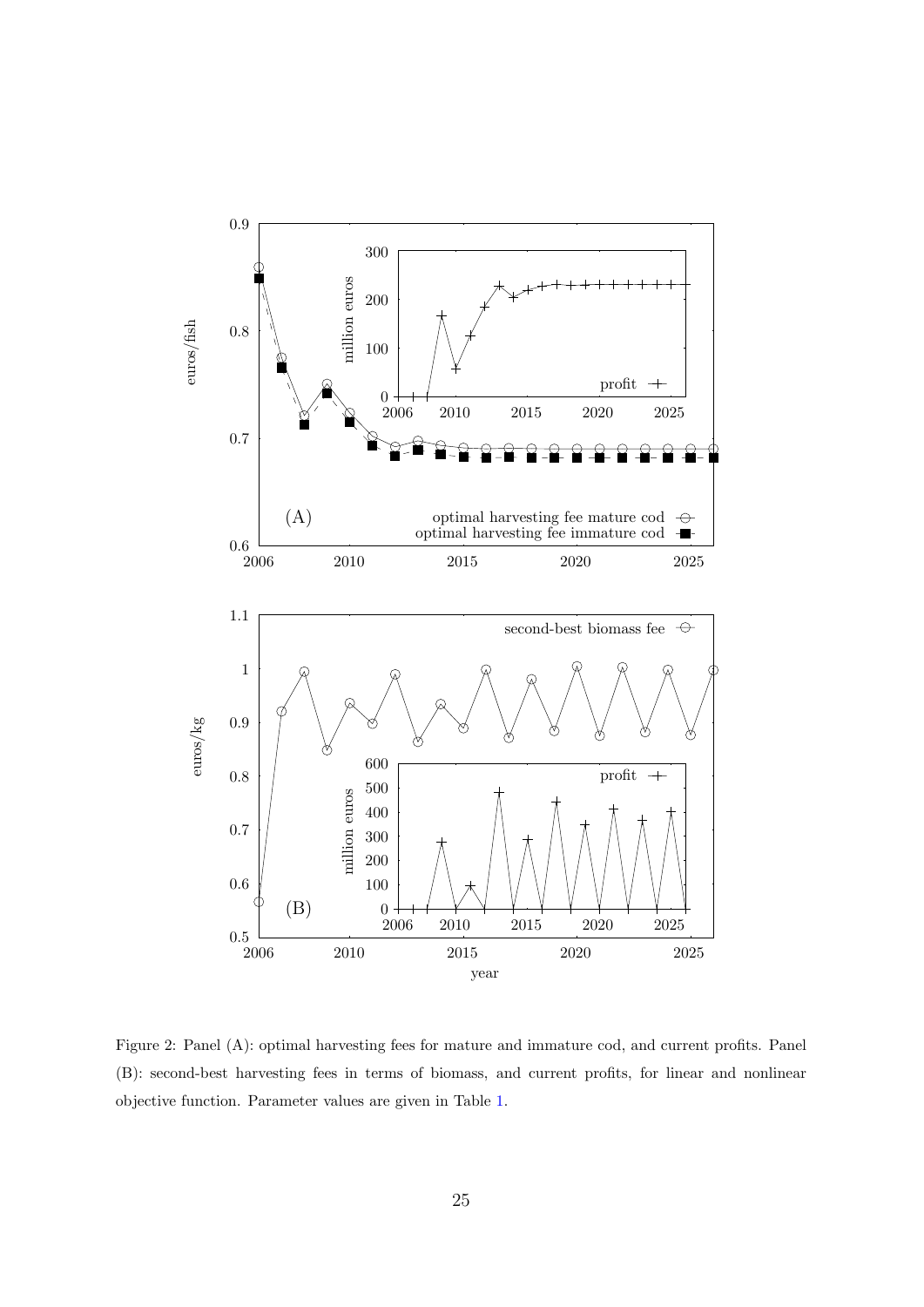figure in the box shows the time path of current profits.<sup>[20](#page-25-0)</sup> The second-best optimal biomass fee induces a pulse-fishing solution: After a transitional period of three years, where the fee is set prohibitively high so that no fishing takes place, only every second year the fee is sufficiently low to render fishing profitable. The intuition for this result is that a pure biomass fee has a similar effect as non-selective fishing gear, as the fisherman have little incentive to select for age. As age selection is not implementable, pulse-fishing is the best choice for the fishery manager [\(Hannesson,](#page-37-3) [1975;](#page-37-3) [Tahvonen,](#page-39-2) [2010\)](#page-39-2).

The welfare gain of optimal management compared to a pure biomass fee amounts to 291 million euros (2.047 billion euros under optimal management vs. 1.756 billion euros under a pure biomass fee).

Another second-best scenario consists in setting a single harvesting fee on the number of fish, without differentiating for age. The resulting time paths for this scenario are quite similar to the optimal outcome and therefore omitted. This is because the survival rates for immature and mature cod are quite similar, and thus the first-best harvesting fees in terms of numbers are not very different for the two age groups (cf. Figure  $2(A)$  $2(A)$ ). Under the second-best scenario of a single fee in terms of numbers, the present value of profits from the Baltic cod fishery is only slightly smaller than the optimal value and amounts to 2.042 billion euros over the period 2006–2026.

Finally, the optimal management can be compared to the value of the fishery under the current recovery and management plan. $^{21}$  $^{21}$  $^{21}$  To compute this value, we fix the annual fishing mortality at 0.26 (see footnote [11\)](#page-13-1) and assume that the age composition of the catch corresponds to its average value in the period 1995–2005. This means we set the fishing mortality of immature cod at 9% of the fishing mortality of mature cod (cf. Figure [1\)](#page-21-0). The resulting net present value of profits over the period 2006–2026 is 1.631 billion euros, which is a considerable improvement over the past situation of the Baltic cod fishery, but clearly below the optimum with a present value of 2.047 billion euros over the period 2006–2026.

<span id="page-25-0"></span> $20$ For this sake, we numerically solve the representative fisherman's optimization problem and use Knitro with Matlab to determine the second-best optimal time path of the biomass fee.

<span id="page-25-1"></span><sup>21</sup>We thank a reviewer for pointing this out.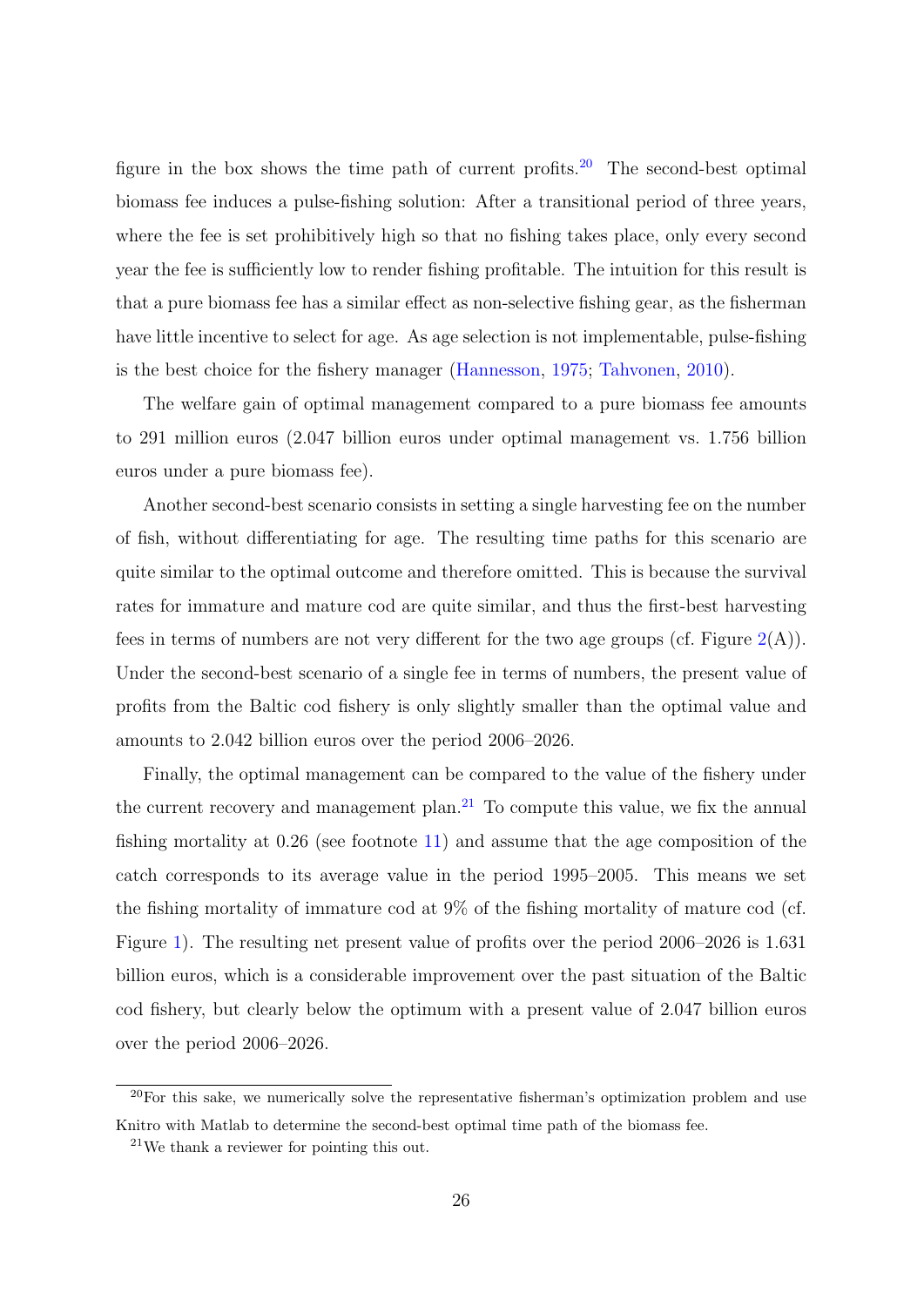# <span id="page-26-0"></span>6. Discussion and Conclusion

In this paper we analyze an age-structured fishery model enabling us to distinguish spawning stock and non-spawning stock and to address the problems of recruitment overfishing and growth overfishing. We have seen that apart from special cases immature fish and mature fish should be harvested in different quantities.

Our study has important policy implications. First, the type of quota management currently implemented in most fisheries fails to solve the problem of growth overfishing, as quotas are expressed in terms of biomass independent of age. Second, optimal agestructured management can be implemented by means of suitable market-based policy instruments. We have shown that setting age-specific harvesting fees can solve the problems of growth and recruitment overfishing simultaneously. If natural survival rates of the two age groups subject to harvesting are identical a single harvesting fee will suffice to decentralize the first-best harvesting rule.

Alternatively, optimal harvesting can be decentralized by issuing tradable quotas, each allowing to harvest a specific number of fish that differs with age group. Under such a policy one permit allows to harvest either one mature fish or a certain number of immature fish, which is determined by the ratio of natural survival rates. The quota market will then efficiently allocate the TAC among the different age groups. One notable aspect of this result is that the quota market will thereby bring about an optimal age structure in the fish stock. This is an important difference from the conclusion drawn from the "biomass" model, where the ecological effectiveness of management is guaranteed by setting the appropriate TAC, irrespective of whether quotas are tradable or not.

We have assumed that there are only two harvestable age groups and that surviving immature and mature fish contribute equally to the next periods spawning stock. When extending the analysis to more age groups, the optimal harvesting fee, or the exchange rates for harvesting permits, would have to be more differentiated according to the number of age groups subject to harvesting. Furthermore, when taking into account different fertilities of different age groups, the ratio(s) of optimal harvesting fees, or exchange rates for harvesting permits, would also depend on parameters other than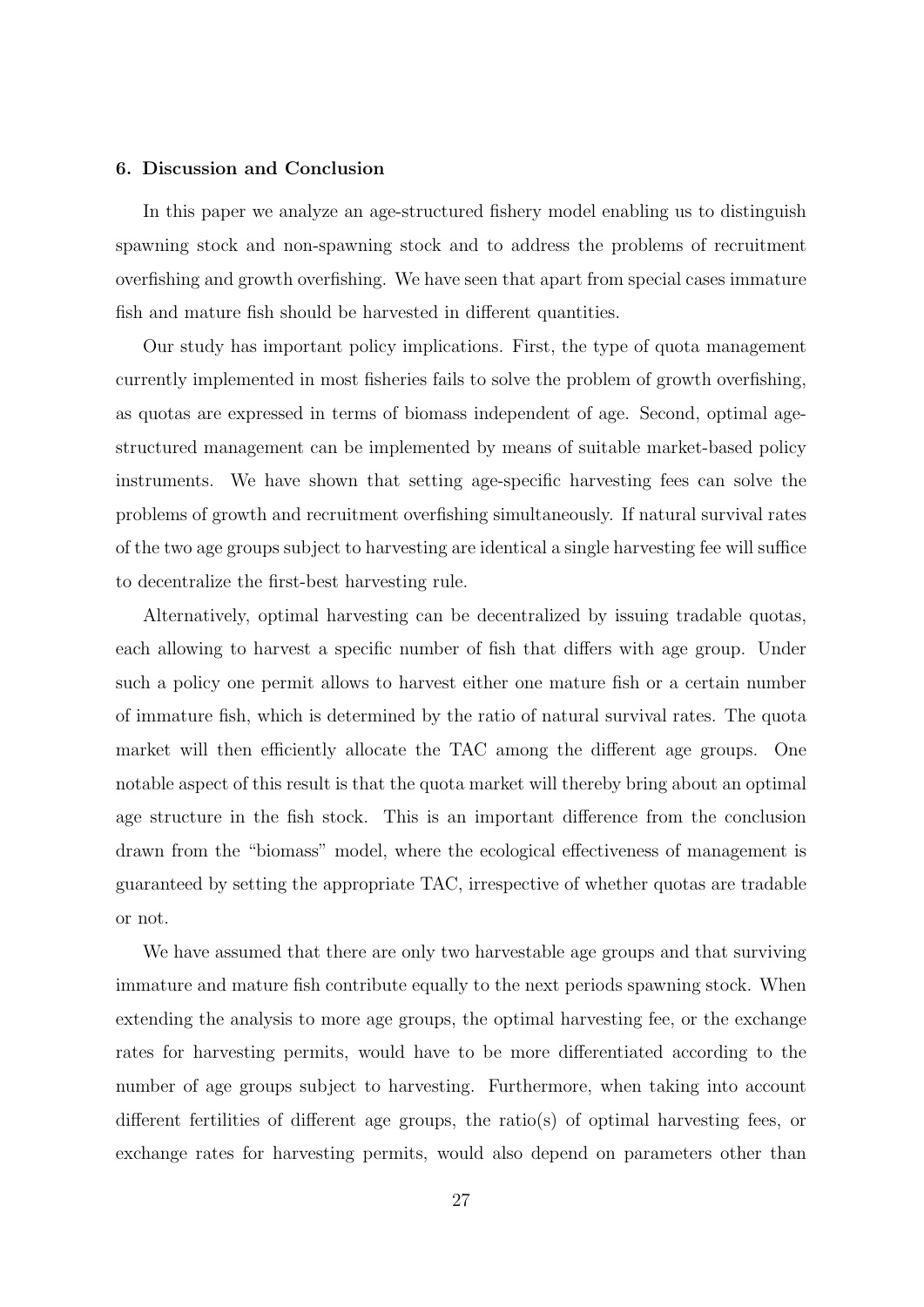the natural survival rates (e.g. fecundity rates) and may change over time during the transition phase to a steady state.

Implementing a regulation based on numbers of fish rather than on biomass should not be too difficult in practice. Grouping the catch into different sizes is common practice, as different sizes of fish fetch different prices at auctions. It is easy to estimate the number of fish in a specific size group with reasonable precision. The estimation could be improved if the size groups for marketing, which are currently set somewhat arbitrarily (for example by the [Council of the European Union,](#page-36-9) [1996\)](#page-36-9), were adjusted accordingly.

With a regulation as proposed here, fishermen may try to highgrade their catch by discarding immature fish. This raises concerns about potential management problems and transaction costs associated with costly monitoring and enforcement. These concerns apply here in the same way as to other fisheries where bycatch is an issue [\(Jensen](#page-38-8) [and Vestergaard,](#page-38-8) [2002;](#page-38-8) [Singh and Weninger,](#page-39-8) [2009\)](#page-39-8). For the case of the Baltic cod fishery on-board observers or camera-based systems are likely be introduced in the future anyway, as the current reform of the Europan Common Fisheries Policy proposes a complete ban on discards [\(European Commission,](#page-37-9) [2011\)](#page-37-9). Under such conditions, the proposed regulation could be introduced at little additional costs. In other fisheries, however, monitoring and enforcing a direct gear regulation might come at less transaction costs than full monitoring of catches.

Practical implementation of fishery management requires quantifying the TACs or, with the price-based approach, quantifying the corresponding harvesting fees for the different age groups. As an illustration, we have applied our age-structured model to the Eastern Baltic cod fishery. For both age groups we compute the time paths for total allowable catch that maximize the present value of resource rents. It involves zero harvesting for a period of three years. Then the steady state is approached in damped oscillations with a period of "over-shooting" when the stock of mature cod exceeds the steady-state value and ultimately a yearly harvest substantially higher than current harvests ensues.

A comprehensive sensitivity analysis shows that despite a recent increase the current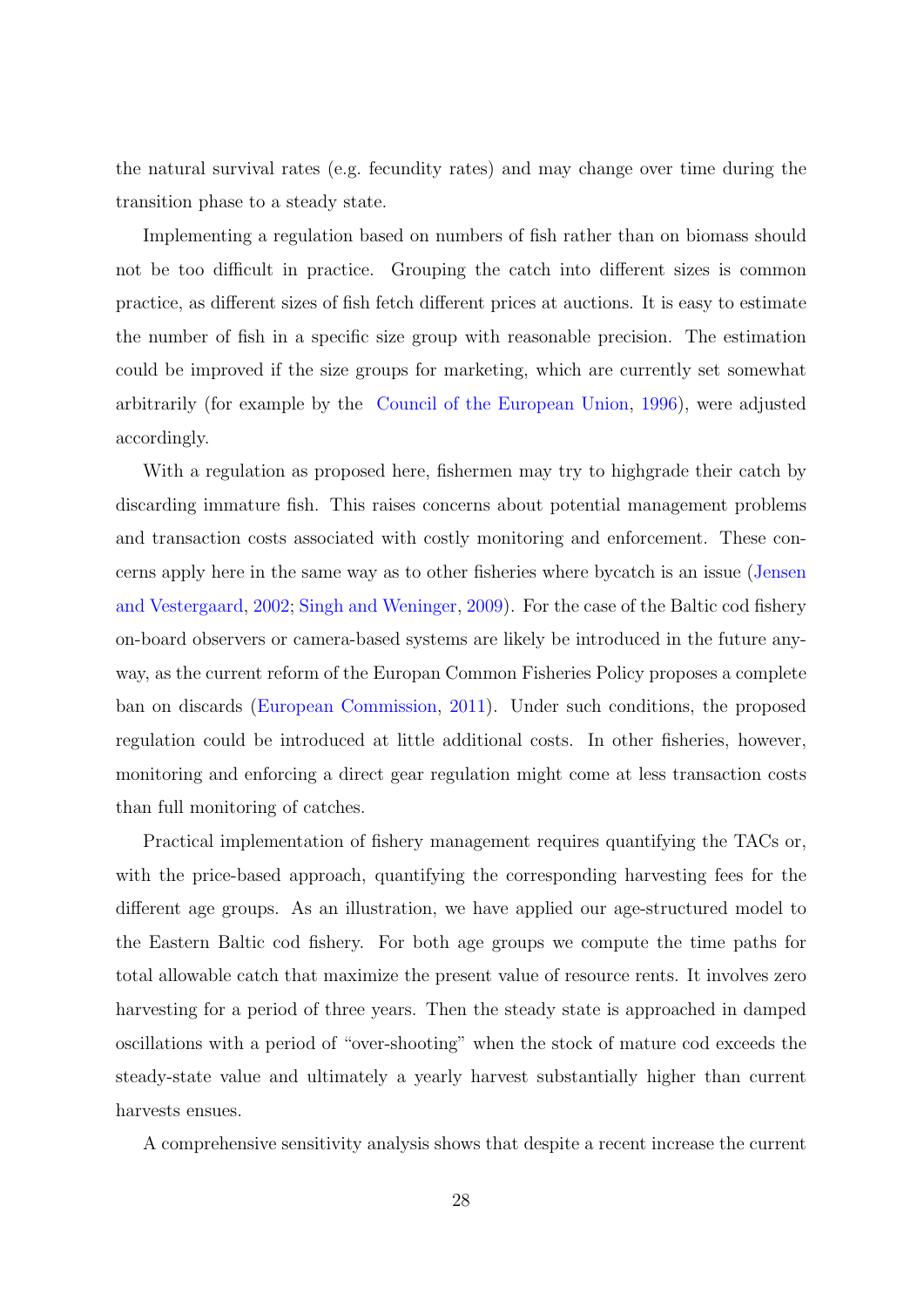Baltic cod stock is significantly smaller than the optimal steady-state stock. However, the sensitivity analysis also shows that the quantification of optimal TACs is subject to considerable uncertainty. One conceivable source of uncertainty may result from interaction with other species, which we do not model here. For example, Baltic cod feeds on sprat and herring, while sprats feed on cod eggs and larvae (Köster and Möllmann, [2000\)](#page-38-9). Further research should therefore try to integrate species interaction into agestructured models to reduce the uncertainties and to allow for the development of an integrated policy regulating several commercial species simultaneously.

# Appendix

# <span id="page-28-0"></span>A.1. Proof of Proposition [2](#page-10-0)

For  $\mu_{It} = \mu_{Mt} = 0$  and targeting both age groups, the result follows immediately from Conditions [\(4\)](#page-7-0) and [\(5\)](#page-7-1). (The spawning stock's shadow price  $\lambda_{Mt}$  is determined by Conditions [\(4\)](#page-7-0)–[\(9\)](#page-7-3) for optimal harvesting.) For  $\mu_{It} > 0$  and  $\mu_{Mt} = 0$ , we have  $p_I w_I - C_{H_{It}}(H_{It}, H_{Mt}, X_{It}, X_{Mt}) < \phi_{It}$ . As  $C_{H_{It}H_{Mt}} < 0$ , this holds for all stocks of mature fish between  $(X_{Mt} - H_{Mt})$  and  $X_{Mt}$  and hence over the whole harvesting period. For individual fishermen it will not be optimal to target immature fish at all, which is the socially optimal solution. The case  $\mu_{Mt} > 0$  and  $\mu_{It} = 0$  is analogous.

# <span id="page-28-1"></span>A.2. Proof of Proposition [3](#page-11-1)

In this appendix we use  $\psi_t$  to denote the permit price. The representative fisherman's static profit maximization problem is

$$
\max_{H_{It}, H_{Mt}} \left( p_I w_I H_{It} + p_M w_M H_{Mt} - C(H_{It}, H_{Mt}, X_{It}, X_{Mt}) - \psi_t \left( H_{Mt} + \frac{b_{MM}}{b_{IM}} H_{It} \right) \right),\tag{13}
$$

as  $b_{MM}/b_{IM}$  quotas are needed to catch one immature fish. From profit maximization of fishing firms we have  $p_M w_M - C_{H_{Mt}} = \psi_t$  if age group M is harvested in equilibrium, and  $p_I w_I - C_{H_{It}} = (b_{MM}/b_{IM}) \psi_t$  if age group I is harvested in equilibrium. If, on the other hand,  $p_M w_M - C_{H_{Mt}} < \psi_t$ , mature fish will not be harvested, and if  $p_I w_I - C_{H_{It}} <$  $(b_{MM}/b_{IM}) \psi_t$ , immature fish will not be harvested.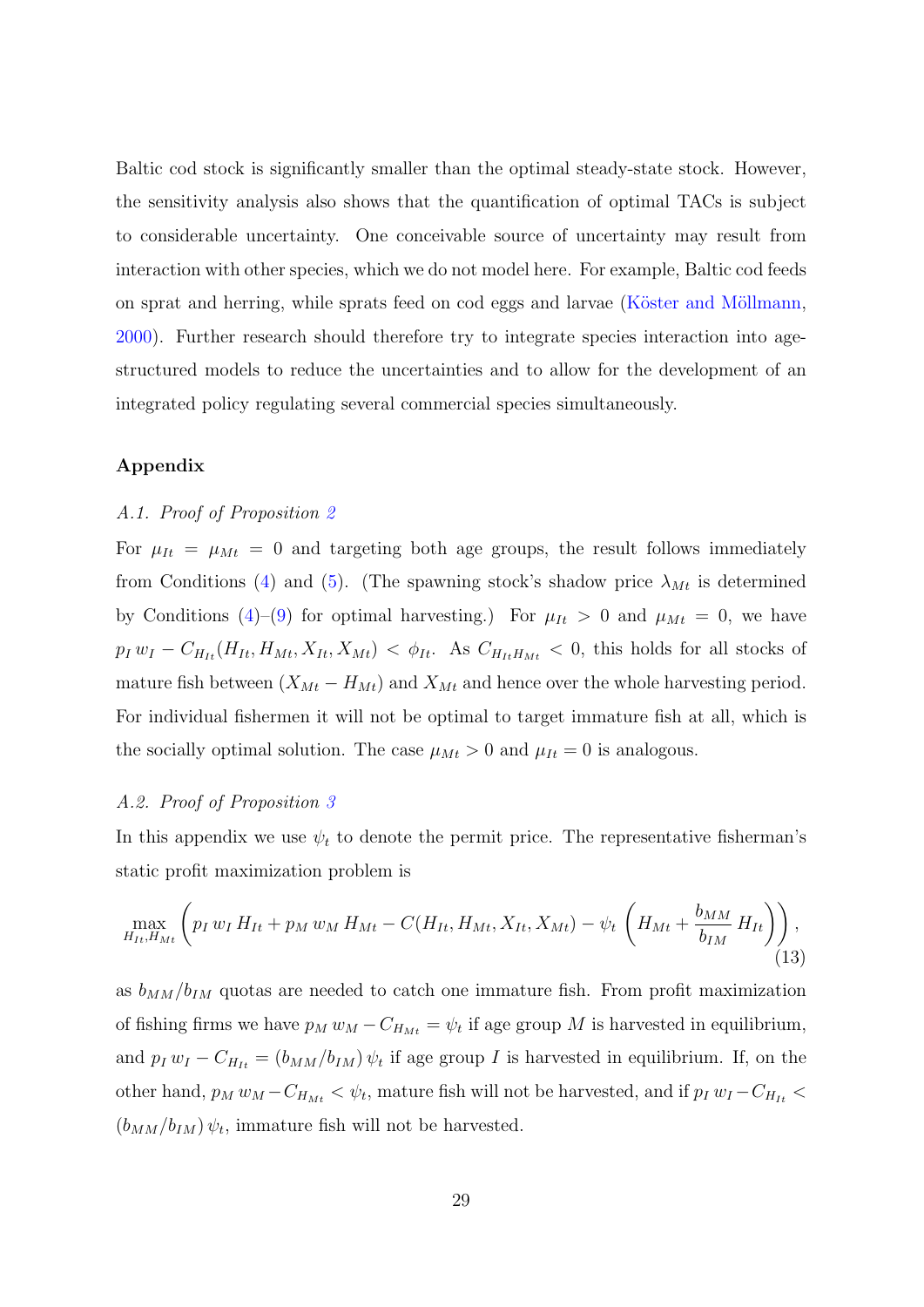If both age groups are harvested, a market equilibrium implies

$$
\frac{p_M w_M - C_{H_{Mt}}}{b_{MM}} = \frac{p_I w_I - C_{H_{It}}}{b_{IM}} \tag{14}
$$

This is the condition for the optimal harvesting of both age groups given in Proposition [1.](#page-8-2) As furthermore the total number of permits is  $(b_{IM}/b_{MM}) H_{It} + H_{Mt}$ , comparison with the first-order conditions for optimal management, [\(4\)](#page-7-0) and [\(5\)](#page-7-1), implies a quota price of  $\psi_t = b_{MM} \lambda_t$ , i.e. the permit market leads to optimal harvesting.

If zero harvesting of immature fish is optimal, the total number of permits is  $H_{Mt}$ . For mature fish the market equilibrium condition is  $p_M w_M - C_{H_{Mt}} = \psi_t$ . If all permits are used to harvest mature fish, i.e.  $H_{It} = 0$ , we have  $p_I w_I - C_{H_{It}} < (b_{MM}/b_{IM}) \psi_t =$  $(b_{MM}/b_{IM})$   $(p_M w_M - C_{H_{Mt}})$ . The left-hand side of this inequality monotonically increases with the harvest of mature fish,

$$
\frac{d\left(p_I w_I - C_{H_{It}}\right)}{dH_{Mt}} = -C_{H_{It}H_{Mt}} > 0\tag{15}
$$

Thus immature fish will not be harvested at all. Comparison of the market-equilibrium condition  $p_M w_M - C_{H_{Mt}} = \psi_t$  with the first-order conditions for optimal management, [\(4\)](#page-7-0) and [\(5\)](#page-7-1), implies a quota price of  $\psi_t = b_{MM} \lambda_t$ , i.e. the permit market also leads to optimal harvesting when zero harvesting of immature is optimal. The final case with zero harvesting of mature fish is analogous.

# <span id="page-29-0"></span>A.3. Steady-state conditions

In a steady state, all stocks, harvests, and current-value shadow prices are constant, i.e.  $X_{j,t+1} = X_{jt} = X_j$ ,  $H_{j,t+1} = H_{jt} = H_j$ , and  $\lambda_{j,t+1} = \lambda_{jt} = \lambda_j$  for  $j \in \{E, J, I, M\}$ . From the population dynamics  $(1)$ , we obtain the following two steady-state conditions:

<span id="page-29-2"></span><span id="page-29-1"></span>
$$
X_I = b_{JI} b_{EJ} r(X_M) \tag{16a}
$$

$$
X_M = b_{IM} (X_I - H_I) + b_{MM} (X_M - H_M)
$$
\n(16b)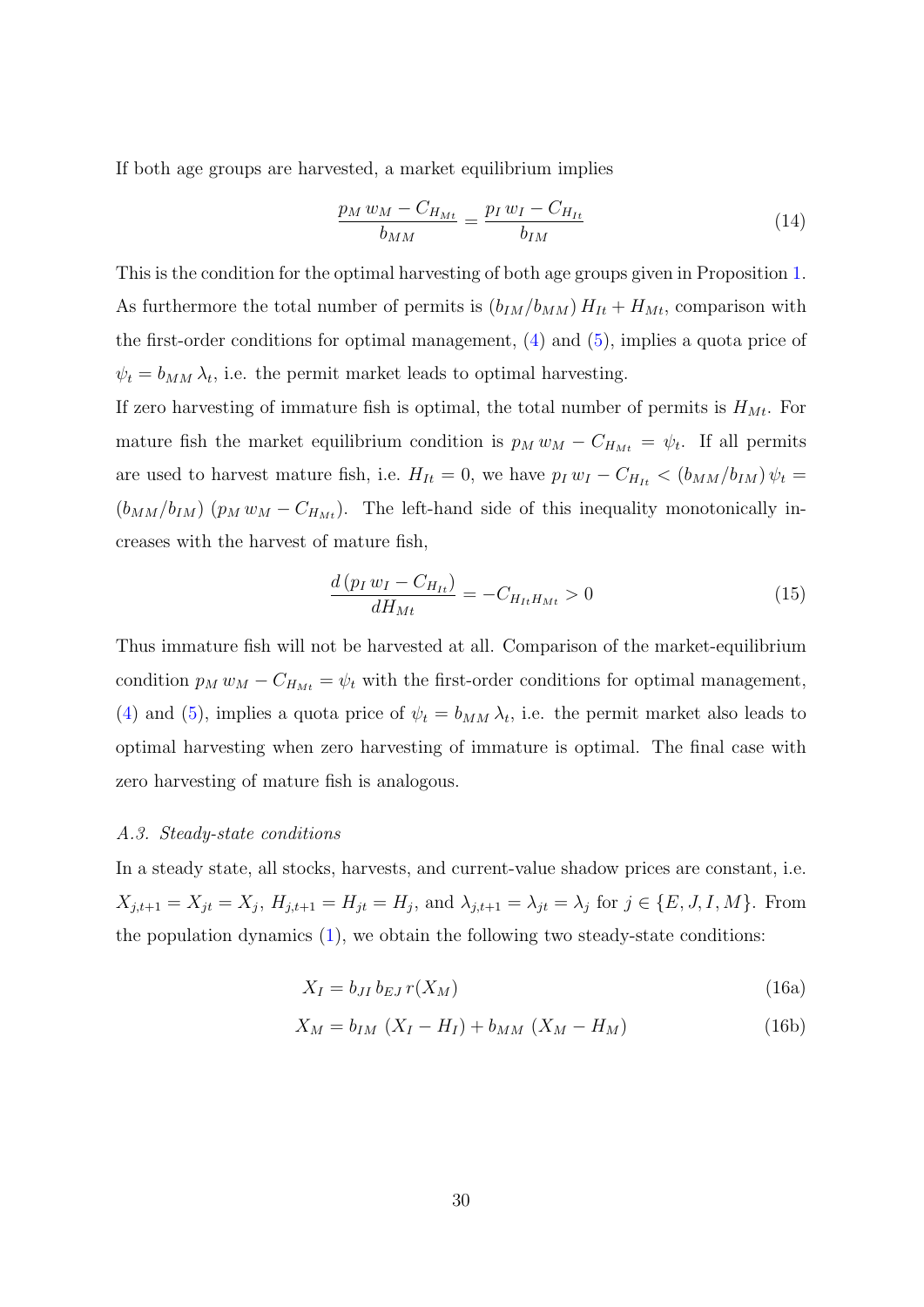Using the optimal control conditions  $(4-9)$  $(4-9)$ , we obtain the following steady-state conditions for an interior optimal steady state:

$$
p_I w_I - C_{H_I} = b_{IM} \lambda_M \tag{17}
$$

$$
p_M w_M - C_{H_M} = b_{MM} \lambda_M \tag{18}
$$

$$
\rho \left( \lambda_M b_{MM} - C_{X_M} \right) + \rho^4 b_{EJ} b_{JI} \left( \lambda_M b_{IM} - C_{X_I} \right) r'(X_M) = \lambda_M \tag{19}
$$

# <span id="page-30-0"></span>A.4. Derivation of cost function [\(12\)](#page-16-0)

We assume that within a fishing period, a continuum of fishermen  $\tau \in [0, 1]$  is harvesting sequentially. Instantaneous harvest flows  $h_{It}(\tau)$  and  $h_{Mt}(\tau)$  are determined by fishing effort  $e_t(\tau)$  of fisherman  $\tau$  as follows:

$$
h_{It}(\tau) = \eta_I \, e_t(\tau) \, x_{It}(\tau)^\epsilon \tag{20a}
$$

$$
h_{Mt}(\tau) = \eta_M e_t(\tau) x_{Mt}(\tau)^\epsilon \tag{20b}
$$

Here we use  $x_{jt}(\tau)$  to denote the stock of age  $j = I, M$  left in the sea when fisherman  $\tau$  starts fishing, so that  $x_{jt}(0) = X_{jt}$  at the beginning of year t's fishing season and  $x_{jt}(1) = (X_{jt} - H_{jt})$  at the end, where  $H_{jt} = \int_0^1 h_{jt}(\tau) d\tau$ . Moreover, we use  $\epsilon$  to denote the stock elasticity of harvest and the parameters  $\eta_I$  and  $\eta_M$  to denote the catchability coefficients of both age groups. Integrating Equations [\(20a\)](#page-29-1) and [\(20b\)](#page-29-2) (see also [Clark](#page-36-0) [1990,](#page-36-0) p. 203), we arrive at

$$
\eta_I E_t = \frac{1}{1 - \epsilon} \left( X_{It}^{1 - \epsilon} - (X_{It} - H_{It})^{1 - \epsilon} \right)
$$
(21a)

$$
\eta_M E_t = \frac{1}{1 - \epsilon} \left( X_{Mt}^{1 - \epsilon} - (X_{Mt} - H_{Mt})^{1 - \epsilon} \right), \tag{21b}
$$

where  $E_t$  denotes aggregate fishing effort in period t. We further assume that catchabilities of both targeted and bycaught age groups can be influenced by choosing the variable  $m_t$ . Here we interpret this variable as the mesh-size of the trawl net. Following the literature [\(Wileman et al.,](#page-40-2) [1996;](#page-40-2) [Madsen,](#page-38-3) [2007\)](#page-38-3), we assume that the catchabilities depend on mesh size  $m_t$  as follows

<span id="page-30-1"></span>
$$
\eta_I(m_t) = \eta_0 \left( 1 + \exp\left(\frac{m_t - \beta_I}{\alpha_I}\right) \right)^{-1} \tag{22a}
$$

$$
\eta_M(m_t) = \eta_0 \left( 1 + \exp\left(\frac{m_t - \beta_M}{\alpha_M}\right) \right)^{-1}.
$$
\n(22b)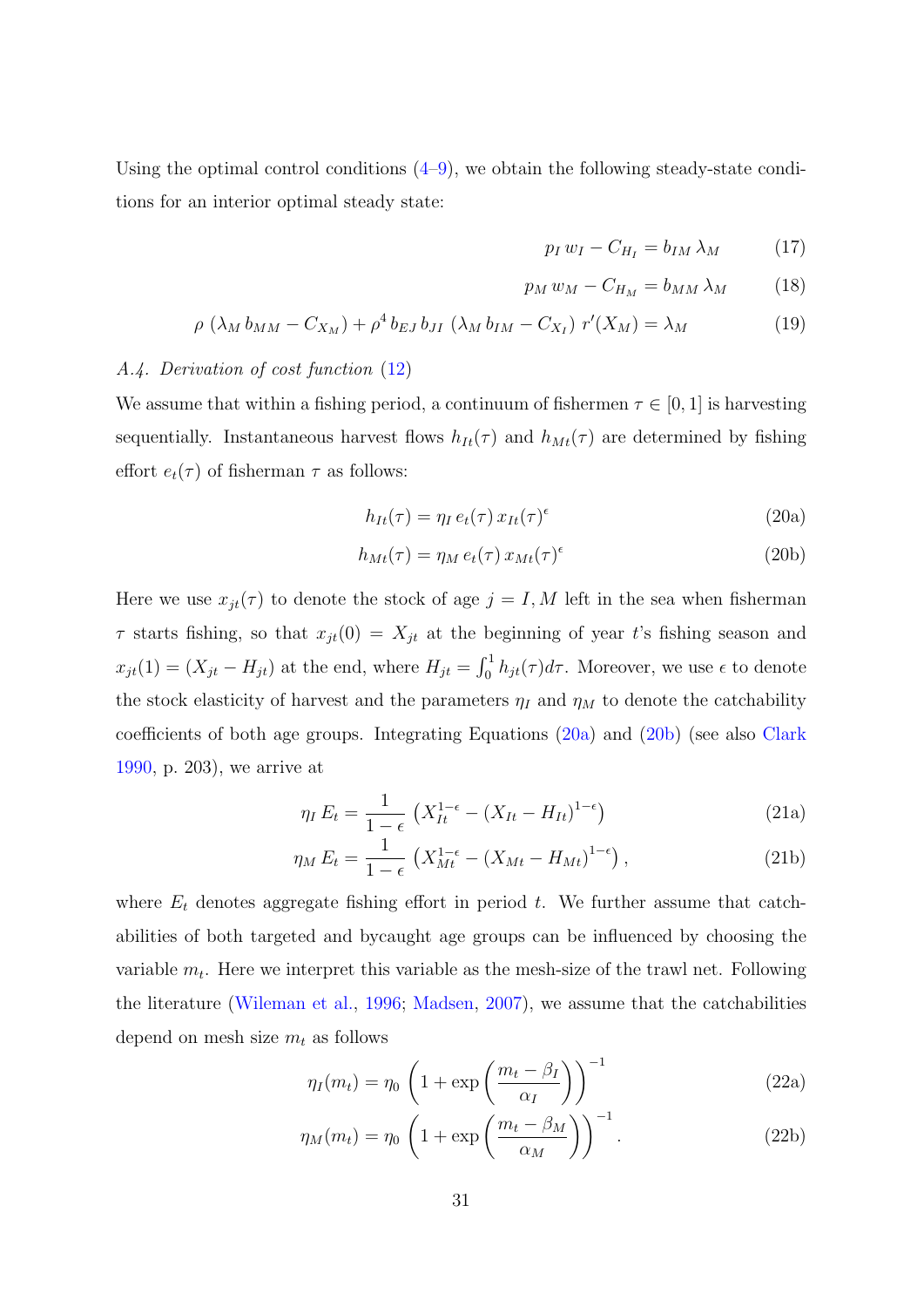The first factor in both equations is the probability  $\eta_0$  that a fish will enter the trawl net. Here we assume that this probability is equal for both age groups, which means that the only possibility of selecting for age is by varying the second term (we discuss this assumption in the main text). The second factors are the probabilities that a fish of age group  $j = I, M$  is actually retained in the net, contingent on the fact that the fish has already entered it. These probabilities are described by logistic functions, that are characterized by the parameters  $\alpha_j$  and  $\beta_j$ . They differ for the two age groups, because the larger, mature cod have a higher probability of being retained in the net than the smaller, immature cod. To be able to derive a closed-form cost function, we assume  $\alpha_M = 2 \alpha_I$  and consider mesh-sizes  $m_t > (2 \beta_I - \beta_M)$ . For the Eastern Baltic cod fishery, these conditions hold for mesh-sizes larger than 3 cm, which is small compared to mesh sizes that would comply with current regulation (see Appendix [A.5](#page-32-0) and Table [A.5\)](#page-32-0). We now turn to deriving the cost function [\(12\)](#page-16-0). Note that both  $E_t$  and  $m_t$  can be considered as input variables into the fishery. The cost function is obtained by minimizing harvesting costs over  $E_t$  and  $m_t$  for given (feasible) harvest levels  $H_{jt}$  and stock size  $X_{jt}$ ,  $j = I, M$ . Assuming a price  $\zeta$  for effort and costless choice of mesh size, we obtain the following cost function from [\(21b\)](#page-29-2)

$$
C(H_{It}, H_{Mt}, X_{It}, X_{Mt}) = \min_{m_t} \left\{ \frac{\zeta}{1 - \epsilon} \frac{X_{Mt}^{1 - \epsilon} - (X_{Mt} - H_{Mt})^{1 - \epsilon}}{\eta_M(m_t)} \right\}.
$$
 (23)

Dividing  $(21b)$  by  $(21a)$ , and using  $(22)$  yields

<span id="page-31-1"></span><span id="page-31-0"></span>
$$
\frac{X_{Mt}^{1-\epsilon} - (X_{Mt} - H_{Mt})^{1-\epsilon}}{X_{It}^{1-\epsilon} - (X_{It} - H_{It})^{1-\epsilon}} = \frac{\eta_M(m_t)}{\eta_I(m_t)} = \frac{1 + \exp\left(\frac{m_t - \beta_I}{\alpha_I}\right)}{1 + \exp\left(\frac{m_t - \beta_M}{\alpha_M}\right)}
$$
(24)

Under the above assumptions  $\alpha_M = 2 \alpha_I$  and  $m_T > 2 \beta_I - \beta_M$ , this equation has a unique solution  $m^*(H_{It}, H_{Mt}, X_{It}, X_{Mt})$ , which then also minimizes the right-hand side of [\(23\)](#page-31-0). As  $\alpha_M = 2 \alpha_I$ , we have  $\exp\left(\frac{m_t - \beta_I}{\alpha_I}\right)$  $\alpha_I$  $= \left( \exp \left( \frac{m_t - \beta_l}{\alpha} \right) \right)$  $\alpha_M$ )<sup>2</sup> and exp  $\left(\frac{m_t-\beta_M}{\alpha M}\right)$  $\alpha_M$  $=$  $\omega^{\frac{1}{2}}$  exp  $\left(\frac{m_t-\beta_I}{\alpha_I}\right)$  $\alpha_I$ ), where  $\omega = \exp \left(-\frac{\beta_M - \beta_I}{\gamma_I}\right)$  $\alpha_I$ ). Equation  $(24)$  reduces to a quadratic equa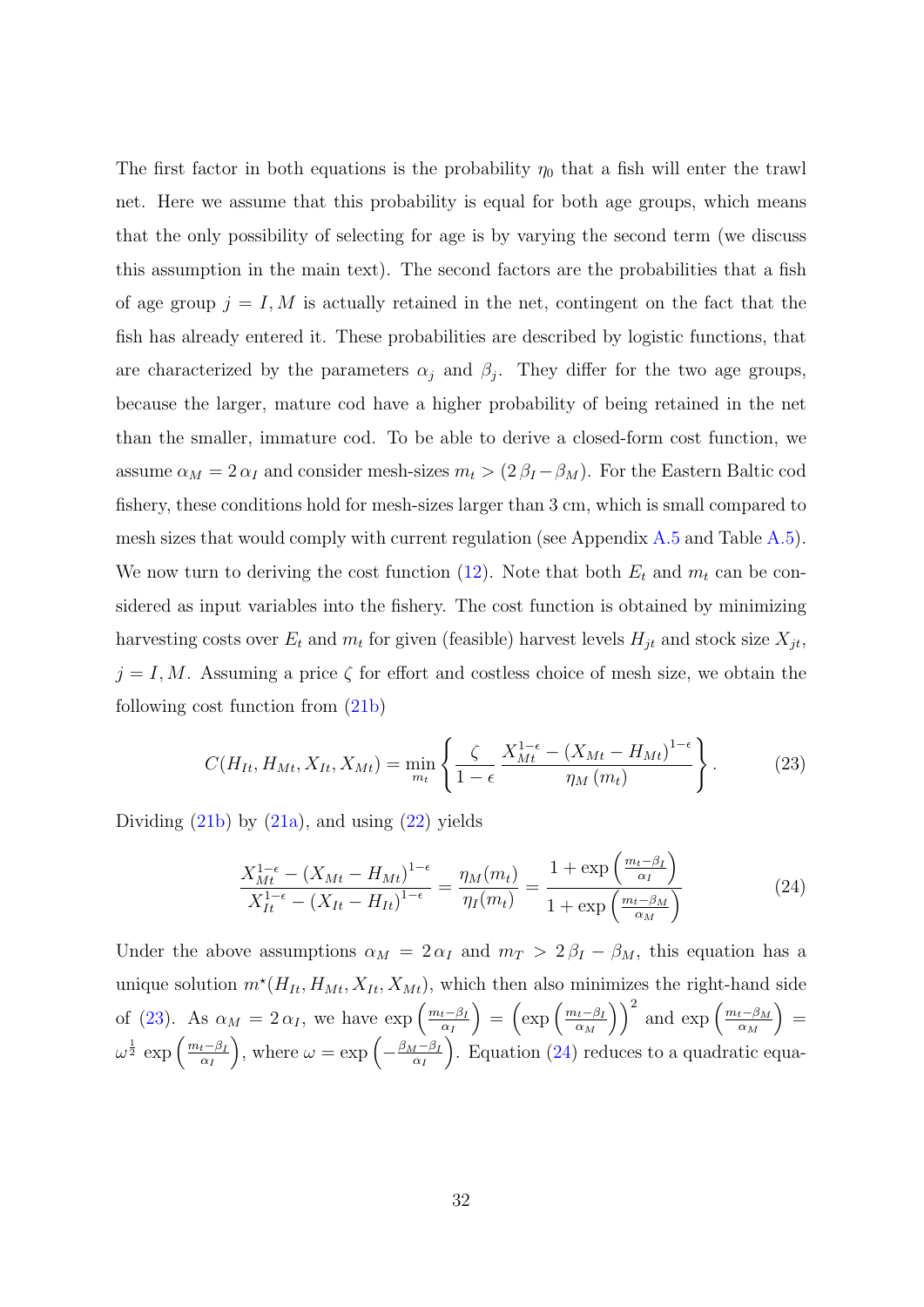tion that can be transformed to (writing for short  $m^* = m^*(H_{It}, H_{Mt}, X_{It}, X_{Mt})$ )

$$
\frac{\eta_0}{\eta_M(m^*)} = 1 + \exp\left(\frac{m^* - \beta_M}{\alpha_M}\right) = 1 + \frac{\omega}{2} \frac{X_{Mt}^{1-\epsilon} - (X_{Mt} - H_{Mt})^{1-\epsilon}}{X_{It}^{1-\epsilon} - (X_{It} - H_{It})^{1-\epsilon}}.
$$
\n
$$
\left(1 + \sqrt{1 + \frac{4}{\omega} \frac{X_{It}^{1-\epsilon} - (X_{It} - H_{It})^{1-\epsilon}}{X_{Mt}^{1-\epsilon} - (X_{Mt} - H_{Mt})^{1-\epsilon}} \left(1 - \frac{X_{It}^{1-\epsilon} - (X_{It} - H_{It})^{1-\epsilon}}{X_{Mt}^{1-\epsilon} - (X_{Mt} - H_{Mt})^{1-\epsilon}}\right)\right). \tag{25}
$$

Using this result in [\(23\)](#page-31-0) and defining the cost parameter  $c = \zeta/\eta_0$  leads to [\(12\)](#page-16-0). In the following appendices, we derive the parameter values ( $\epsilon$ ,  $\eta_0$ ,  $\alpha_I$ ,  $\beta_I$ ,  $\alpha_M$ ,  $\beta_M$ , and  $\zeta$ ) for applying this cost function to the Eastern Baltic cod fishery.

# <span id="page-32-0"></span>A.5. Estimation of gear selectivity parameter for cost function [\(12\)](#page-16-0)

In this section, we derive the gear parameters  $\alpha_j$  and  $\beta_j$ ,  $j = I, M$ , determining gear selectivity. For this, we use information on (i) the "gear selection curve" and (ii) the length distribution of age group  $j = I, M$  (the age-length key).

(i) The gear selection curve gives the fraction of fish retained in the net as a function of the mesh-size  $m_t$  and the length l of the fish. For a trawl net, it is well described by a logistic function (cf. [Madsen](#page-38-3) [2007;](#page-38-3) [Wileman et al.](#page-40-2) [1996\)](#page-40-2)

$$
\left(1 + \exp\left(\ln(9)\frac{l_{50}(m_t) - l}{l_{75}(m_t) - l_{25}(m_t)}\right)\right)^{-1},\tag{26}
$$

where  $l_x(m_t)$  is the length at which  $x\%$  of the fish are retained when mesh size is  $m_t$ . For a typical net used to catch Baltic cod (one with the Bacoma escape window), these parameters depend on the mesh-size as follows (cf. [Madsen](#page-38-3) [2007\)](#page-38-3):

$$
l_{50}(m_t) = 3.79 \, m_t \tag{27a}
$$

$$
l_{75}(m_t) - l_{25}(m_t) = 0.557 m_t,
$$
\n(27b)

where both the length of the fish  $(l)$  and mesh-size  $(m)$  are measured in centimeters.

(ii) For the age-length keys, we assume that the lengths of both immature and mature cod are normally distributed. We estimate the mean and the standard deviation of both length distributions using data obtained from the Baltic International Trawl Survey (i.e. size and age measurements). This survey is designed to cover the complete distributional area of central Baltic cod [\(ICES,](#page-38-5) [2010\)](#page-38-5) using a standardized trawl. For immature cod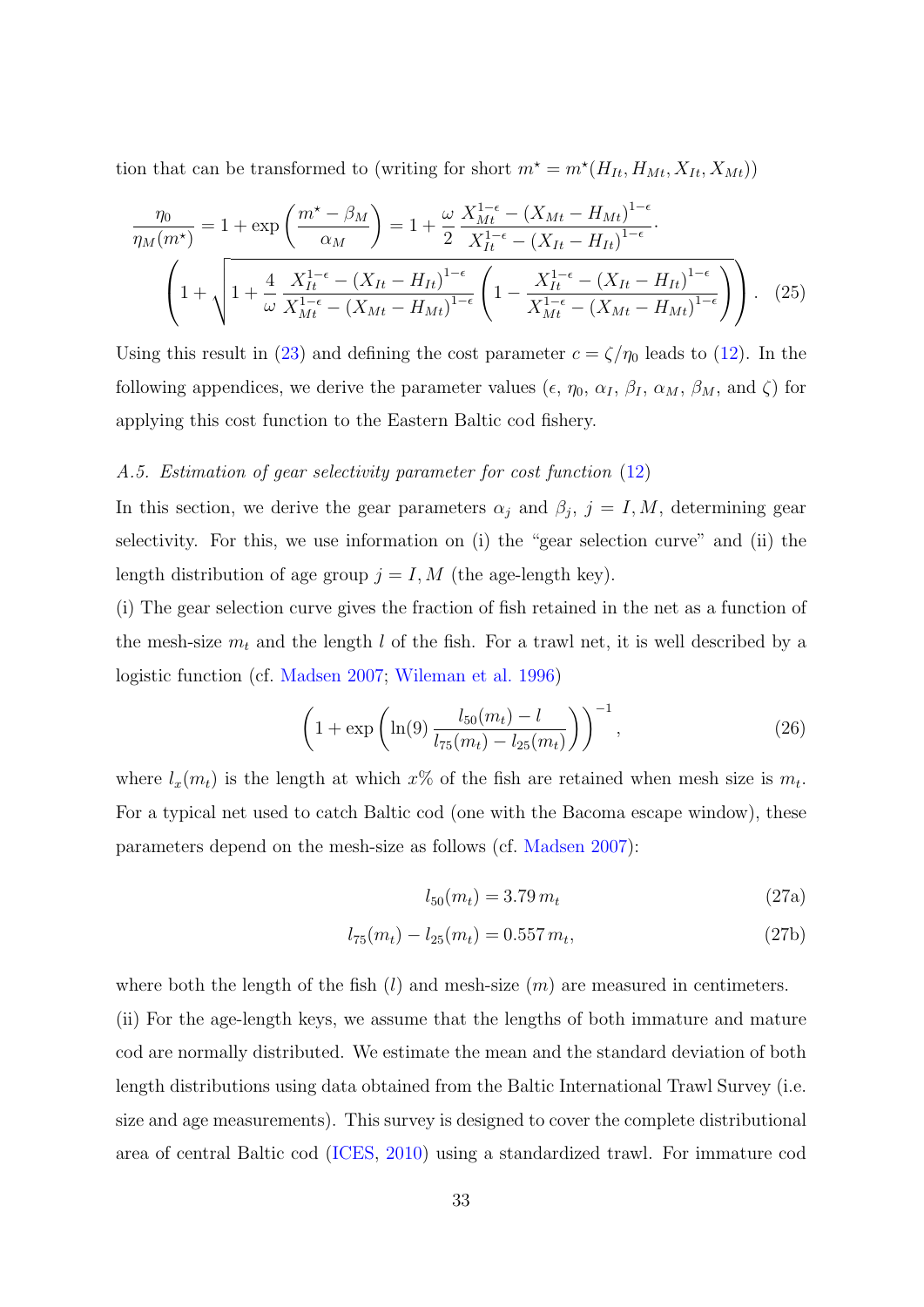we use the average length-at-age data of two-year old cod in the second quarter of the years 1985 to 1994. For mature cod we use the mean of these length-at-age distributions for cod of three years and older weighted at the relative abundances of these year classes in the mean of 1985 to 1994 (numbers at age taken from [ICES](#page-38-5) [\(2010\)](#page-38-5)). The resulting mean and standard deviation of the age-length keys are  $\mu_I = 28.0$  and  $\sigma_I = 6.1$  for immature cod and  $\mu_M = 44.6$  and  $\sigma_M = 12.1$  for mature cod (all in cm).

The probabilities  $\eta_I(m_t)/\eta_0$  and  $\eta_M(m_t)/\eta_0$  for both age groups of being retained in a net with mesh-size m are calculated as convolutions of the selection curve and the age-length keys,

$$
\frac{\eta_I(m_t)}{\eta_0} = \int_0^\infty \frac{1}{\sqrt{2\pi}\,\sigma_I} \frac{\exp\left(-\frac{(l-\mu_I)^2}{2\,\sigma_I^2}\right)}{1+\exp\left(\ln(9)\frac{l_{50}(m_t)-l}{l_{75}(m_t)-l_{25}(m_t)}\right)}\,dl\tag{28a}
$$

$$
\frac{\eta_M(m_t)}{\eta_0} = \int\limits_0^\infty \frac{1}{\sqrt{2\,\pi}\,\sigma_M} \frac{\exp\left(-\frac{(l-\mu_M)^2}{2\,\sigma_M^2}\right)}{1+\exp\left(\ln(9)\,\frac{l_{50}(m_t)-l}{l_{75}(m_t)-l_{25}(m_t)}\right)}\,dl\tag{28b}
$$

These expressions cannot be calculated analytically. In particular, they are not exactly logistic functions of  $m_t$ , as assumed in Equations [\(22a\)](#page-29-1) and [\(22b\)](#page-29-2) in Appendix [A.4.](#page-30-0) They can however be well approximated by logistic functions.

We determine the selectivity parameters by means of a nonlinear OLS regression of the logistic functions in [\(22a\)](#page-29-1) and [\(22b\)](#page-29-2) to values of  $\epsilon_I(m_t)$  and  $\epsilon_M(m_t)$  computed from [\(28a\)](#page-29-1) and [\(28b\)](#page-29-2). This leads to the estimates  $\alpha_I = 1.09$ ,  $\beta_I = 7.44$ ,  $\alpha_M = 2.08$ , and  $\beta_M = 11.86$  (all in cm).

Thus the assumption  $\alpha_M = 2 \alpha_I$  made for deriving the cost function [\(12\)](#page-16-0) holds with good approximation. Furthermore, For the parameter  $\omega$  of cost function [\(12\)](#page-16-0), we obtain the value  $\omega = \exp \left(-\frac{\beta_M - \beta_I}{\alpha_I}\right)$  $\alpha_I$  $= 0.017.$ 

# <span id="page-33-0"></span>A.6. Estimation of catchability and stock elasticity for cost function [\(12\)](#page-16-0)

To estimate the parameters  $\eta_0$  and  $\epsilon$ , we use effort data measured in days at sea for the Danish fleet for the years 1987–2007 from [ICES](#page-38-7) [\(2008\)](#page-38-7). Dividing the effort of the Danish fleet by its harvesting share (also from [ICES](#page-38-7) [2008\)](#page-38-7), we obtain an estimate for total effort. To account for the selectivity of the trawl nets used, we assume that trawlers use standard trawl nets (years 1987–2003) or nets with Bacoma escape windows (years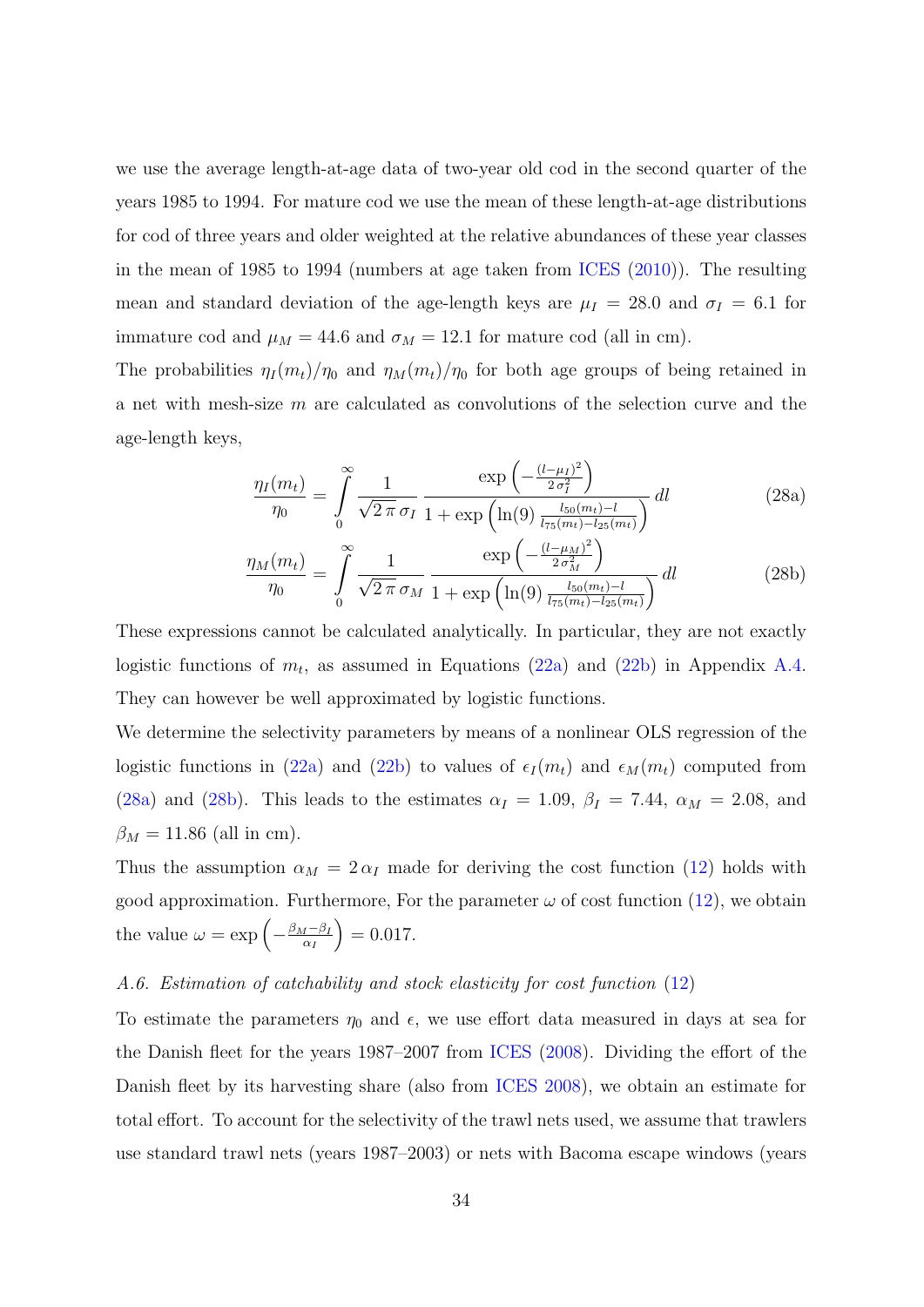2004–2007) with the respective minimum legal mesh-sizes  $m_{\text{min}}$  according to current European regulations. The regulations and the estimates of the expression  $\epsilon_M(m_{\min})$ are reported in Table [2.](#page-34-0)

| year | minimum land-trawl net type |                | minimum<br>mesh-     | $\epsilon_M(m_{\min})$ |
|------|-----------------------------|----------------|----------------------|------------------------|
|      | ing size [cm]               |                | size $m_{\min}$ [cm] |                        |
| 1987 | 30                          | Standard (sPA) | 9.0                  | 0.8743                 |
| 1988 | 30                          | Standard (sPA) | 9.5                  | 0.8448                 |
| 1989 | 32                          | Standard (sPA) | 10.0                 | 0.8115                 |
| 1990 | 33                          | Standard (dPE) | 10.5                 | 0.8770                 |
| 1995 | 35                          | Standard (dPE) | 12.0                 | 0.7375                 |
| 2002 | 35                          | Standard (dPE) | 13.0                 | 0.6188                 |
| 2003 | 38                          | Standard (dPE) | 14.0                 | 0.4930                 |
| 2004 | 38                          | Bacoma window  | 11.0                 | 0.5890                 |

<span id="page-34-0"></span>Table 2: European regulation from the respective year onwards. For some years other trawl net types were also allowed [\(Madsen,](#page-38-3) [2007,](#page-38-3) Table 4). "sPA" means single polyamide netting, "dPE" means double polyethylene netting, Bacoma is an escape window in the trawl net's codend consisting of square meshes with knotless polyethylene netting. The estimated fraction of mature cod retained in trawl nets  $\epsilon_M(m_{\text{min}})$  is calculated using the selection-curve estimates from [Madsen](#page-38-3) [\(2007\)](#page-38-3) and the age-length key as derived in Appendix [A.5.](#page-32-0)

For stock numbers and harvests, we use data from [ICES](#page-38-7) [\(2008\)](#page-38-7) stock assessment. We use this data to estimate the equation

<span id="page-34-1"></span>
$$
E_t = \frac{1}{\eta_0 \epsilon_M (m_{\min}) \left(1 - \epsilon\right)} \left(X_{Mt}^{1-\epsilon} - \left(X_{Mt} - H_{Mt}\right)^{1-\epsilon}\right) \tag{29}
$$

Under a non-linear OLS regression of the harvesting function allowing for  $\epsilon$  < 1, we obtain an estimate  $\epsilon = 1.11$ . We could not reject the null hypothesis  $\epsilon = 1$  (the p-value for  $\epsilon = 1$  is 0.66). Using  $\epsilon = 1$  in [\(29\)](#page-34-1) and applying an OLS regression to the resulting equation  $\ln (X_{Mt}/(X_{Mt} - H_{Mt})) = \eta_0 \epsilon_M(m_{min}) E_t$  gives an estimate  $\eta_0 = 8.26 \cdot 10^{-6}$ per day at sea with a standard error of  $0.98 \cdot 10^{-6}$ .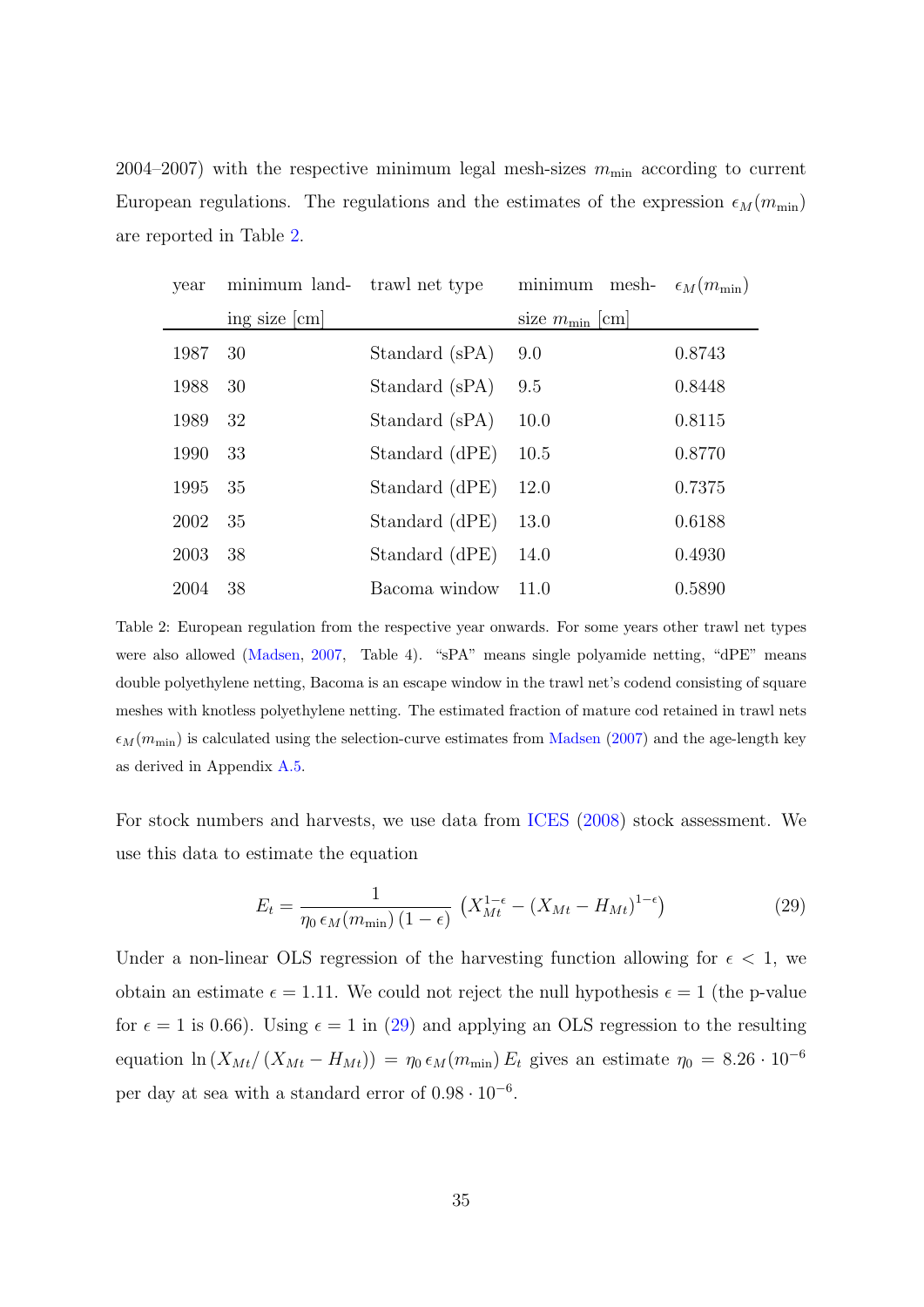# <span id="page-35-3"></span>A.7. Estimation of effort cost parameter for cost function [\(12\)](#page-16-0)

The variable costs of fishing per day at sea are calculated according to [Kronbak](#page-38-10) [\(2002,](#page-38-10) [2005\)](#page-38-1), using data from [Fiskeriregnskabsstatistik](#page-37-10) [\(2007\)](#page-37-10) for fishing vessels operating in the region of Bornholm, a major fishing area in the Eastern Baltic Sea, for the years 1996 to 2007. To obtain the variable costs per day at sea in Danish crowns (DKK), the variable cost of harvesting cod is divided by the days at sea on which a firm is harvesting cod in the Bornholm region. The variable cost of harvesting cod is obtained as the product of variable cost (in 1000 DKK per firm) and the share of cod (gross output in the cod fishery divided by gross output in total). The variable costs are derived by adding the labor cost of fishermen and total cost (in 1000 DKK per firm) and subtracting depreciation. We convert the cost parameter measured in DKK into real terms by dividing it by the output price of cod to avoid issues of inflation and currency conversion. The resulting average unit effort cost parameter (in real terms)  $\tilde{\zeta} = 554$ [kg/day at sea] is obtained as the average for 1995 to 2007, using the estimations of [Kronbak](#page-38-10) [\(2002\)](#page-38-10) for the years 1995–1999, and own calculations for the years 2000–2007. The standard error of cost/price ratios is 84.7 [kg/day at sea].

For the cost parameter we thus obtain  $c = p_M \tilde{\zeta}/\eta_0 = 1.095 \cdot 554/(8.26 \cdot 10^{-6})$  euros  $= 72.9$  million euros. The standard error is  $72.9 \cdot (84.7/554 + 0.98/8.26)$  million euros  $= 19.8$  million euros.

- <span id="page-35-2"></span>Beverton, R. J. H., Holt, S. J., 1957. On the Dynamics of Exploited Fish Populations. Blackburn Press, Caldwell, New Jersey.
- <span id="page-35-1"></span>Boyce, J., 1992. Individual transferable quotas and production externalities in a fishery. Natural Resource Modeling 6 (4), 385–408.
- <span id="page-35-0"></span>Branch, T., Hilborn, R., 2008. Matching catches to quotas in a multispecies trawl fishery: targeting and avoidance behavior under individual transferable quotas. Canadian Journal Of Fisheries And Aquatic Sciences 65 (7), 1435–1446.
- <span id="page-35-4"></span>Byrd, R., Hribar, M., Nocedal, J., 1999. An interior point method for large scale nonlinear programming. SIAM Journal of Optimization 9 (4), 877–900.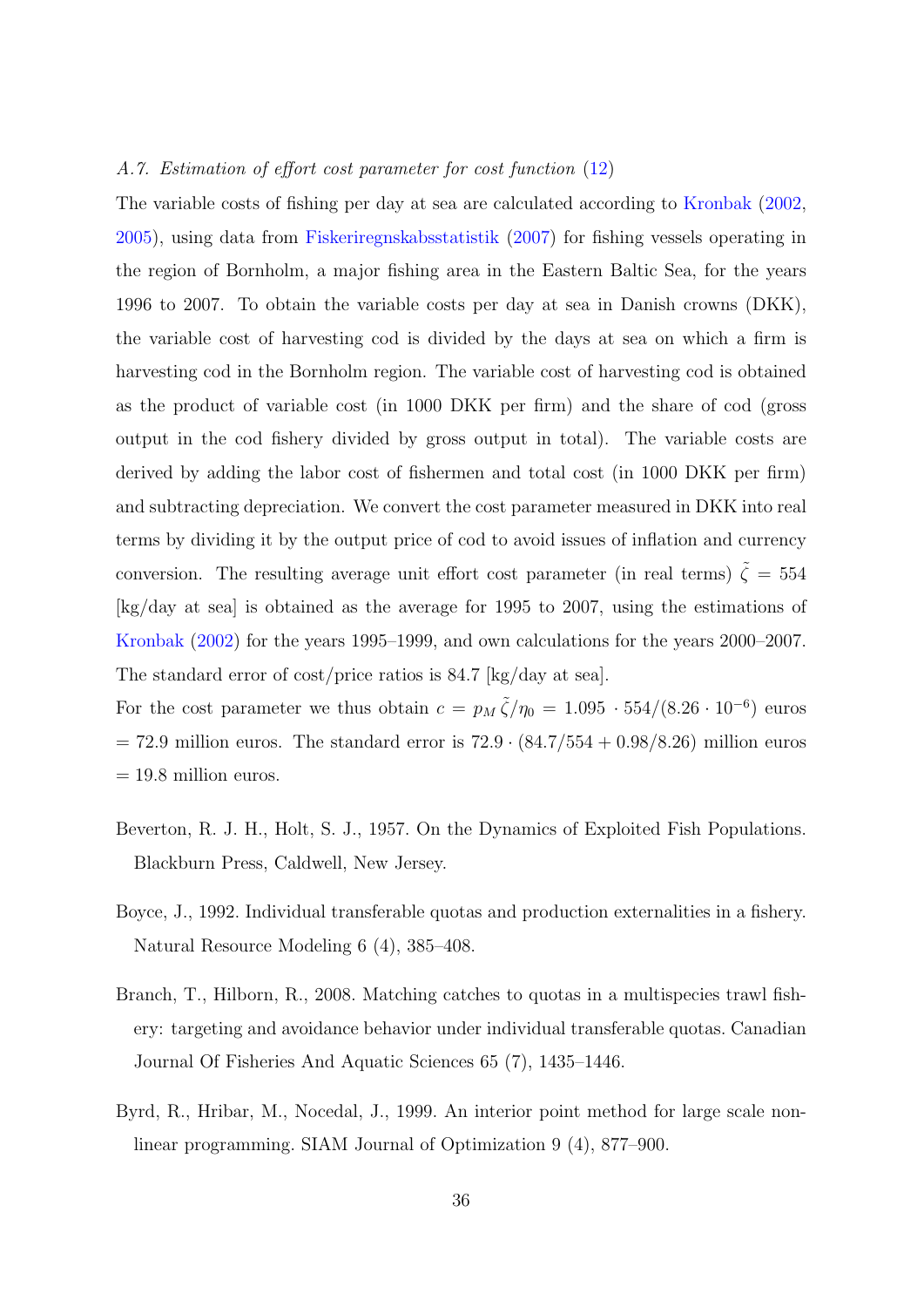- <span id="page-36-10"></span>Byrd, R., Nocedal, J., Waltz, R., 2006. Knitro: An integrated package for nonlinear optimization. In: di Pillo, G., Roma, M. (Eds.), Large-Scale Nonlinear Optimization. Springer, p. 3559.
- <span id="page-36-5"></span>Caswell, H., 2001. Matrix Population Models: Construction, Analysis, and Interpretation. Sinauer Associates, Massachusetts.
- <span id="page-36-0"></span>Clark, C. W., 1990. Mathematical Bioeconomics, 2nd Edition. Wiley, New York.
- <span id="page-36-1"></span>Costello, C., Deacon, R., 2007. The efficiency gains from fully delineating rights in an itq fishery. Marine Resource Economics 22 (4), 347–362.
- <span id="page-36-9"></span>Council of the European Union, 1996. Council Regulation (EC) No 2406/96 of 26 November 1996 laying down common marketing standards for certain fishery products. Council of the European Union, Brussels.
- <span id="page-36-8"></span>Council of the European Union, 1999. Council regulation (EC) no. 104/2000 on the common organization of the markets in fishery and aquaculture products.
- <span id="page-36-7"></span>Council of the European Union, 2007. Council regulation (ec) no. 1098/2007 establishing a multi-annual plan for the cod stocks in the Baltic Sea and the fisheries exploiting those stocks, amending Regulation (ECC) No 2847/93 and repealing Regulation (EC) No 779/97. EC, Brussels.
- <span id="page-36-4"></span>Da Rocha, J.-M., Gutiérrez, M.-J., Antelo, L., 2012. Selectivity, pulse fishing and endogenous lifespan in Beverton-Holt models. Environmental and Resource Economics.
- <span id="page-36-6"></span>Dickson, R., Brander, K., 1993. Effects of a changing windfield on cod stocks of the North Atlantic. Fisheries Oceanography 3, 124–153.
- <span id="page-36-2"></span>Diekert, F., 2012. Growth overfishing: The race to fish extends to the dimension of size. Environmental and Resource Economics, online first.
- <span id="page-36-3"></span>Diekert, F., Hjermann, D., Nævdal, E., Stenseth, N., 2010. Non-cooperative exploitation of multi-cohort fisheries-the role of gear selectivity in the north-east arctic cod fishery. Resource and Energy Economics 32 (1), 78–92.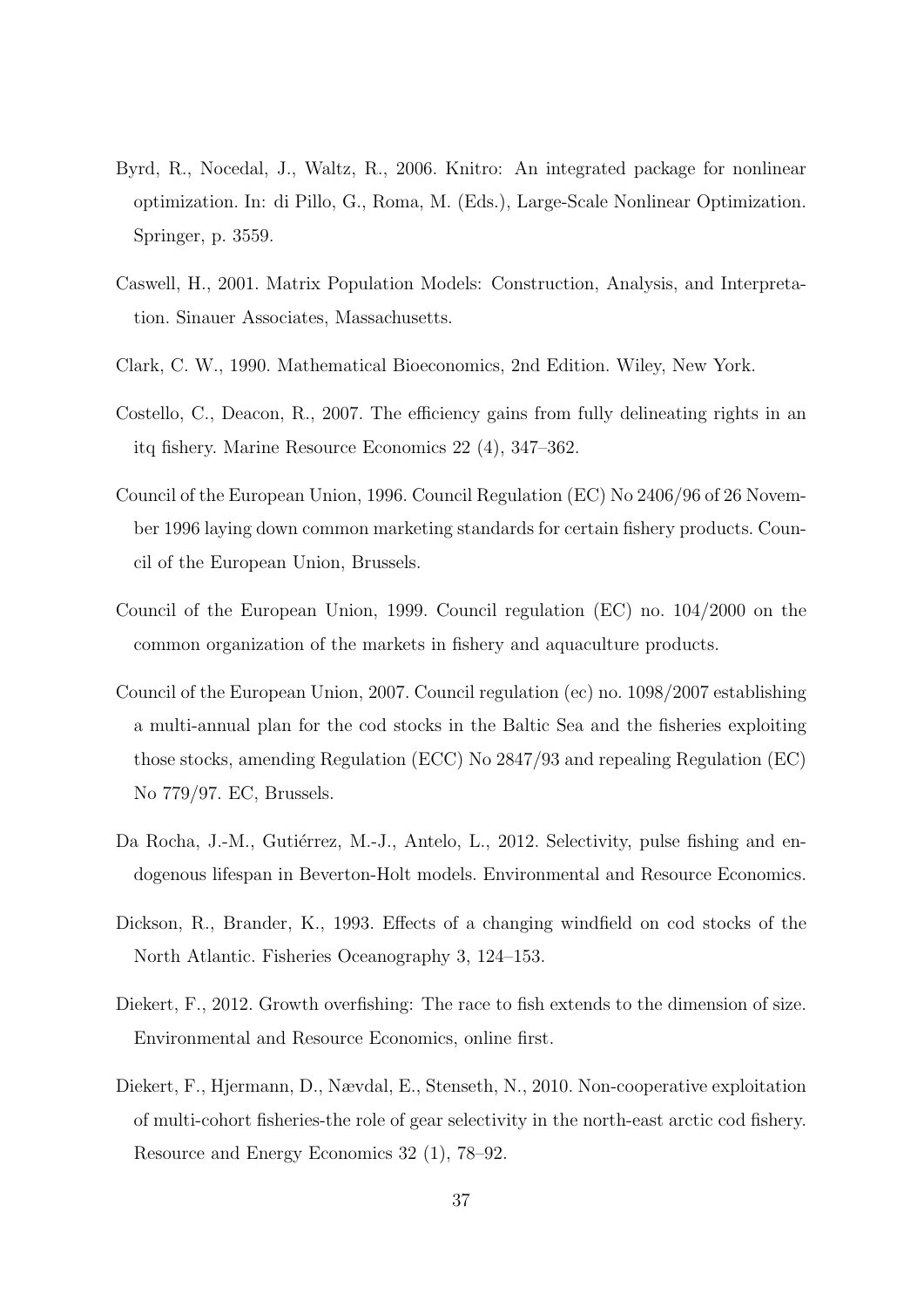- <span id="page-37-1"></span>Döring, R., Egelkraut, T. M., 2008. Investing in natural capital as management strategy in fisheries: The case of the Baltic Sea cod fishery. Ecological Economics 64 (3), 634– 642.
- <span id="page-37-5"></span>European Commission, 2009. Commission regulation (EU) no. 1280/2009 fixing the reference prices for certain fishery products for the 2010 fishing year.
- <span id="page-37-9"></span>European Commission, 2011. Proposal for a regulation of the European Parliament and of the Council on the Common Fisheries Policy. COM/2011/0425 final - 2011/0195 (COD).
- <span id="page-37-6"></span>Fiskeridirektoratet, 2008. Fiskeristatistisk Årbog 2007 (Yearbook of Fishery Statistics 2007). Ministeriet for Fødevarer, Landbrug og Fiskeri, Kopenhavn, and previous editions from 2000 onwards.
- <span id="page-37-10"></span>Fiskeriregnskabsstatistik, 2007. Account Statistics for Fishery. Ministeriet for Fødevarer, Landbrug og Fiskeri, Statens Jordbrugs- og Fiskeriøkonomiske Institut, Kopenhavn, and previous editions from 2000 onwards.
- <span id="page-37-2"></span>Froese, R., Quaas, M. F., 2011. Three options for rebuilding the cod stock in the eastern baltic sea. Marine Ecology Progress Series 434, 197–200.
- <span id="page-37-4"></span>Getz, W. M., Haight, R. G., 1989. Population harvesting: demographic models for fish, forest and animal resources. Princeton University Press, Princeton, New Jersey, USA.
- <span id="page-37-0"></span>Gordon, H., 1954. The economic theory of a common-property resource: The fishery. Journal of Political Economy 62, 124–142.
- <span id="page-37-3"></span>Hannesson, R., 1975. Fishery dynamics: A North Atlantic cod fishery. Canadian Journal of Economics 8 (2), 151–173.
- <span id="page-37-7"></span>Hannesson, R., 1983. Bioeconomic production function in fisheries: Theoretical and empirical analysis. Canadian Journal of Fisheries and Aquatic Sciences 40, 969–982.
- <span id="page-37-8"></span>Hannesson, R., 2007. A note on the 'stock effect'. Marine Resource Economics 22 (1), 69–75.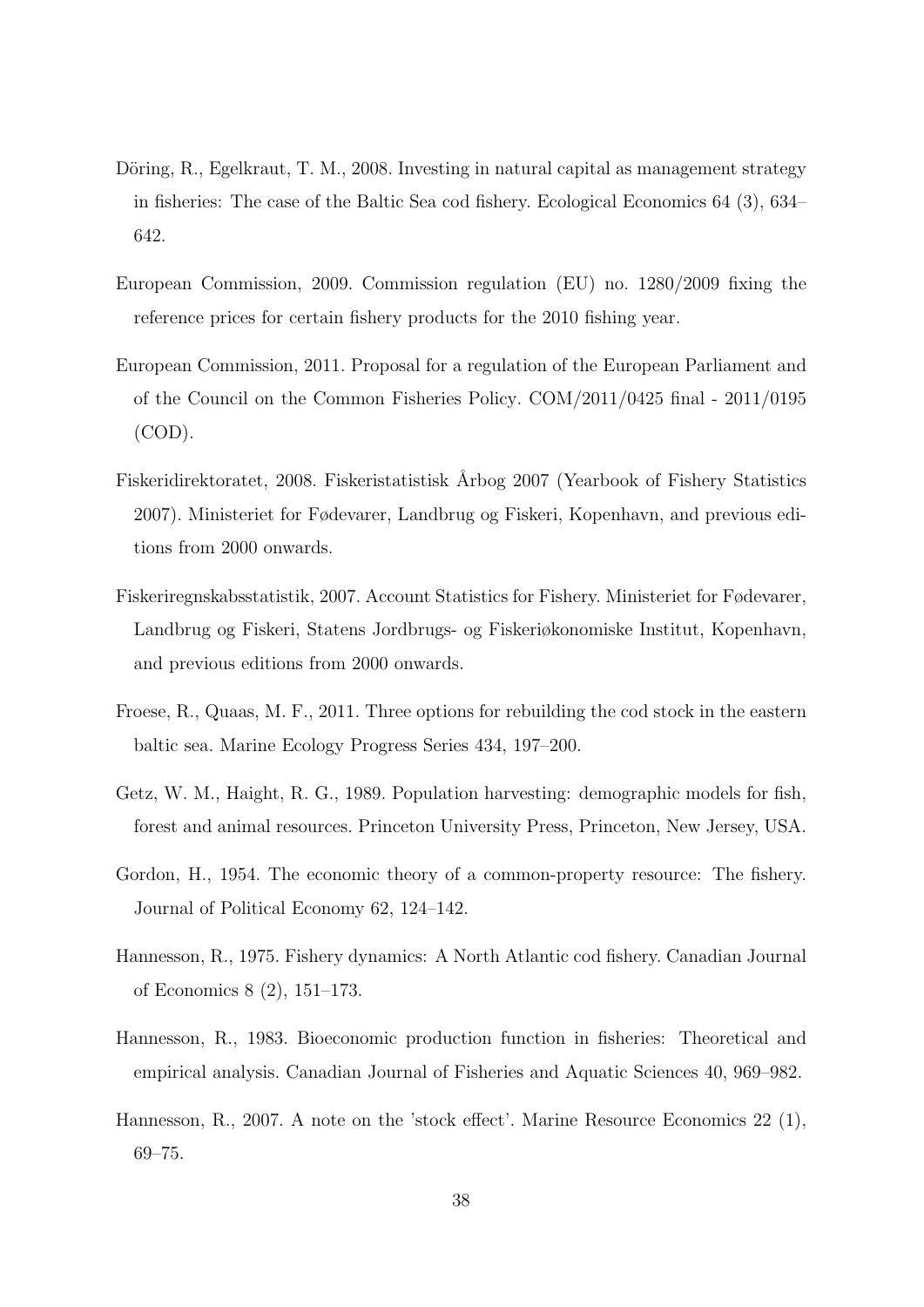- <span id="page-38-0"></span>Holland, D., 2011. Optimal intra-annual exploitation of the maine lobster fishery. Land Economics 87 (4), 699–711.
- <span id="page-38-7"></span>ICES, 2008. Report of the working group on multispecies assessment methods (WGSAM). ICES CM 2008/RMC:06.
- <span id="page-38-6"></span>ICES, 2009. Report of the ICES advisory committee, book 8: Baltic Sea. 8.4.1 cod in subdivisions 25-32.
- <span id="page-38-5"></span>ICES, 2010. Report of the Baltic fisheries assessment working group (WGBFAS). ICES CM 2010/ACOM:10.
- <span id="page-38-8"></span>Jensen, F., Vestergaard, N., 2002. Moral hazard problems in fisheries regulation: the case of illegal landings and discard. Resource and Energy Economics 24 (4), 281–299.
- <span id="page-38-9"></span>Köster, F., Möllmann, C., 2000. Trophodynamic control by clupeid predators on recruitment success in baltic cod? ICES Journal of Marine Science: Journal du Conseil 57 (2), 310–323.
- <span id="page-38-10"></span>Kronbak, L. G., 2002. The dynamics of an open access: The case of the Baltic Sea cod fishery–a strategic approach. Working Papers 31/02, University of Southern Denmark, Department of Environmental and Business Economics.
- <span id="page-38-1"></span>Kronbak, L. G., 2005. The dynamics of an open-access fishery: Baltic Sea cod. Marine Resource Economics 19, 459–479.
- <span id="page-38-3"></span>Madsen, N., 2007. Selectivity of fishing gears used in the baltic sea cod fishery. Reviews in Fish Biology and Fisheries 17 (4), 517–544.
- <span id="page-38-4"></span>Montgomery, W., 1972. Markets in licenses and efficient pollution control programs. Journal of Economic Theory 5, 395–418.
- <span id="page-38-2"></span>Nielsen, M., 2006. Trade liberalisation, resource sustainability and welfare: The case of east Baltic cod. Ecological Economics 58 (3), 650–664.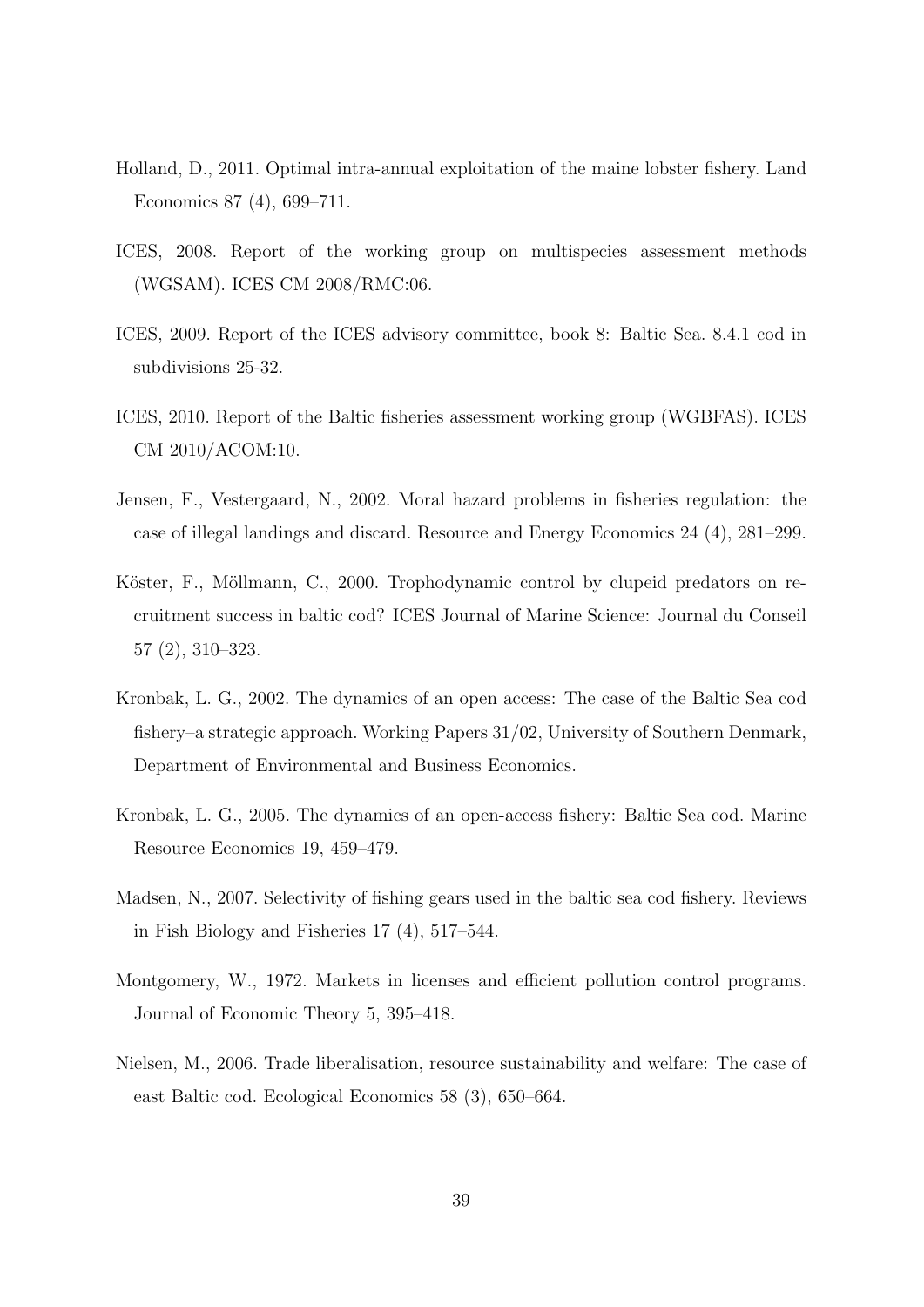- <span id="page-39-10"></span>Reed, W. J., 1979. Optimal escapement levels in stochastic and deterministic harvesting models. Journal of Environmental Economics and Management 6, 350–363.
- <span id="page-39-3"></span>Reed, W. J., 1980. Optimal age-specific harvesting in a nonlinear population model. Biometrics 36 (4), 579–593.
- <span id="page-39-7"></span>Ricker, W. E., 1954. Stock and recruitment. Journal of the Fisheries Research Board of Canada 11, 559–623.
- <span id="page-39-0"></span>Scott, A., 1955. The fishery: The objectives of sole ownership. Journal of Political Economy 63, 116–124.
- <span id="page-39-8"></span>Singh, R., Weninger, Q., 2009. Bioeconomies of scope and the discard problem in multiple-species fisheries. Journal of Environmental Economics and Management 58 (1), 72–92.
- <span id="page-39-6"></span>Skonhoft, A., Vestergaard, N., Quaas, M., 2012. Optimal harvest in an age structured model with different fishing selectivity. Environmental and Resource Economics 51 (4), 525–544.
- <span id="page-39-9"></span>Spence, A. M., 1974. Blue whales and applied control theory. In: Gottinger, H. W. (Ed.), System Approaches and Environmental Problems. Vandenhoeck and Ruprecht, Göttingen, pp.  $97-124$ .
- <span id="page-39-4"></span>Tahvonen, O., 2008. Harvesting age-structured populations as a biomass. does it work? Natural Resource Modelling 21 (4), 525–550.
- <span id="page-39-1"></span>Tahvonen, O., 2009a. Economics of harvesting age-structured fish populations. Journal of Environmental Economics and Management 58 (3), 281–299.
- <span id="page-39-5"></span>Tahvonen, O., 2009b. Optimal harvesting of age-structured fish populations. Marine Resource Economics 24, 147–169.
- <span id="page-39-2"></span>Tahvonen, O., 2010. Age-structured optimization models in fisheries bioeconomics: a survey. In: Boucekkine, R., Hritonenko, N., Yatsenko, Y. (Eds.), Optimal Control of